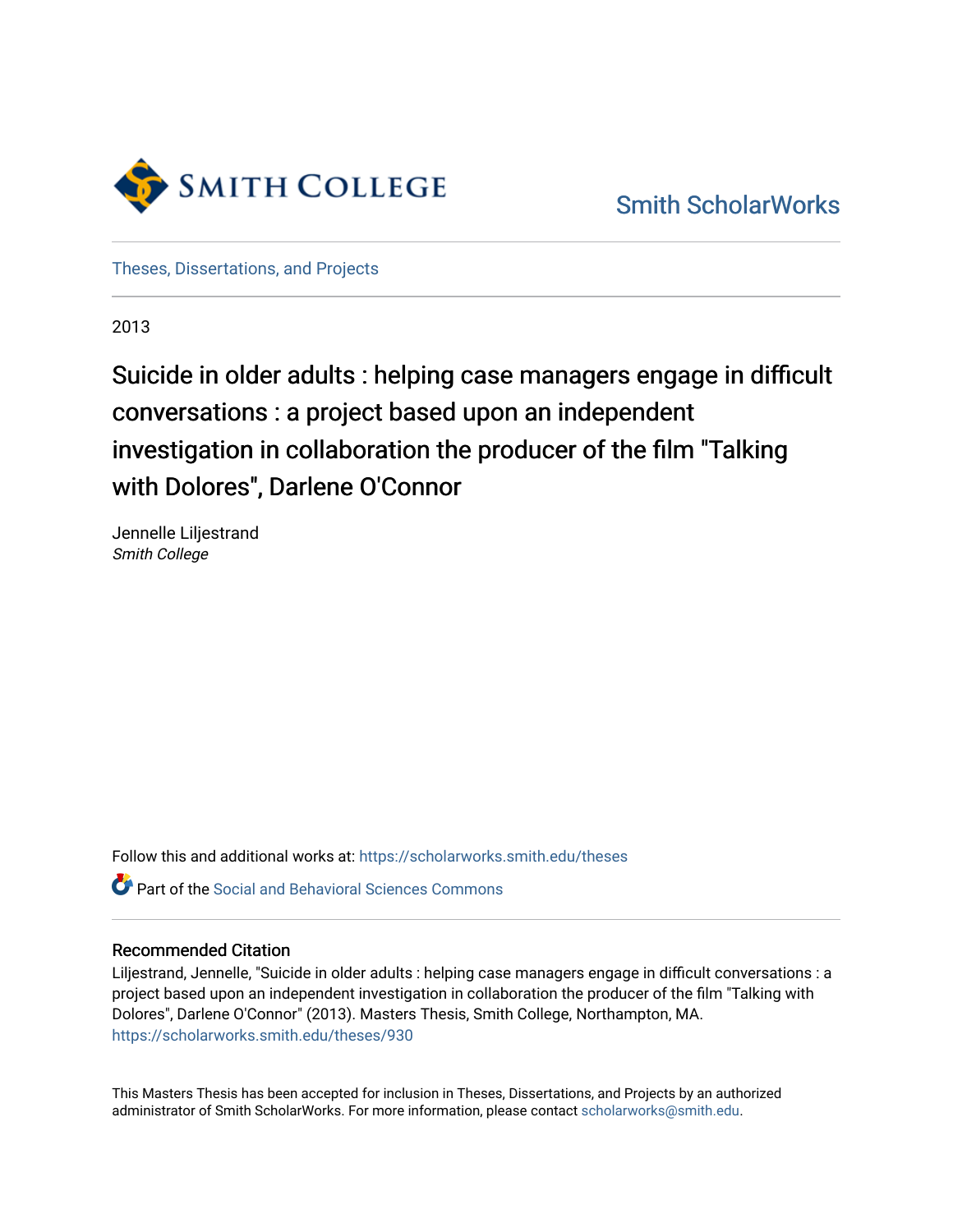Jennelle Liljestrand Suicide in Older Adults: Helping Case Managers Engage in Difficult Conversations

### **ABSTRACT**

Suicide among older adults is an increasing mental health concern in the United States, and yet depression and other signs of suicide often go unnoticed. The film and discussion guide "Talking with Dolores" was funded by the Massachusetts Department of Public Health to increase awareness of warnings of depression and suicide in the elderly and demonstrate ways of conversing with them about suicide. Because of their unique contact with older individuals in their own homes, geriatric case managers are positioned as a gateway to necessary psychosocial support for elders, yet may not be receiving adequate training for the initial detection of severe depression and suicide risk. Professional social workers are frequently put into the position of providing training related to the psychosocial needs of clients who are cared for by geriatric case managers. Thus, case managers and social workers alike may benefit from training tools which might increase capabilities of case managers to confront these emotionally charged issues. This study explores whether geriatric case managers think this film/discussion would be a useful training tool for increasing their awareness and comfort in discussing depression and suicide with clients.

The data from two focus groups of geriatric case managers in Boston, MA indicated that they perceived that the "Talking with Dolores" training effectively reminded them of their important role in providing psychosocial support to their clients and helped them identify signs of suicide, but did not sufficiently provide them with concrete skills in the management of suicidal ideation. The qualitative data revealed some speculation that "Talking with Dolores"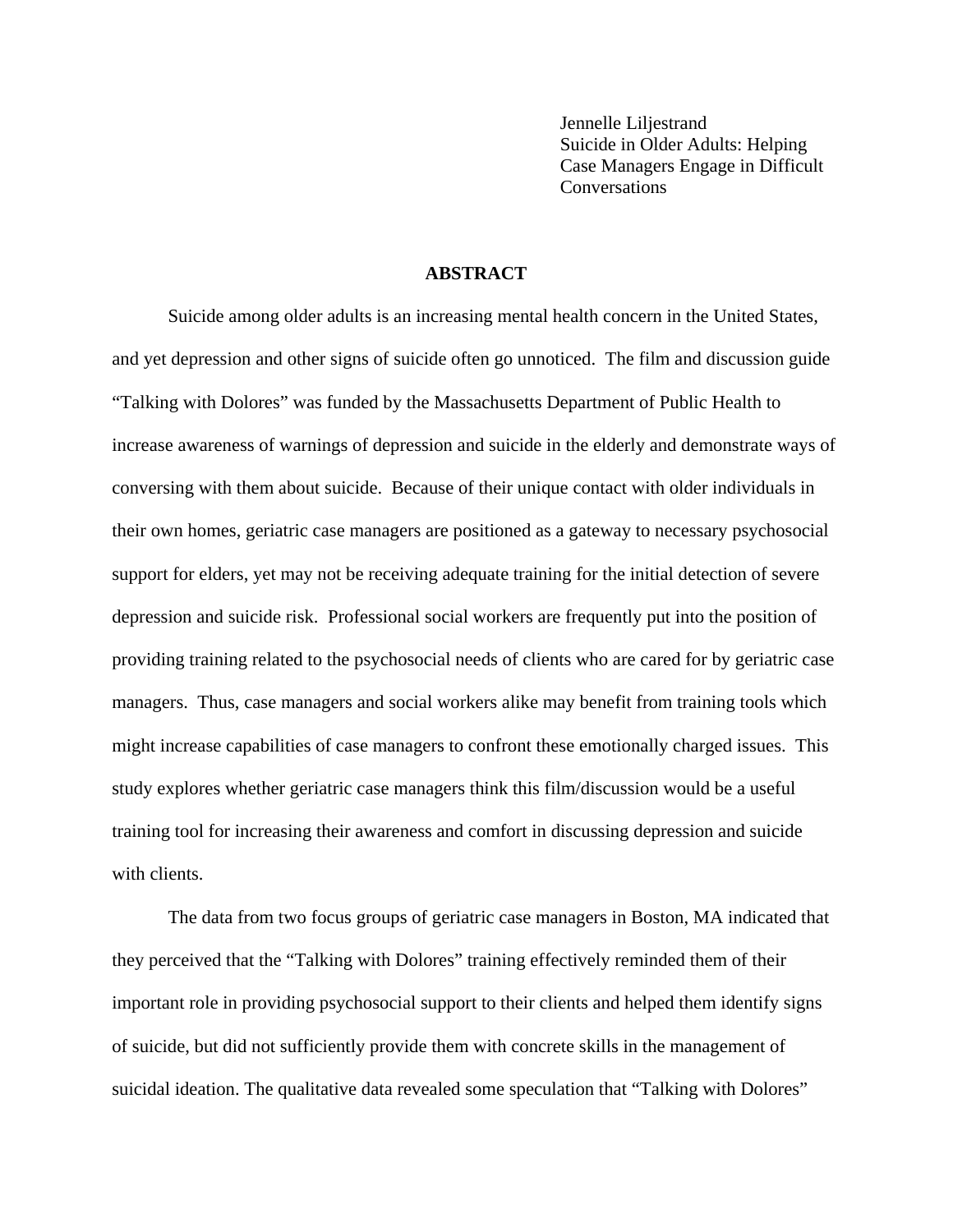would increase their comfort in discussing depression and suicide with clients. Participants thought it could be a helpful training tool for geriatric case managers. They reported a lack of knowledge and training on the subject was the inhibiting factor for not discussing suicide with their clients. Additional quantitative data showed that the sample's exposure to the Dolores training increased knowledge about suicide risk in the elderly but did not increase their comfort level in discussing suicide with clients.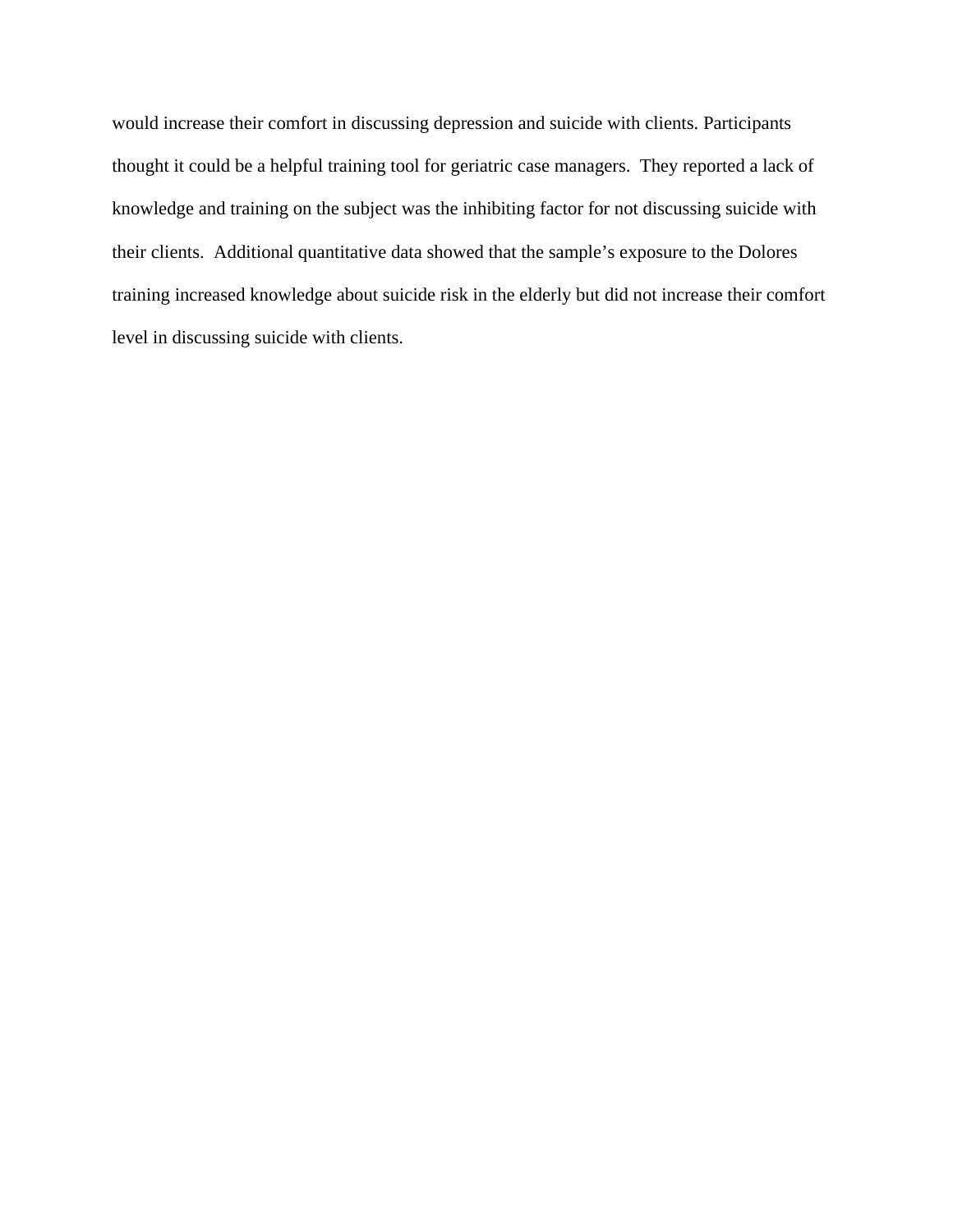# **SUICIDE IN OLDER ADULTS: HELPING CASE MANAGERS ENGAGE IN DIFFICULT CONVERSATIONS**

A project based upon an independent investigation in collaboration the producer of the film "Talking with Dolores", Darlene O'Connor, and submitted in partial fulfillment of the requirements for the degree of Master of Social Work.

> Jennelle Liljestrand Smith College School for Social Work Northampton, Massachusetts 01060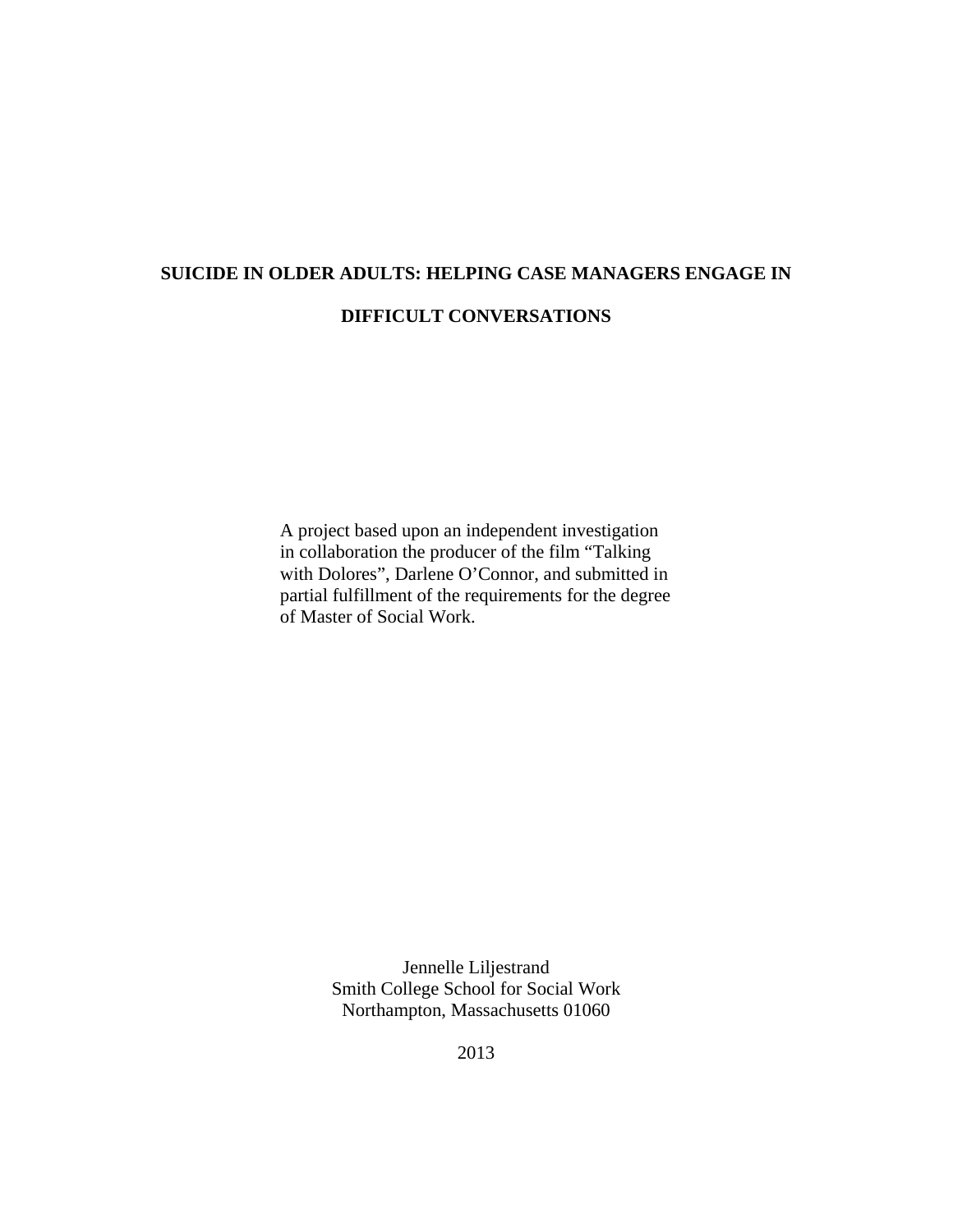#### **ACKNOWLEDGEMENTS**

 I would like to first and foremost thank my thesis advisor, Bruce Thompson, who encouraged me to pursue this topic of interest and has revised countless drafts. I also want to acknowledge my research advisor, Dr. Burton who helped me formulate and shape my thesis at its very beginning. Most importantly, I want to thank Darlene O'Connor who created the film "Talking with Dolores" and allowed me to use her film as the focus of my Community Practice Project as well as in my thesis. I would like to thank her for her visit to Smith College School for Social Work to show "Talking with Dolores" in 2012 and her continued conversations with me as I formed my research questions and my focus group questions. Additionally, this research could not have happened without the support Sue Tena who helped organize and execute my research in Boston, MA.

 I would like to thank my parents for their continued support and especially thank my father for introducing me to Darlene O'Connor, which sparked my whole interest in the topic of suicide in the older adult population. Lastly, I cannot express the importance of my wonderful friends, my fellow Smith roommates and my partner who were understanding of my stress and supportive during the entirety of this MSW program.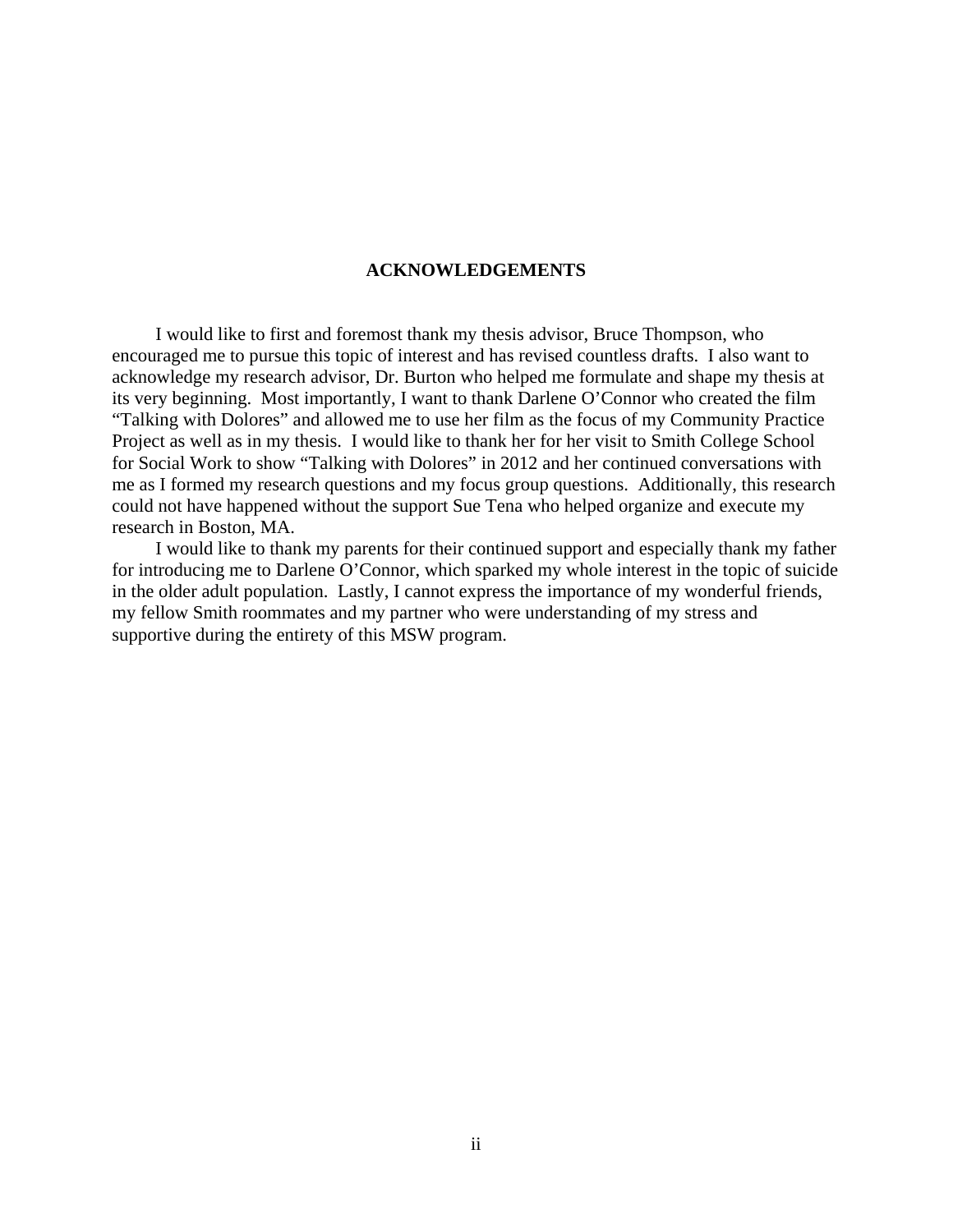# **TABLE OF CONTENTS**

# **CHAPTER**

# **APPENDICES**

| Appendix B: Email Invitation from Program Manager to Homecare Program Manager 65 |
|----------------------------------------------------------------------------------|
|                                                                                  |
|                                                                                  |
|                                                                                  |
|                                                                                  |
|                                                                                  |
|                                                                                  |
|                                                                                  |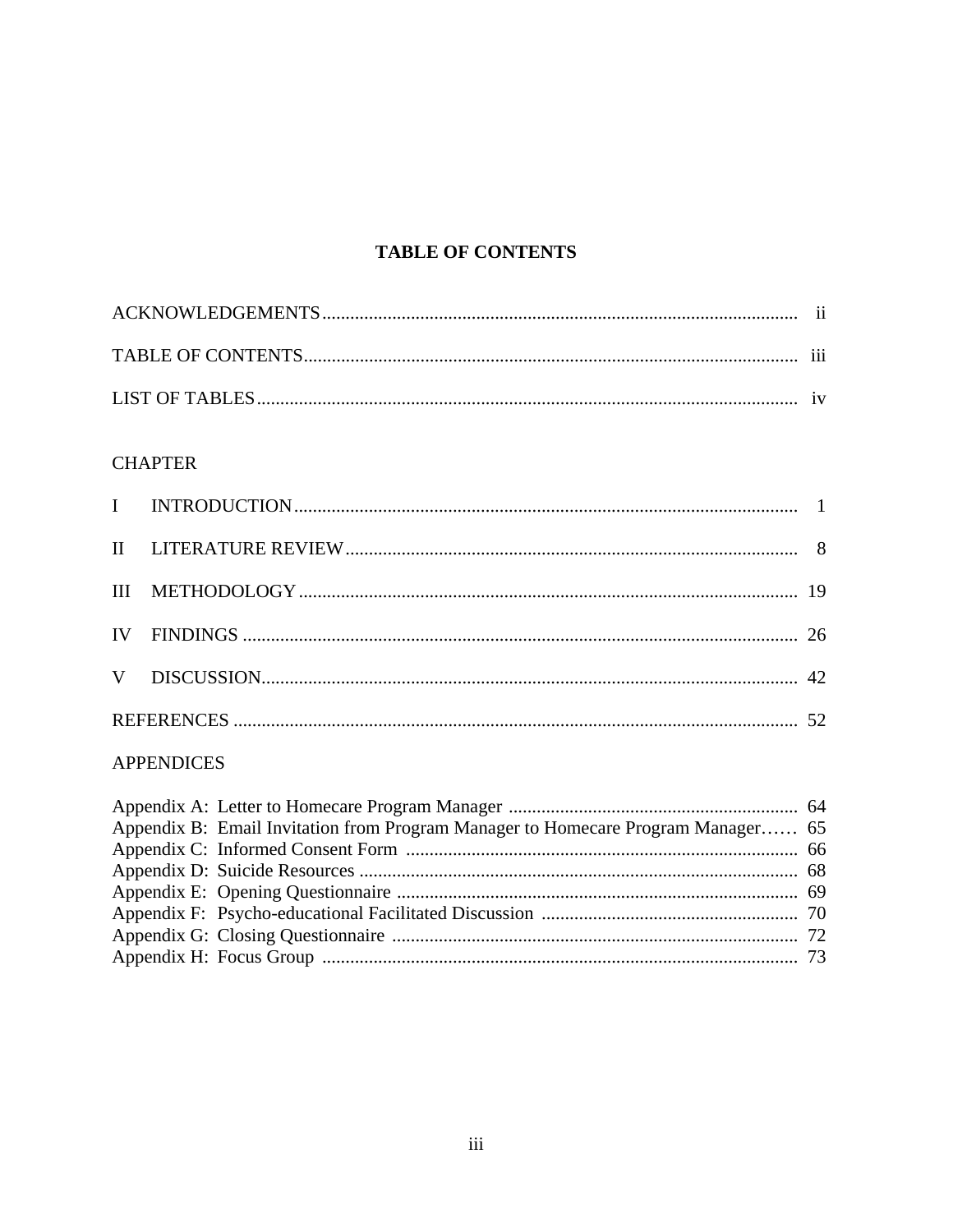# **LIST OF TABLES**

| Table |  |
|-------|--|
|       |  |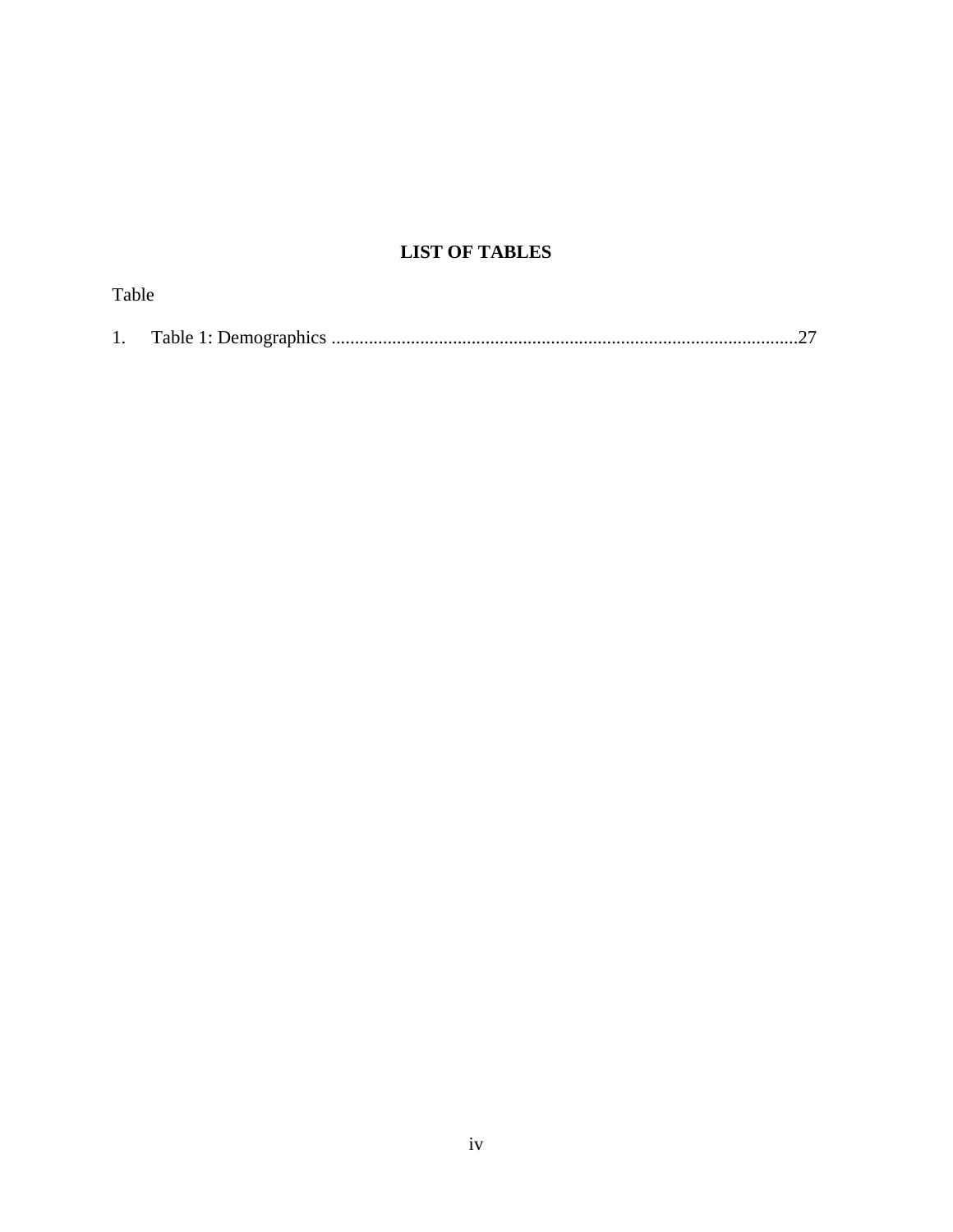#### **CHAPTER I**

#### **Introduction**

Suicide among older adults is an increasingly concerning mental health issue in the United States (Heisel, 2006). In 2004 alone there were over five thousand reported suicides in adults over 65 in the United States; the suicide rate was 14.3 per 100,000. In the male older adult population the rate is almost double; they are the most at risk population and account for a disproportionate number of suicides (Centers for Disease Control and Prevention, 2007; McIntosh, 1995). As the sheer numbers of older adults grow to the forefront of attention in the mental health field, new approaches must connect high risk elders with existing and effective mental health treatment (Scogin, 2009; Zettle, 2007). Furthermore, increasing numbers of older adults are receiving primarily home health care services instead of primary care; these elders are twice as likely to have major depression, an important risk factor for suicide (Bhar & Brown, 2012; Bruce et al., 2002). Training programs for home care geriatric providers, including case managers, need to address the high risk for depression and suicide in this population. The educational film being examined, "Talking with Dolores," may increase understanding of depression and suicide and thus motivate case managers to more willingly and actively broach the topic of depression and suicide with older adults. The eventual goal of "Talking with Dolores" is to increase identification of depression and suicidality to reduce suicides in this population.

#### **A Public Health Issue**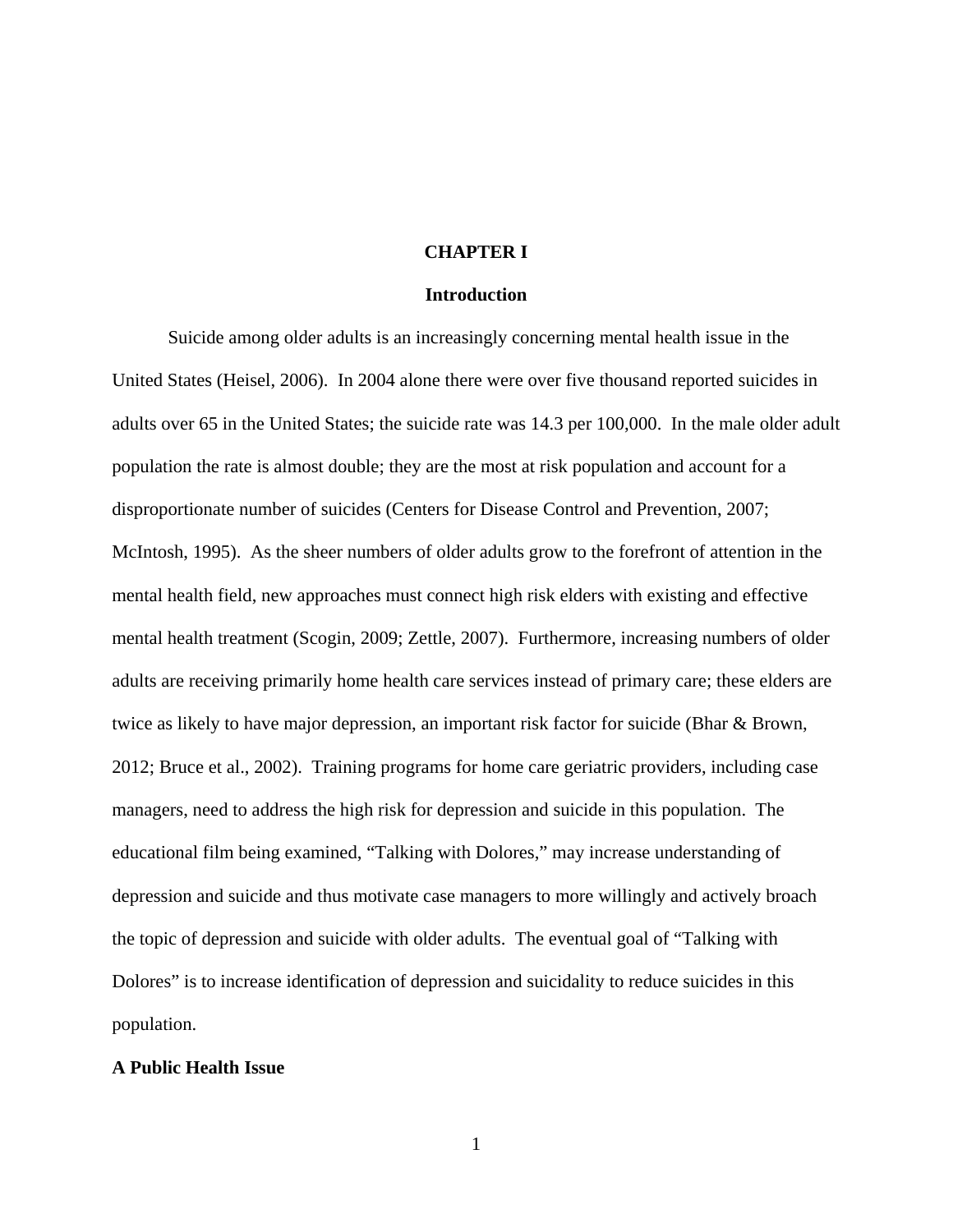As the post-World War II "baby boomers" age, the population of older adults has become the fastest growing population in the United States (Conwell, Duberstein & Caine, 2002; Hooyman & Unutzer, 2011). Within the next 20 years it is estimated that the population of older adults, defined as over 65 years of age, will double while adults over 85 will multiply by 5 (Institute of Medicine, 2008; Stone & Barbarotta, 2011). The growth of elders in the U.S. is becoming a public health issue due to the increasing need for services in healthcare and social services that do not have enough investment or training in geriatrics. The shortage of geriatric social workers has been recognized for many decades (U.S. Department of Health and Human Services, 1987). Eleven years ago only three percent of the National Association of Social Workers (NASW) reported gerontology as a primary professional focus (Bureau of Labor Statistics, 2004; Hooyman & Unutzer, 2011). Although this number has increased, in 2005 still only 5 percent of social workers were trained in gerontological social work and many currently in the field are nearing retirement (Hooyman & Unutzer, 2011). New avenues must be explored to find ways to increase public and professional awareness and understanding of elder depression and suicide, two areas of concern in this expanding age group (Akincigil et al., 2012; Heisel, 2006).

#### **Depression**

Older adults face higher rates of depression than the general population; thus, resources for depression in this growing population will be increasingly in demand (Akincigil et al., 2012; Barcelos-Ferreira, Izbicki, Steffens & Bottino, 2010; Stone & Barbarotta, 2011). Yet depression in elders is commonly misdiagnosed, frequently as insomnia, pain or anxiety, and despite available resources, it is often not treated (Bruce et al., 2002). There is speculation that this is due to elders' verbal presentation to doctors and a lack of standard screening procedure in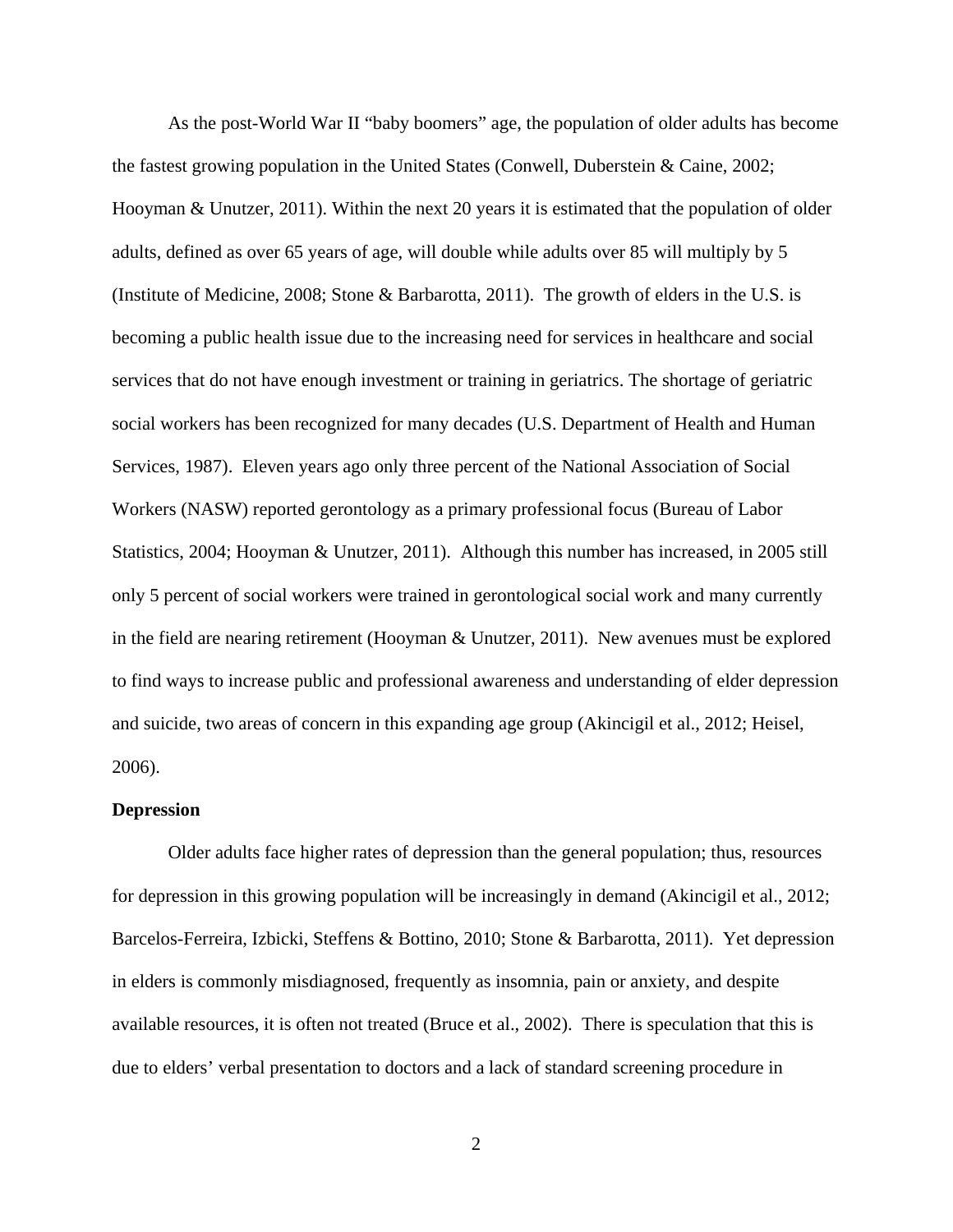primary care (Gilbody, Richards, Brealey & Hewitt, 2007; Hegel, Carter, Locke & Buckley, 2007; Monteso et al., 2012). Depression and anxiety are the most commonly found psychological disorders in the older adult population (Monteso et al., 2012); statistically 1 out of 5 older adults in the community are experiencing depressive symptoms (Kastenschmidt & Kennedy, 2011). Depression is even more common in elders confined to their home and receiving home health care, suggesting that interventions must focus on case managers who coordinate home care services through home based assessment (Bruce et al., 2002).

Elders face high rates of depression for a multitude of reasons including an increase in social isolation, helplessness, economic factors and perceived burdensomeness, which may be magnified in elders due to pain, chronic illness, and increasingly frequent experiences of loss (Cukrowicz, Cheavens, Van Orden, Ragain & Cook, 2011; McIntosh, 1995). Depressed individuals of all ages use health services at higher rates than the average population. However, it seems that older individuals are not utilizing the specific mental health resources necessary for treatment and prevention of suicide (Scogin, 2009).

#### **Depression as a Risk for Suicide**

Depression is the biggest risk factor for elder suicide and is frequently not recognized as such (Bhar & Brown, 2012). Ninety to ninety-five percent of older adults who have committed suicide were clinically diagnosed as depressed (Center for Human Development, 2010). Selfrating inventories have been shown as the most predictive instruments for suicidality (Bhar & Brown, 2012). One such inventory, the Zung Self-Rating Depression Scale (Zung, 1965), yields a mental health outlook score based on seven questions and has proven useful with older adults (Ross, Bernstein, Trent, Hendeson, & Paganini-Hill, 1990). This indicates how suicidality can be easily and directly measured from identifiable symptoms of depression. Unfortunately, many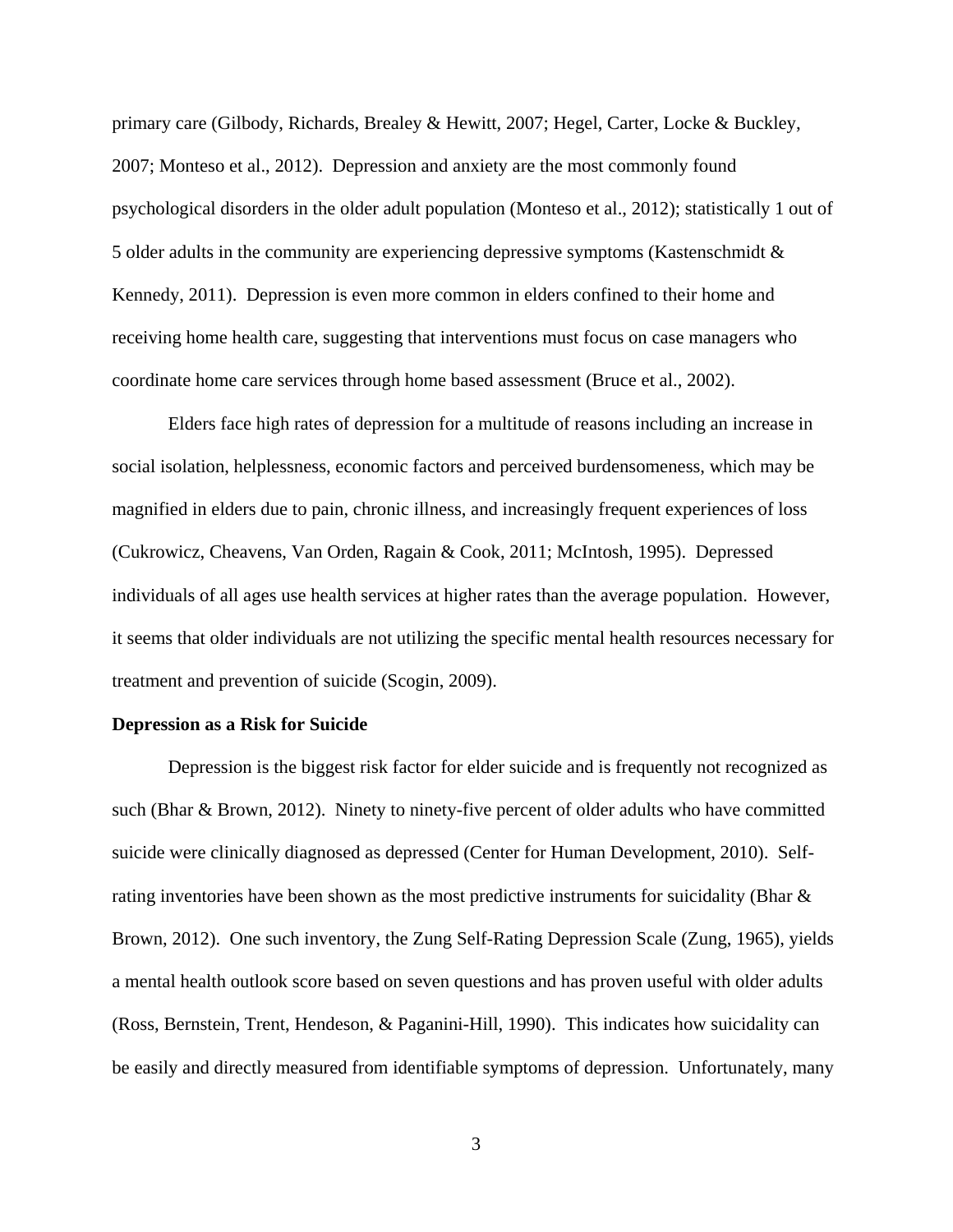people, including healthcare providers, believe that depression is a natural part of aging (Center for Human Development, 2010) and it is left unrecognized and untreated.

This myth is damaging because depression is a mental health disorder that can be effectively treated with a combination of antidepressants and/or therapy (Brown, Brown, Bhar & Beck, 2008; Cuijpers, Andersson, Donker, & van Straten, 2011; Dubicka, Elvins & Roberts et al., 2010). At least three forms of therapy, cognitive therapy, interpersonal therapy (Klerman, Weissman, Rounsaville & Chevron, 1984), and behavioral activation (Jacobson, Martell  $\&$ Dimidjian, 2001) have been recognized as valid and effective ways to treat depression, a condition that appears to be one of the easier psychological disorders to treat (Scogin, 2009; Zettle, 2007). Akincigil et al. (2012) point out that, although antidepressants and psychotherapy have been effective in reducing depression in elders, there are side effects to some medication. For example, some psychotropic drugs have been documented as risk factors for falls, which can be detrimental or even fatal in elders (Hien et al., 2005). However, with the use of therapy and appropriate drug recommendations, such side effects can be monitored and controlled (Akincigil et al., 2012).

#### **Suicide**

The aforementioned statistics on depression in older adult populations lead to a critical safety concern: suicide (Heisel, 2006). Older adults were recognized as a priority for intervention in the surgeon general's 1999 *Call to Action to Prevent Suicide* (Adamek & Slater, 2006). Annually, there are over 36,000 reported suicides in the U.S. population, a number that surpasses the number of homicides or motor vehicle fatalities. Suicide was the leading cause of death overall in 2009 (CDC, 2010; Insel, 2012), and the numbers continue to rise (Schmitz et al., 2012). As a subgroup, adults over 65 are at a higher risk than the general population (Heisel,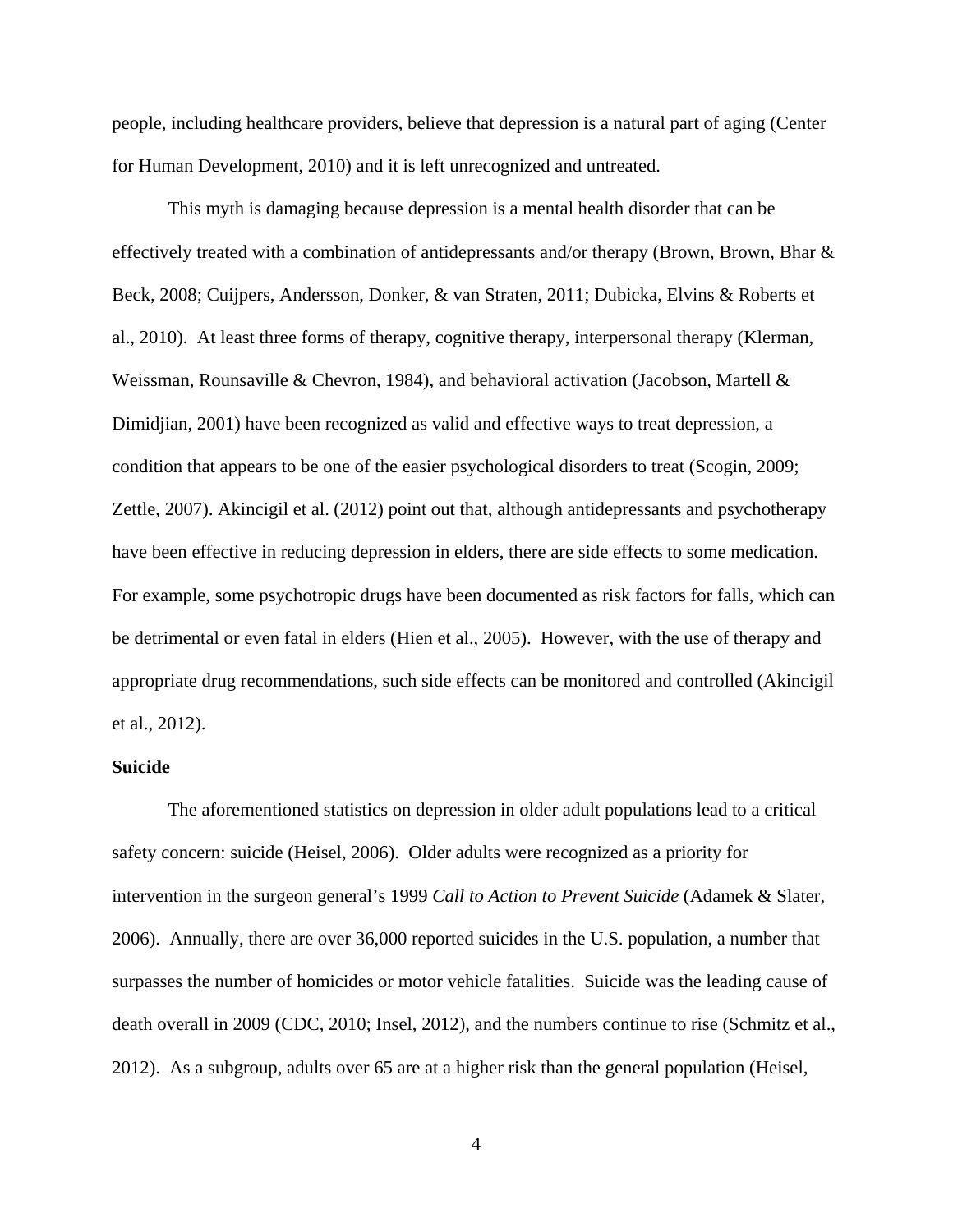2006; Insel, 2012). Older adults account for only 12.8% of the United States population but 19% of suicides (Adamek & Slater, 2006). White men over the age of 85 are at the highest risk and are not receiving preventive care to identify primary risk factors, such as depression (Bhar & Brown, 2012; Centers for Disease Control and Prevention, 2008; Center for Human Development, 2010; Heisel, 2006). Suicidal ideation in older adults is an urgent issue because the suicide methods elders choose are more fatal than in the younger populations; it is estimated that 8 out of 10 older males use firearms (Center for Human Development, 2010). These methods, combined with an older and fragile human body, leads to fewer suicide attempts but more suicide completions (Labode & Sher, 2011). One in four suicide attempts end in a death in adults over the age of 75 compared to one in 12 attempts that are successful in the general population (LaBode & Sher, 2011). Elder suicides account for a disproportionate number of suicides. This calls for attention as to why elders are not receiving sufficient support and resources (Center for Human Development, 2010; Labisi, 2006).

It is clear that elders who are receiving primary medical care are not being adequately assessed nor treated for depression or suicidal ideation. Within a sample of suicide cases in older adults, 80% had received healthcare attention within a month before their suicide completion. Forty percent of those suicide cases had seen a healthcare provider within a week before the death and ten percent had seen a healthcare practitioner that same day (Alexopoulos, Bruce, Hull, Sirey & Kakuma, 1999; Center for Human Development, 2010). Although it is possible that visiting the doctor may increase clients' suicidality based on realizing their declining health, this further suggests that primary care doctors are not sufficiently identifying and treating depression and suicidal ideation. Depression is a chronic mental health condition that is not likely to be suddenly triggered by a doctor's visit (American Psychiatric Association, 1994).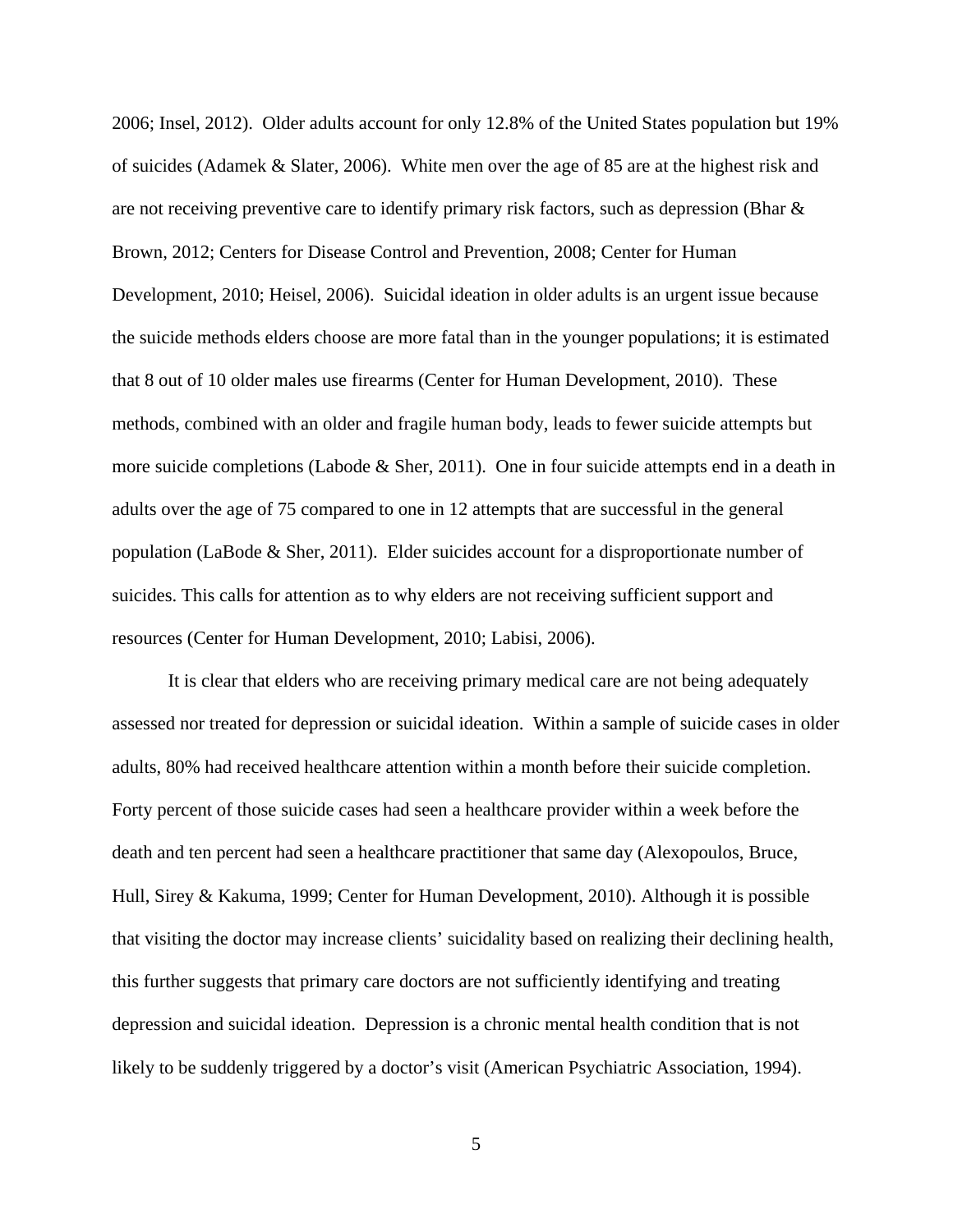Stigmatized views of elders and the myth that depression comes naturally with aging may explain why doctors fail to recognize depression (Center for Human Development, 2010) and thus are not providing appropriate referrals. Based on the data, it appears that elders may be struggling alone with suicidal thoughts, which are most often paired with depression, instead of utilizing resources and treatments (Center for Human Development, 2010). It is clear that elders underutilize mental health services (Bartels, Coakley, Zubritsky, Ware, Miles, Areán et al., 2004). There needs to be increased attention to mental health in non-mental health settings to support protective measures (Alexopoulos, Bruce, Hull, Sirey, & Kakuma, 1999; Smith, 2011).

Home-based case management is a growing geriatric service sector as increasing numbers of older adults opt to stay at home and receive homecare. Many geriatric case managers visit elders living at home and are responsible for general "home assistance" (Bruce et al., 2002), which includes both *providing* basic clinical services as well as *referring and coordinating* clinical and physiological care (Eack, Greeno, Christian-Michaels, Dennis & Anderson, 2004). Case managers are responsible for assessing elders' needs in all areas related to their quality of life. Because case managers are often given overly general and ambiguous responsibilities for assessing and referring for psychosocial care, it is important that case managers receive basic clinical training in order to recognize indicators of depression or suicidal ideation in an elder client. Most often case managers are the brokers of clinical care, but they are also expected to provide short-term clinical support to elders. Thus, although case managers are not trained to be solely responsible for the mental health of their clients, they are often placed on the frontline and observe day-to-day needs. Therefore they need basic clinical assessment skills to identify and triage those clients who are depressed and suicidal in order to reduce the number of elder suicides.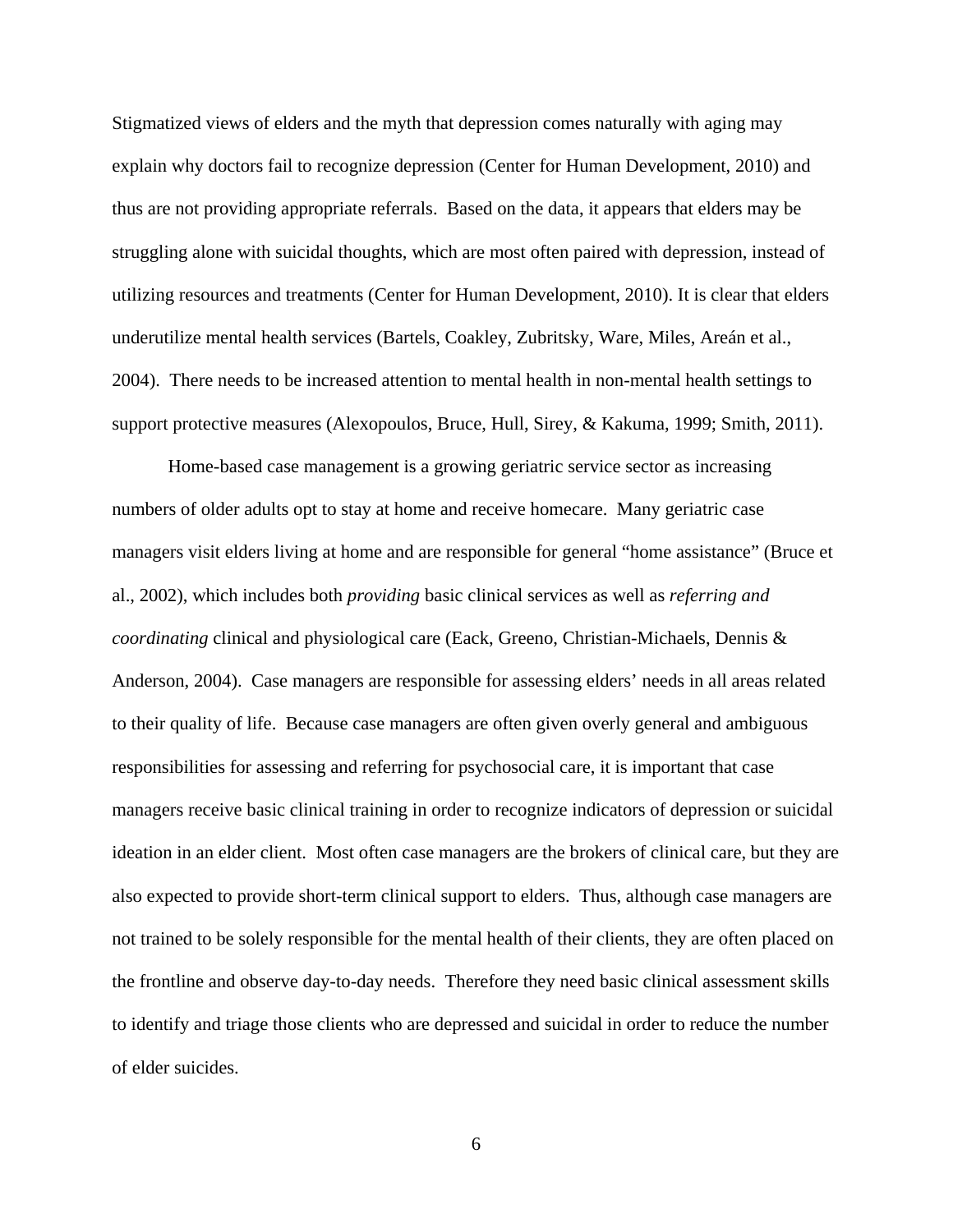These geriatric case managers do not always receive adequate training in general mental health care, let alone suicidal ideation. There is a growing consensus that depression and suicide must be emphasized more in training programs for geriatric case managers (Adamek & Slater, 2006; Black, 2007; Katona, 1991; Eack et al., 2004). If case managers can learn to identify signs of suicidal ideation or depression and feel comfortable directly assessing and supporting elders, then they may make appropriate referrals for treatment. This study aims to evaluate the usefulness of a particular film and discussion – "Talking with Dolores" – as a training tool for geriatric case managers in clinical awareness of depression and suicidal ideation.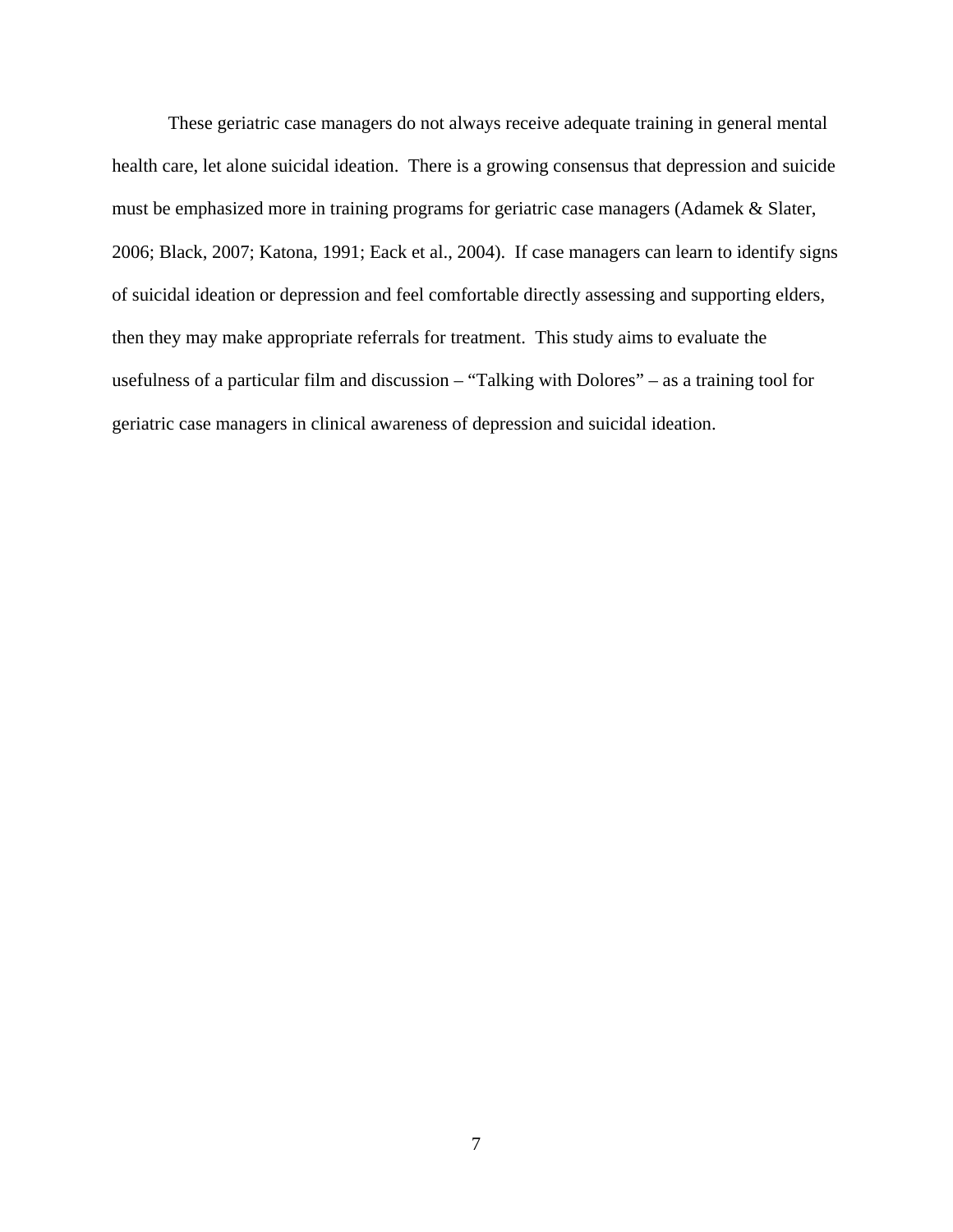#### **CHAPTER II**

#### **Review of Literature**

#### **Barriers for Older Adults Seeking Mental Healthcare**

Reluctance in older adults to discuss their mood and emotions has been associated with their under-diagnosis of depression (Mellor, Davidson, McCabe & George, 2008). One study found that half of older adults in the sample did not report their depressive symptoms to their doctor and did not receive treatment as a consequence (O'Connor, Rosewarne, & Bruce, 2001). The psychological barriers preventing older adults from receiving care for depression and suicidal ideation have not been sufficiently investigated. There is an identified gap between need for services and their use. Over the past decade, mental health commissions have been established in the United States to focus on older adults and make recommendations for improvement for the mental health care system (Bartels, 2003; Mackenzie, Scott, Mather & Sareen, 2008). Since there are simple depression screenings and support for suicidal behaviors that are not being employed, additional interventions may be needed to raise awareness and understanding (Gilbody et al., 2007; Hegel, Carter, Locke, & Buckley, 2007; Heisel, 2006).

Several relevant perspectives can help to explain why older adults may not seek available and effective treatments (Heisel, 2006; Karlin & Duffy, 2004). One idea suggests that adults over 75 years of age are psychologically impacted by the memory of surviving the Great Depression and World War II (Karlin & Duffy, 2004). Individuals from families in difficult economic situations between 1929 and 1945 would be especially affected (Montbriand, 2004).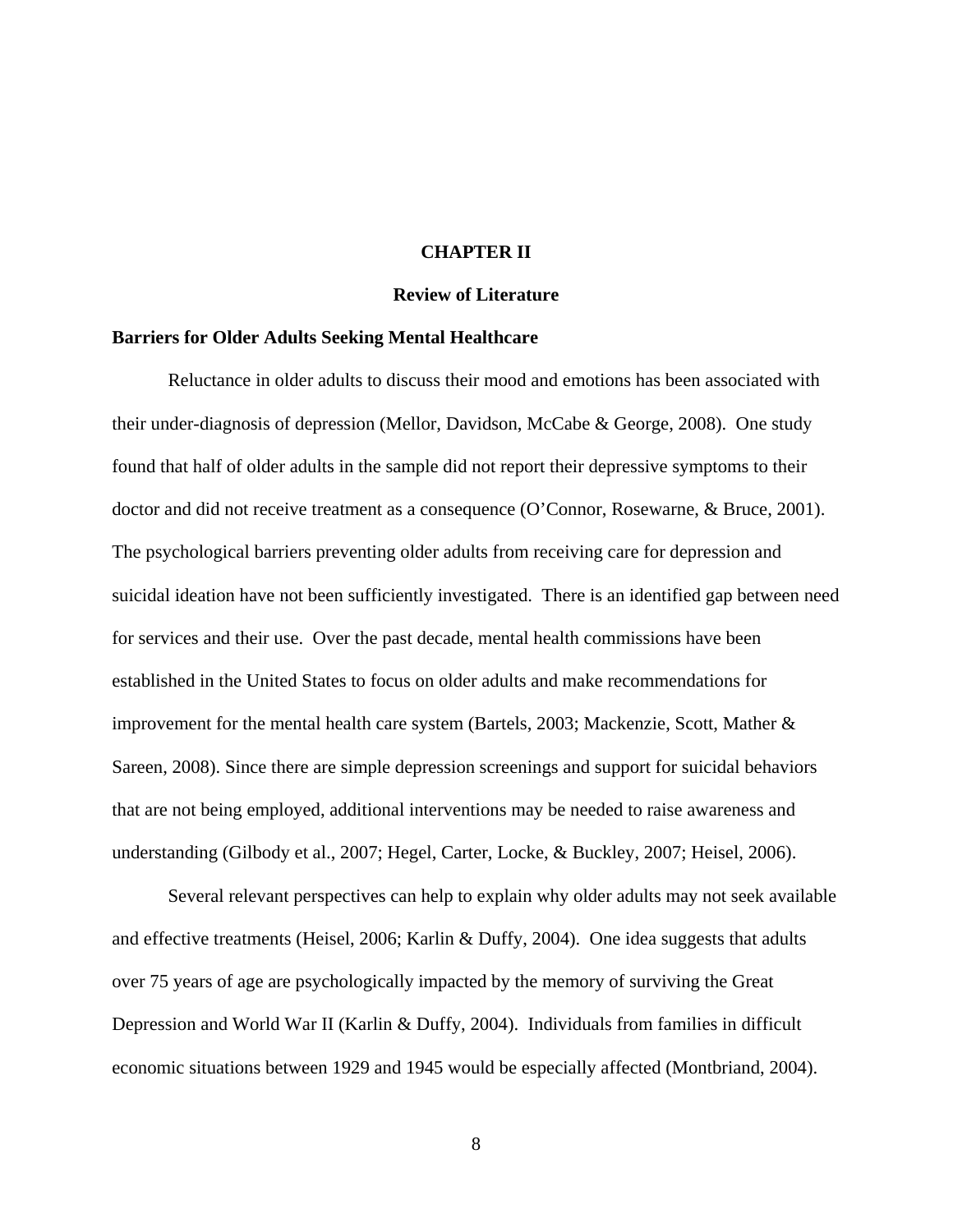For many in this cohort of elders, mental health and emotional well-being were viewed as a luxury because they needed to focus on employment and nutrition for the family (Karlin & Duffy, 2004). As a consequence, a survival mentality was paramount in which individuals and families were left to their own devices without much additional support. The culture of the Great Depression era may have fostered the habit of not discussing personal matters as a way to hide pain or success from neighbors. It may be for this reason that personal difficulties, such as depression, were, and still may be, frequently viewed as moral failures. It is possible that elders as a generation are resistant to mental health treatment or exploring the possibility of depression in themselves (Blow  $\&$  Barry, 2012). Nonetheless, it is important to note that individual experiences of this time period varied greatly by economic status and individual family differences (Montbriand, 2004).

Another possible barrier is stigma associated with therapy. During the younger adulthood of current older adults, therapy was stigmatized. Beginning in the 1940s, therapists were commonly referred to as "shrinks," which comes from the derogatory historical term "headshrinker" (Gadon & Johnson, 2009). "Headshrinkers" was a term used to describe natives of South America who shrunk the heads of their deceased enemies from battle, and the term continued to be used to describe someone who was brutal and uncivilized (Walter, 1991). This term was used in print beginning in 1950 and has since been shown to have negative effects on perceptions of therapy and its effectiveness (Gadon & Johnson, 2009). Older adults would have grown up with the negative influence of this derogatory term and may still be inhibited by this popular misconception of therapy as a mysterious and perhaps unscientific process (Gadon & Johnson, 2009).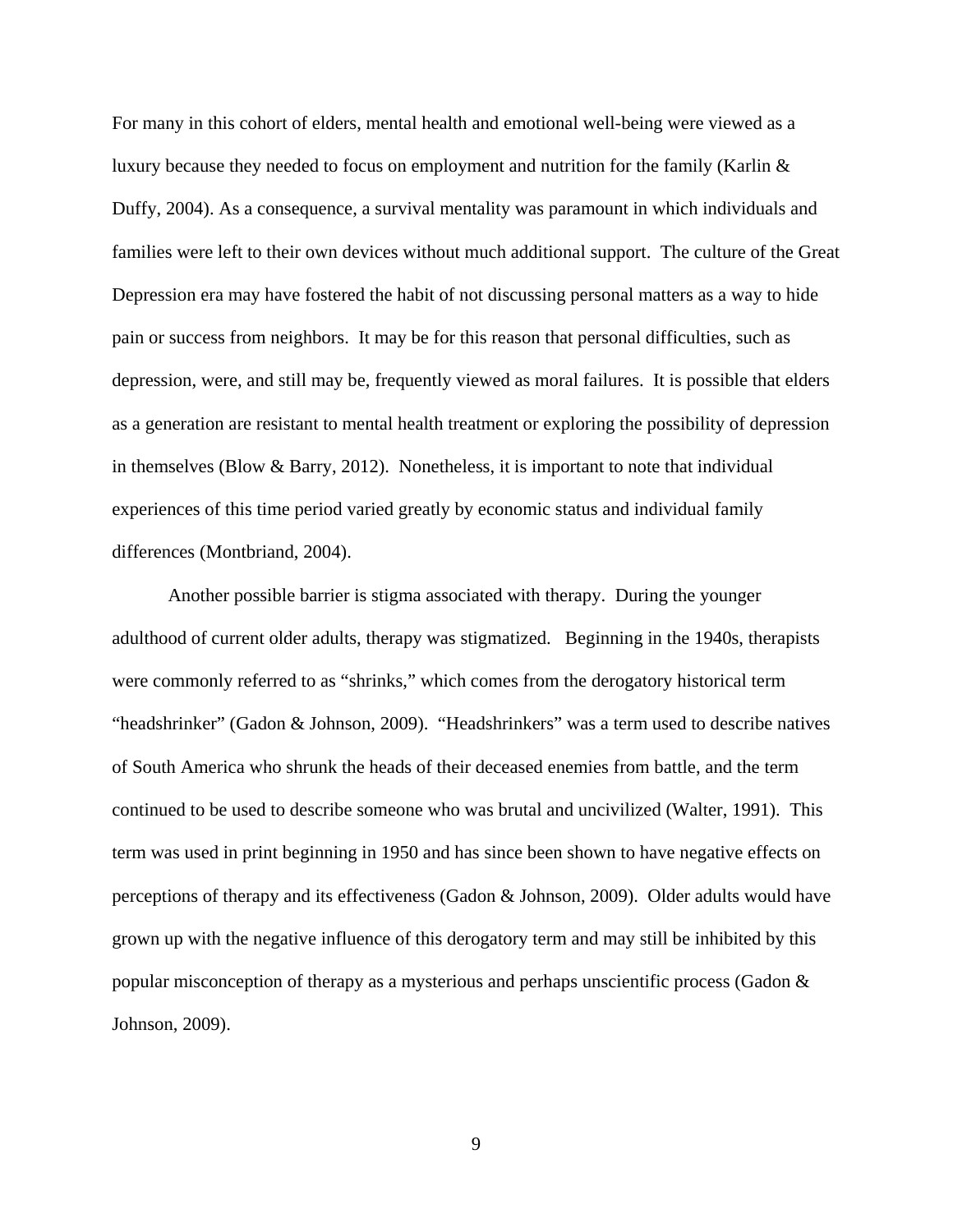There are also physical and logistical barriers that may be preventing many elders from seeking mental health treatment or any other healthcare. Researchers have found that elders engaged more in mental health treatment, and engaged more frequently, when they were in a system in which mental health care was integrated with primary care (Bartels et al., 2004). It only makes sense that convenience and accessibility are important factors to consider when working with a population with physical limitations that impact driving, mobility and ease of access to transportation services (Grunebaum, Luber, Callahan, Leon, Olfson & Portera, 1996). Studies are suggesting new approaches for mental health treatment to cater to the needs of the older population. For example, researchers suggest decreasing the time between referrals and the visit (Bartels et al., 2004; Grunebaum et al., 1996). Bartels et al. (2004) also found that higher mental distress was predictive of greater engagement with mental health treatment. This research suggests that older adults make the effort to overcome the barriers to treatment only when they are suffering from high levels of distress

#### **Professional Ageism**

 In the United States, aging is viewed and commercially advertised as a process to fear and avoid. Consequently, working with older adults may elicit fears and anxieties about one's own aging process. Case managers or physicians may experience fears about their own aging when caring for an older adult, and thus, avoid conversations about depression and suicidal thoughts (Center for Human Development, 2010). Aging successfully has come to mean staying youthful in appearance and in health (Moody, 2005). From a western white middle-class perspective, "aging successfully" is based on cultural values of independence, productive activity, sociability, and health that are valued in the United States (Tornstam, 1996). Tornstam suggests that younger adults cannot see "gerotranscendence," which he conceptualizes as the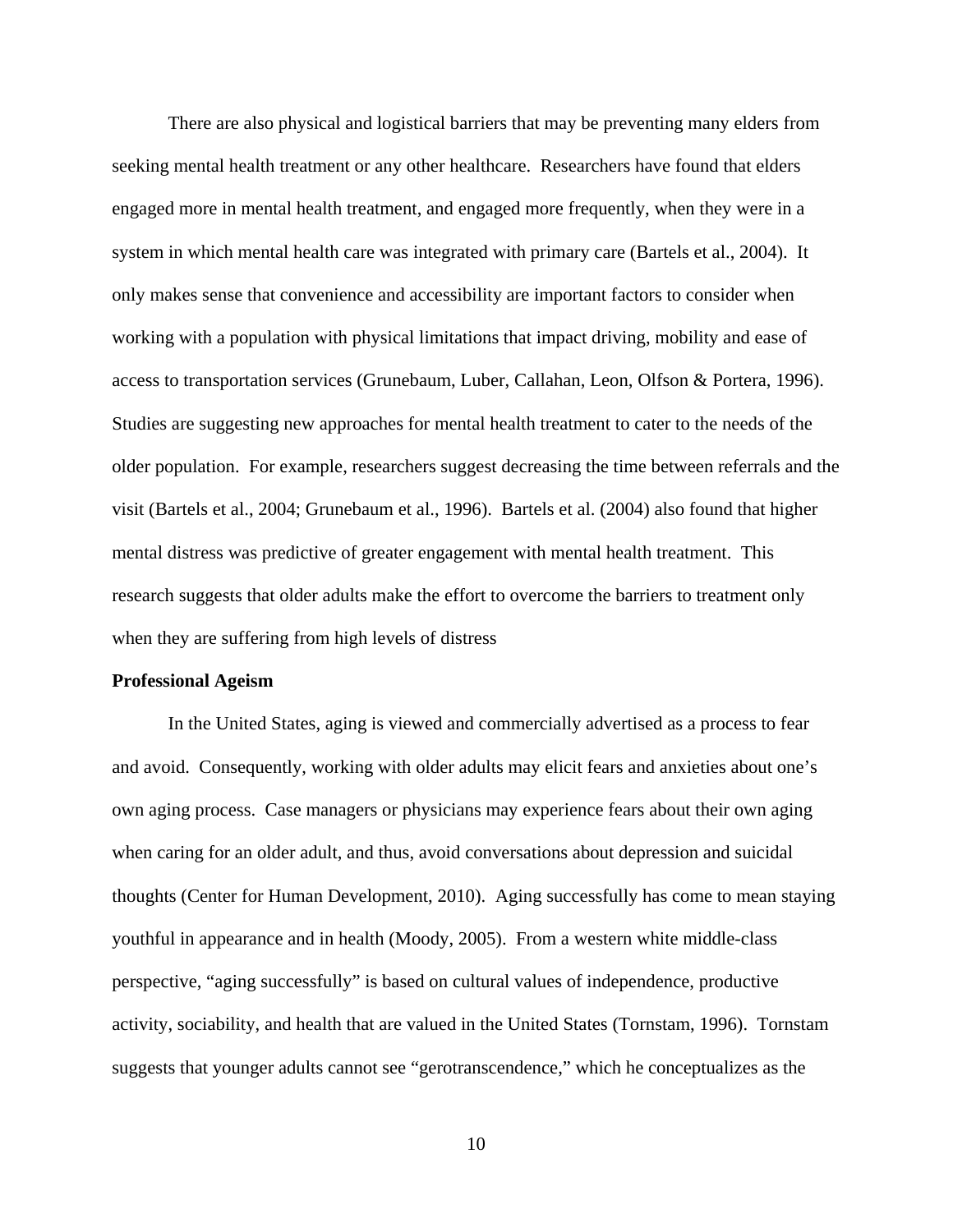positive and enlightening developmental processes of aging in which the self is redefined through existential questioning. Aging in this country is frequently seen from a deficit perspective; feelings of social isolation, burdensomeness, and depression may be assumed inevitabilities from a provider's perspective. Another example, or perhaps co-occurring explanation, is that providers are not trained to detect depression in elders because the culture in the U.S. is so focused on staying young and maintaining other values of independence (Moody, 2005; Tornstam, 1996).

#### **Identifying Elders at Risk**

Although depression is commonplace among adults older than 65, only 25 to 75 percent of cases are identified. These wide ranges of detection rates are evident in residents of nursing homes as well as elders living at home (Mellor, Davidson, McCabe & George, 2008). Symptoms of depression may be more difficult to identify in the geriatric population. Depression as an illness manifests itself differently in elders than in the younger population (Katona, 1991). Symptoms in elders may be observed as insomnia or pain, or are hidden in a much more complex medical profile. Depression is even more difficult to identify when combined with other factors common in elders: bereavement, social isolation, frequent or chronic pain, and changes in mobility. Several studies found that acute physical illness was present in the vast majority of suicide cases in older adults, and it was most often determined to be a contributor to the suicide (McIntosh, 1981; Osgood, 1985 as cited in Harper, 1989). Additionally, some older adults experience decreased cognitive functioning which hinders their ability to monitor their own medications and self-report their changes in mood (Katona, 1991; Mellor et al., 2008). Health care providers, frequently not trained in mental health care, do not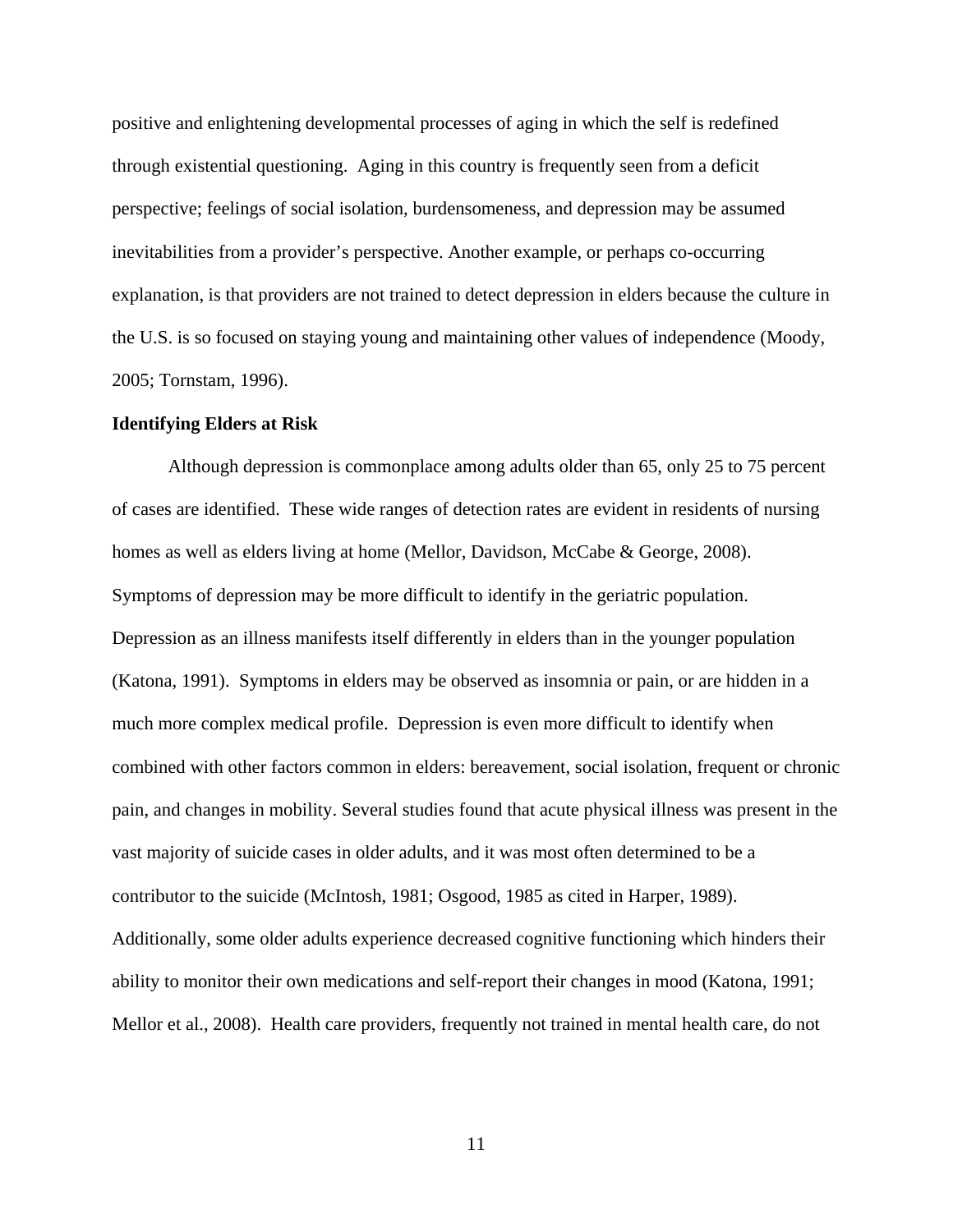always detect depression in older adults (Gilbody, Richards, Brealey & Hewitt, 2007; Hegel, Carter, Locke & Buckley, 2007; Monteso et al., 2012).

 Elders who receive home case management services have been shown to be among an even higher risk category for depression and suicide than elders in the general population. The general population of elders may continue to see their primary care physician or specialist at an outpatient facility or reside in an inpatient setting where there may be a different standard of screening practices and treatment (Bruce et al., 2002). Bruce et al. (2002) demonstrated that of elders receiving care at home, only 22% of those who met criteria for Major Depressive Disorder were receiving treatment. Researchers suggest that under-diagnosis of depression be addressed through increased screening practices validated with the older population (Adamek & Slater, 2006; Katona, 1991). A multidisciplinary and collaborative model for care has been found to be beneficial in complex medical cases of older adults facing physical illnesses compounded by psychosocial and age-related changes (Harper, 1989; Karel, Gatz & Smyer, 2012; Schulberg et al., 2001).

#### **Home-Based Case Management**

Given the physical and psychosocial barriers against elders receiving mental health attention, case managers potentially have a key opportunity to screen for such an important mental illness because of their attention to multiple elements of an elder's care and unique role in client homes. Case managers are sometimes the only service providers who screen and assess the needs of older adults living at home and make sure their needs are comprehensively met (Ryan, Sherman, & Judd, 1994). Most importantly, case managers serve as the link between mental health providers, primary care providers, and the client (Oxman, 2003). Studies indicate that older adults are most reluctant to seek help from mental health providers, yet are willing to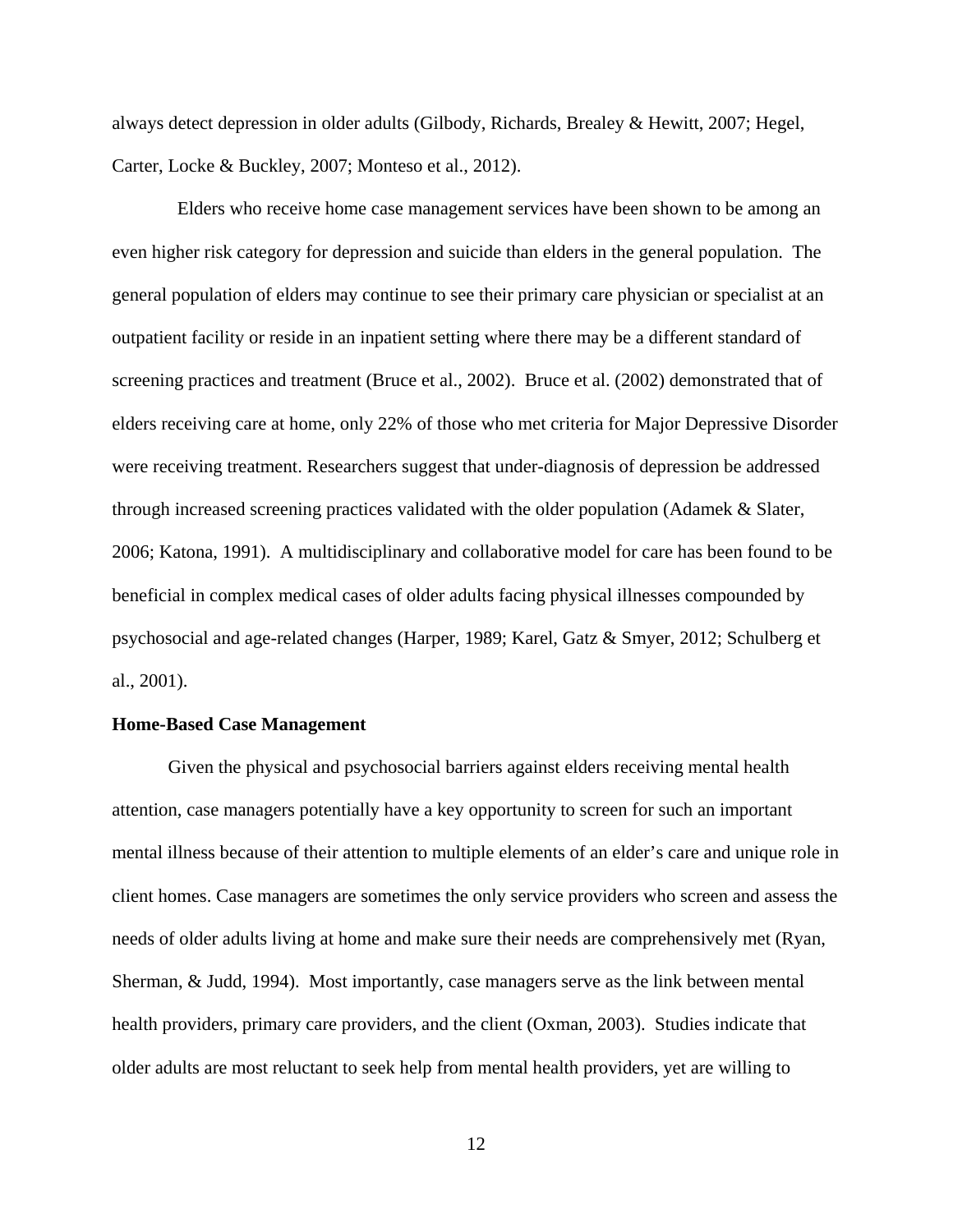accept treatment for depression when their treatment is integrated with primary care (Oxman, 2003). Case managers provide multidisciplinary and integrative care and monitoring that is supervised by a licensed professional or team (Oxman, 2003). This multidisciplinary model has been shown to be most effective with older adults (Karel, Gatz & Smyer, 2012). Studies suggest that with the low numbers of geriatric mental health specialists, care providers such as case managers may need to increase their awareness of their clients' clinical needs that may be overlooked.

#### **Role and Responsibility**

 Case management has demonstrated positive impacts on the quality of life of clients; thus, attention to quality of life has been integrated into the case management role (Rapp  $\&$ Chamberlain, 1985; Ryan, Sherman & Judd, 1994). Case managers are responsible for client intake, assessment, care planning and coordination and monitoring and anticipating needs. In addition, when unanticipated concerns arise, case managers are responsible for "crisis intervention" (Ryan, Sherman & Judd, 1984). Thus, case managers often provide short-term clinical services such as psychosocial support to the elder or family and assessment of mental health status (Black, 2007; Eack et al., 2004). Case managers also provide ongoing phone or inhome contact to modify treatment plans, educate clients about treatments, and teach selfmanagement skills as needed (Oxman, 2003). Due to the nature of work with medically complex clients in a home environment, additional clinical concerns arise that the case manager becomes ultimately responsible for (Eack et al., 2004). Case managers are responsible for a broad spectrum of "home assistance" (Bruce et al., 2002) and coordinating and referring for formal and informal support. Usually a licensed clinical team leader supervises case managers (Ryan, Sherman & Judd, 1984).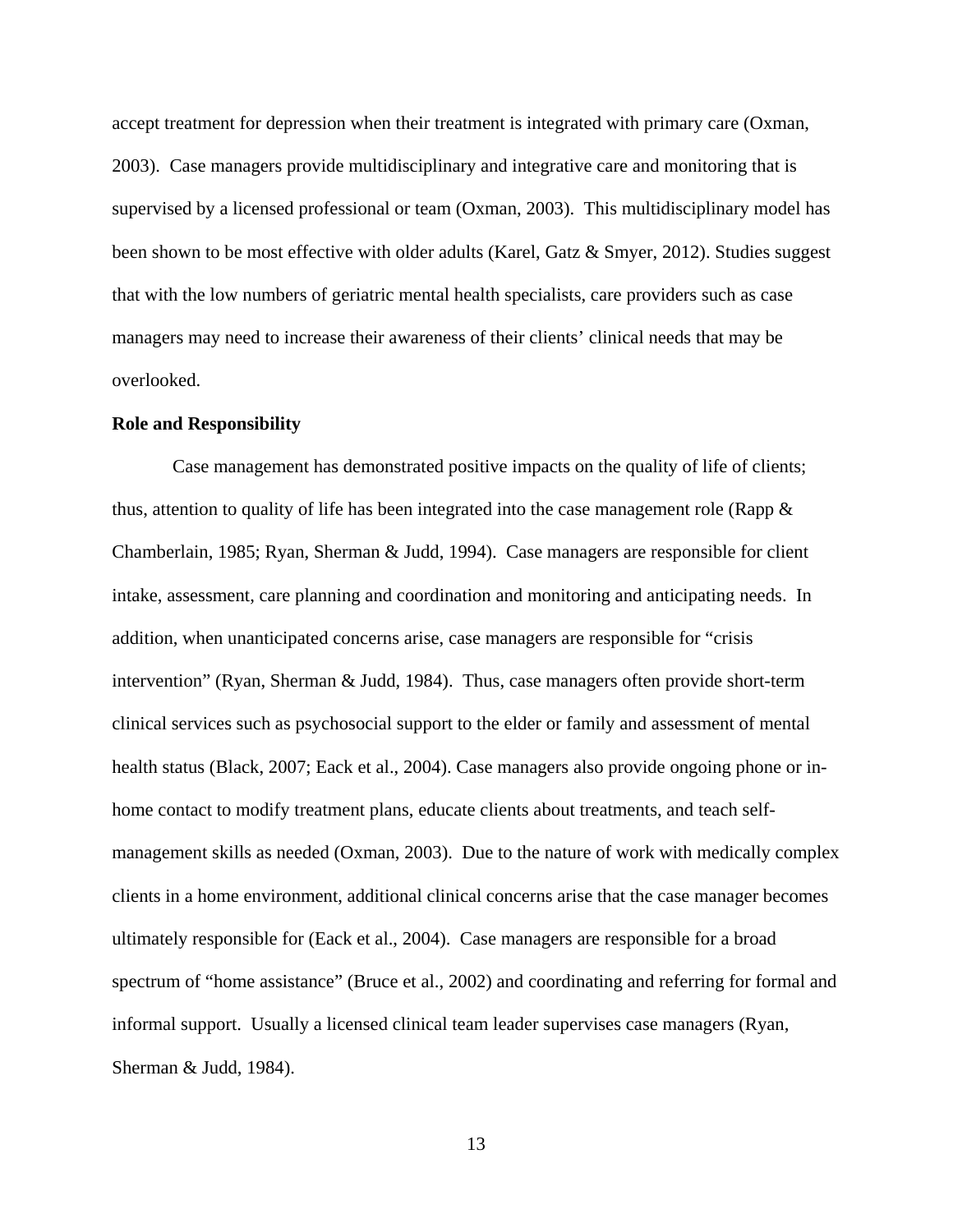Although case management was initially a concept of care coordination, cost control and client advocacy, the field has been expanding into a variety of settings that each hold a different set of expectations for the case management role (Thompson, 1998). However, the extent of psychosocial support and "clinical services" are ill defined in many case management positions and areas of responsibility often are not defined with boundaries (Ryan, Sherman & Judd, 1984). Case management can range from basic telephone contact to face-to-face case management with psychotherapy (Oxman, 2003). This confusion has implications for the type of monitoring and advocacy that case managers provide and the quality of psychosocial care clients receive. The term "case manager" is ambiguous in terms of role expectation, training, and care outcome (Ryan, Sherman & Judd, 1984).

Case management, as a field, does not rely on uniform academic criteria in the constitution of its staff; case managers come from a variety of disciplines and educational backgrounds and enter the field without a standardized training (Black, 2007; Ekers, Esk & Valleys, 2010). Some case managers are licensed nurses or social workers, while other case managers may not have a bachelor's degree but have experience in the field (Eack et al., 2004). In a survey of case managers in Pennsylvania (Eack et al., 2004), 80% only held a bachelor's degree. Of these bachelor degrees, 50% were in unrelated fields. Training backgrounds are significant since case managers have an essential role in providing services (Ryan, Sherman & Judd, 1984).

#### **Case Management Training**

As evidenced by the amount of untreated depression and suicidality in the older population, it is clear that identification and prevention of elder mental illness is of great concern. It is, therefore, noteworthy that case managers receive less psychosocial training that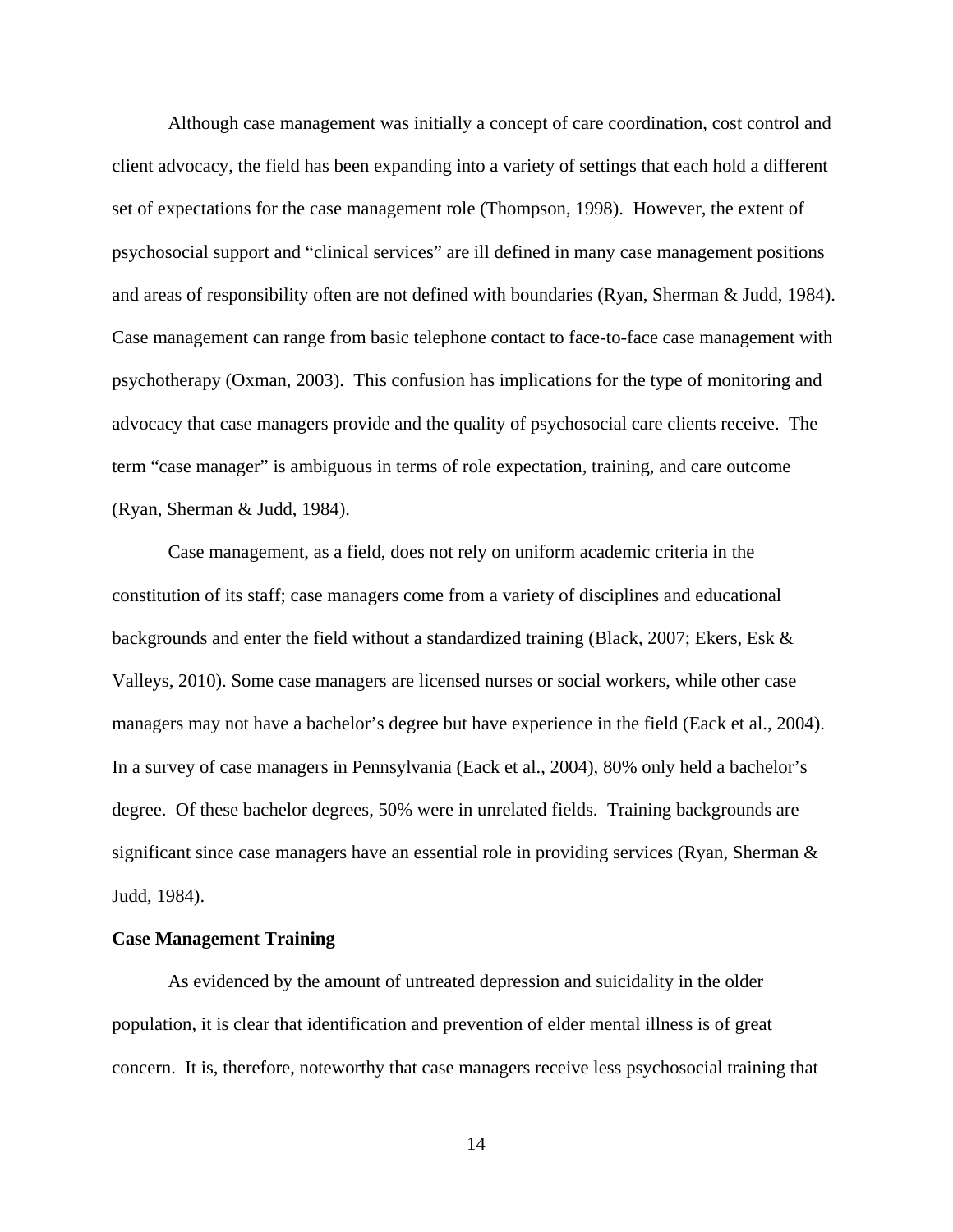mental health professionals receive. Even mental health professionals do not receive sufficient training in depression. According to one measure, less than half of professional or paraprofessional carers in residential settings had any kind of formal training in depression (Mellor, Kiehne, McCabe, Davison, Karantzas & George, 2008). This lack of training is important to note given that the majority of mental health professionals encounter suicidal clients (Schmitz et al., 2012). In a national sample of social workers less than one quarter received suicide training during their education, and usually it was not deemed as sufficient (Schmitz et al., 2012). Many case management organizations do not provide a standard set of questions for mental health screening to compensate for this lack of training in their case managers (Black, 2007). Although there is a lack of suicide training even among professional mental health providers, trainings are expanding to the non-professional community, especially to those working in school settings. These "gatekeepers" are adults who regularly have contact with the at-risk school-aged individuals and can be vigilant of indicators of suicidality and make appropriate referrals (Schmitz et al., 2012). Case managers have a similar "gatekeeper" role with at-home clients but do not receive this training.

Case managers are not currently a focus for training in handling suicidality. One sample of case managers interviewed in Pennsylvania reported that the minimal training they currently receive is not applicable to their needs in the field (Eack et al., 2004). The clinical skills training they receive is perceived to be too specific to a psychotheraputic relationship that is not part of case management. Instead, case managers indicate a need for a basic education on mental illnesses in order to observe and assess symptoms, to make the correct referrals and set up appropriate resources for clients. In addition, case managers reported a need for training in engaging their clients when they are difficult to engage in conversations about their wellness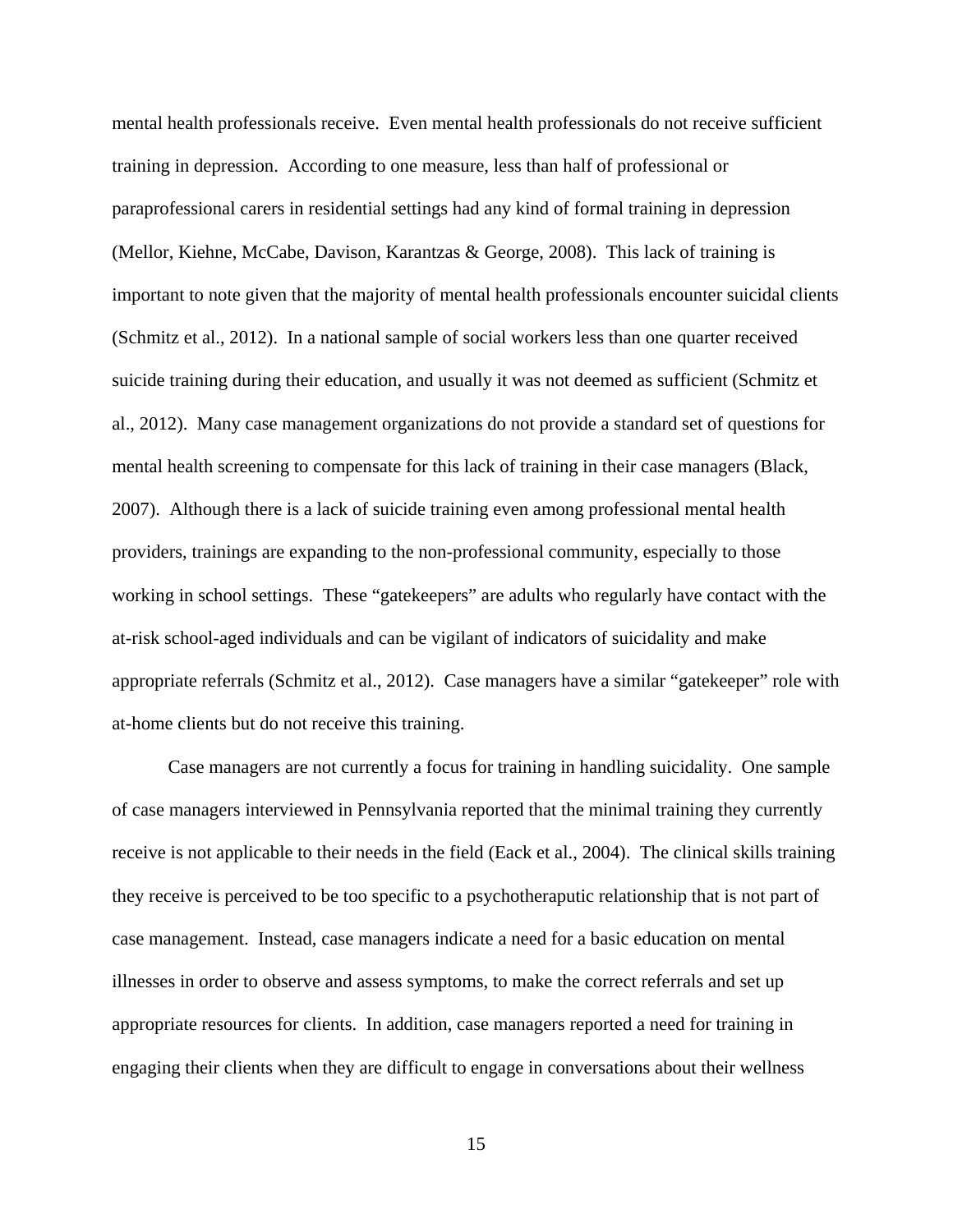(Eack et al., 2004). In summary, case managers acknowledge the need for basic mental health training and engagement skills in order to improve the quality of their assessment and service.

Not only do case managers acknowledge this training deficit, but data from Joshi  $\&$ Pedlar (1992) indicate that case managers highly value training. Ninety-six percent of a sample of Canadian case managers and supervisors were found to believe training to be "important" and even "extremely important." It is noteworthy that the most commonly reported barrier to training was financial restraints within the agency (Joshi & Pedlar, 1992). Fortunately, it has been shown that such trainings in assessment for depression, especially interactive training programs with skill demonstrations, do significantly improve mental health screening practices in case managers (Quijano et al., 2007).

#### **Summary**

 Case managers are sent out to assess for functioning and well-being and then arrange and coordinate home-based care services (Mellor, Davidson, McCabe & George, 2008). Although case managers are responsible for client well-being, they may be uncomfortable discussing depression and suicide. Investigations have found that older adults often do not discuss nonphysical problems with General Practitioners (GP) because they do not expect to receive treatment for non-physical problems and it seems inappropriate or irrelevant to address them with GP (Mellor, Davidson, McCabe & George, 2008). However, because older adults build "a sense of rapport" (Black, 2007) and a unique relationship with case managers in their own homes, they may feel more comfortable in discussing their emotional concerns with case managers (Mellor, Davidson, McCabe & George, 2008). In fact, older adults, in contrast to younger clients, tend to build stronger alliances with their case managers; one study indicated that among clients with serious mental illness, older adults, possibly because of fewer social and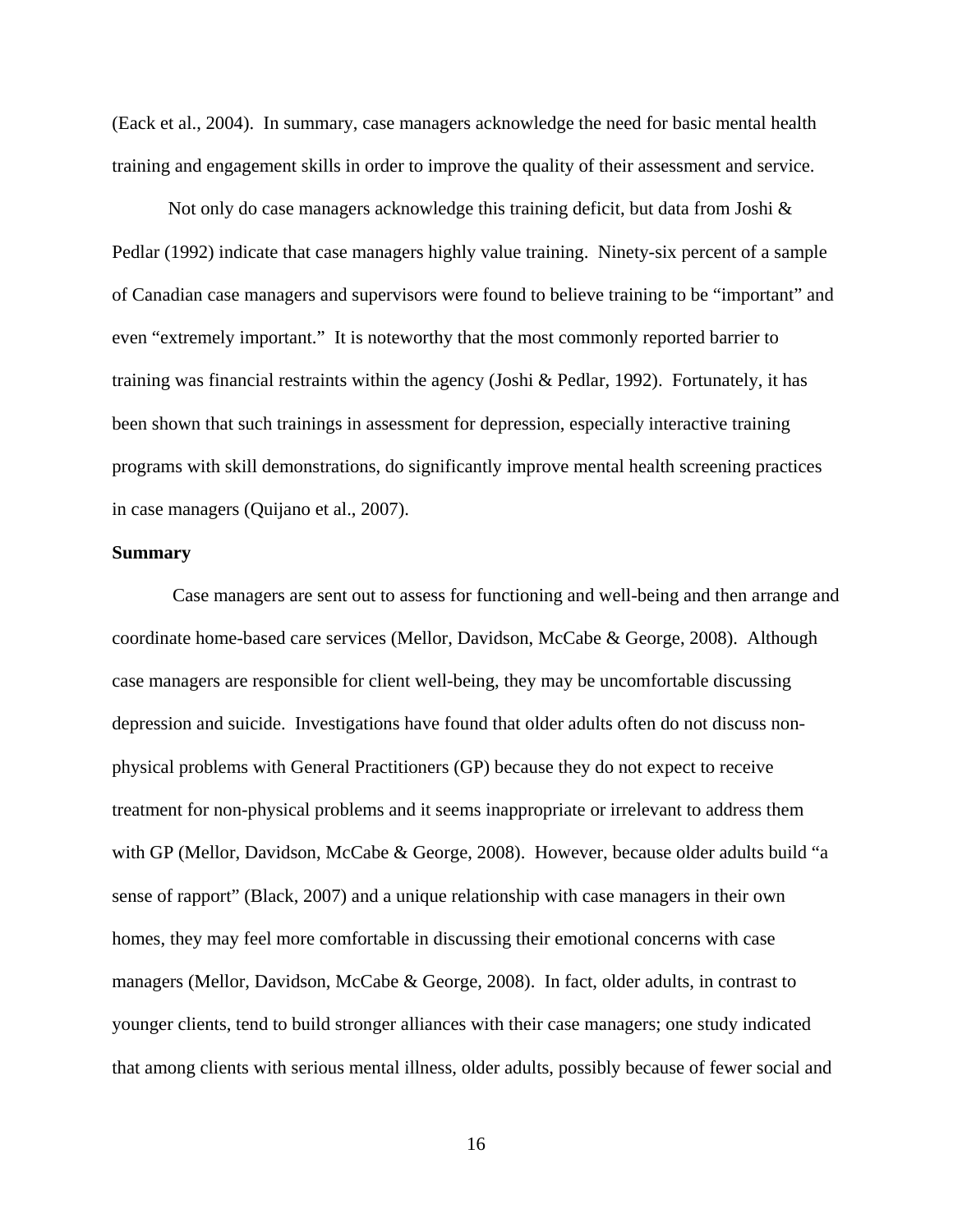family supports, had closer relationships with their case managers (Draine & Solomon, 1996). Consequently, case managers may be very likely to encounter mental health issues in older adult clients.

Since case managers are considered to play a pivotal role in clients' care, (Ryan, Sherman & Judd, 1994) it is important that they are included in an initiative to increase awareness and prevention of suicide among older adults. Data suggest that case managers need additional training to identify signs of depression and suicidal ideation and to make appropriate referrals. Case managers, themselves, value and recognize the need for basic mental health training, and some trainings have been validated as significantly effective (Eack et al., 2004; Joshi & Pedlar, 1992; Quijano et al., 2007).

Broader trainings aimed at the approach and culture of an agency, instead of focusing on individual clinicians' clinical skills, have been shown to be very effective in impacting staff behavior and protocol. This may be an important element to consider in the future development of training programs (Bobo, Anderson & Bowman, 1997; Donald, Dower & Bush, 2013). Multifaceted and multidisciplinary trainings may improve the effectiveness and sustainability of suicide prevention (Donald, Dower & Bush, 2013).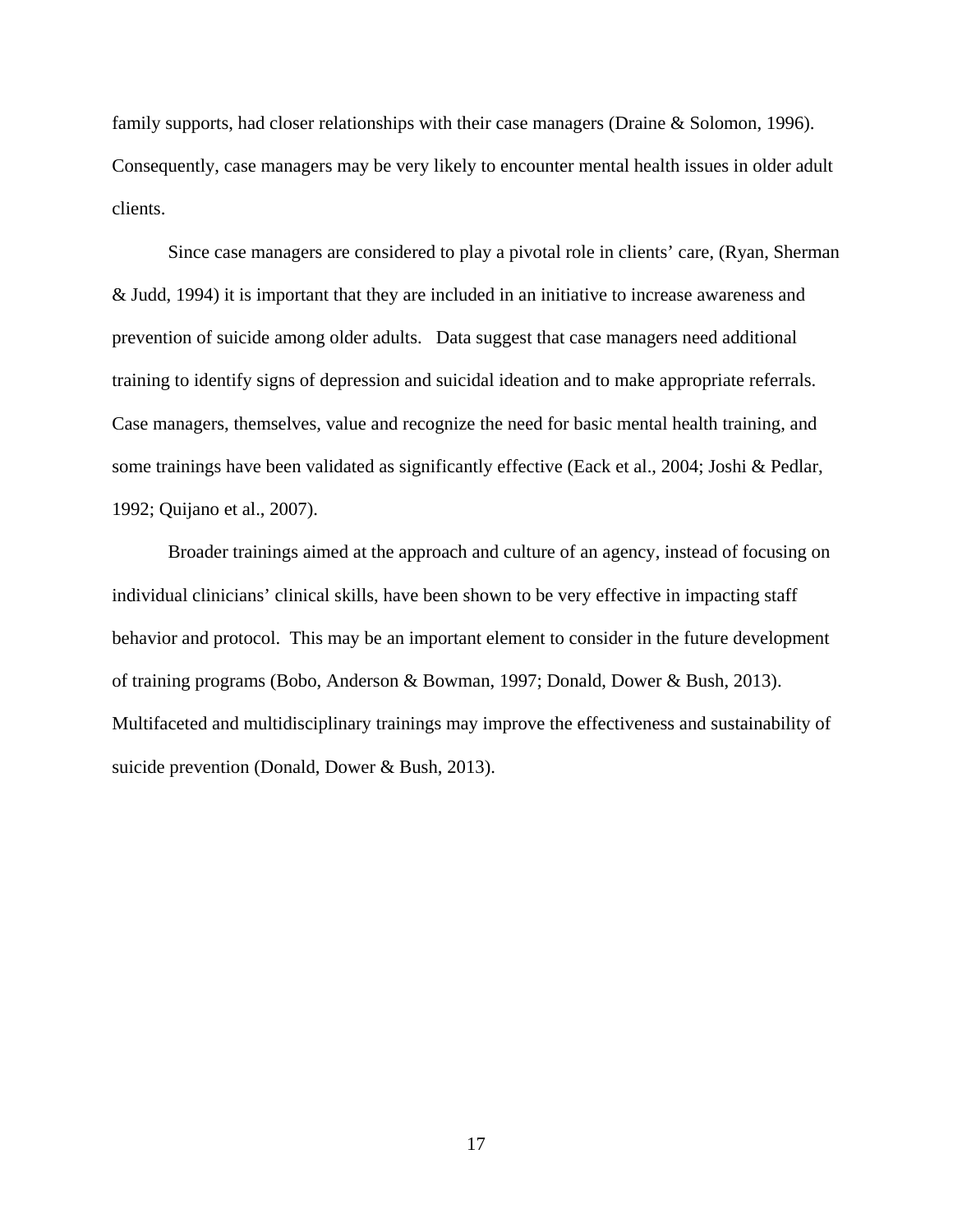#### **CHAPTER III**

#### **Methodology**

Entertainment has been used as a worldwide public health intervention for decades. Dramas have been especially effective in captivating and playing to the emotions of the audience, and most importantly, dramas are effective in changing attitudes and norms because they stimulate discussion among the audience and show the consequences of behaviors (Piotrow & de Fossard, 2004). Researchers have observed that drama draws out an empathetic emotional response from the audience; audiences often relate to and consider the theme of the drama within the context of their own lives (Sood, Menard  $\&$  Witte, 2004). In addition, when audience members can relate to a piece of drama, the viewing process can encourage participation and engagement in the material (Ritch & Brennan, 2010). Entertainment-education programs can be very powerful in changing values, attitudes, beliefs and behaviors (Ajzen & Fishbein, 2005; Bambauer & Prigerson, 2006; Motjabai, Olfson, & Mechanic, 2002; Piotrow & de Fossard, 2004; Sood, Menard & Witte, 2004). Attitudes and beliefs can be highly predictive of behavior. Thus, targeting attitudes and beliefs with an educational intervention like "Talking with Dolores" may increase ability to discuss depression and suicide on the part of geriatric case managers.

In an effort to raise awareness and comfort in discussing depression and suicide with older adults, the educational film, "Talking with Dolores," was examined as a training tool that could be used with geriatric case managers. Originally, this film and its accompanying discussion guide were created by Professor Darlene O'Connor in an effort to empower older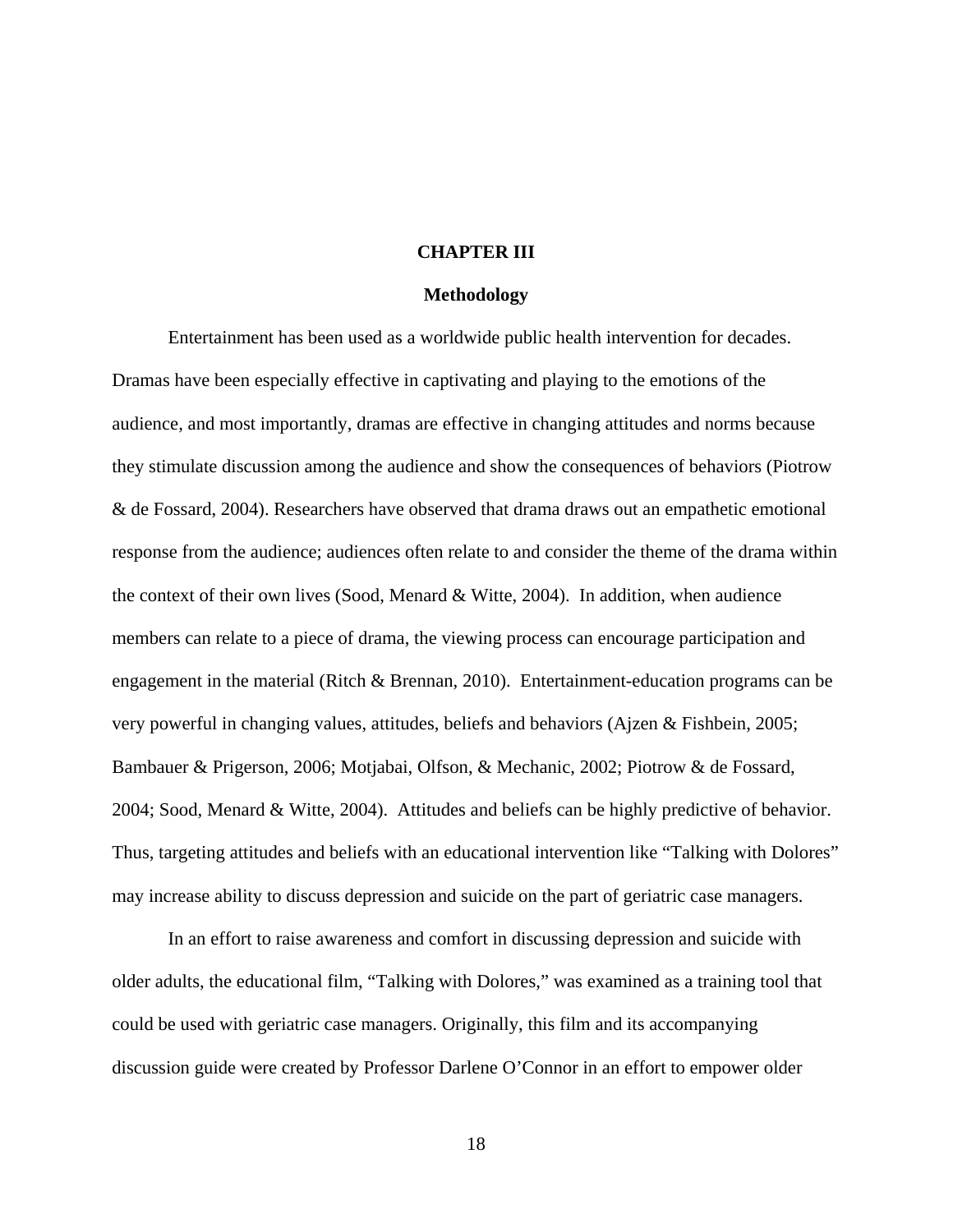adults to identify mental health needs of themselves and their peers and feel more comfortable discussing difficult topics (Center for Human Development, 2010). This study used focus groups of geriatric case managers to gather qualitative data regarding the appeal of "Talking with Dolores" as a training tool; additionally, quantitative data were collected to measure changes in their knowledge and comfort in discussing depression and suicide after exposure to the film and discussion.

#### **Sample**

Participants were case managers or "care managers" employed at a Boston-based nonprofit organization that provides direct homecare services and coordinates care for older and disabled adults. "Care Manger" is their employment title, which serves to specify the type of case management work they provide clients. The major responsibilities of care managers are outlined in the job description as developing, initiating and coordinating a service plan based on a needs-assessment. The description includes providing "short term crisis management support" to the clients or their family. These duties are completed by visits to client homes at least every six months. The only educational requirement for the "care manager" position is listed as a "Bachelor degree in human services, social work, nursing or related field. Exception is made for those with needed linguistic capabilities who also have 5 years directly related work experience."

This purposive sampling technique reflects the study's interest in suicide risk awareness in geriatric case managers. The actual sample size was thirteen; due to illness not all sixteen case managers on staff attended. The sample was broken down into two focus groups of six and seven participants. The training and focus groups were conducted in a private conference room convenient to participants in Boston, Massachusetts.

#### **Recruitment**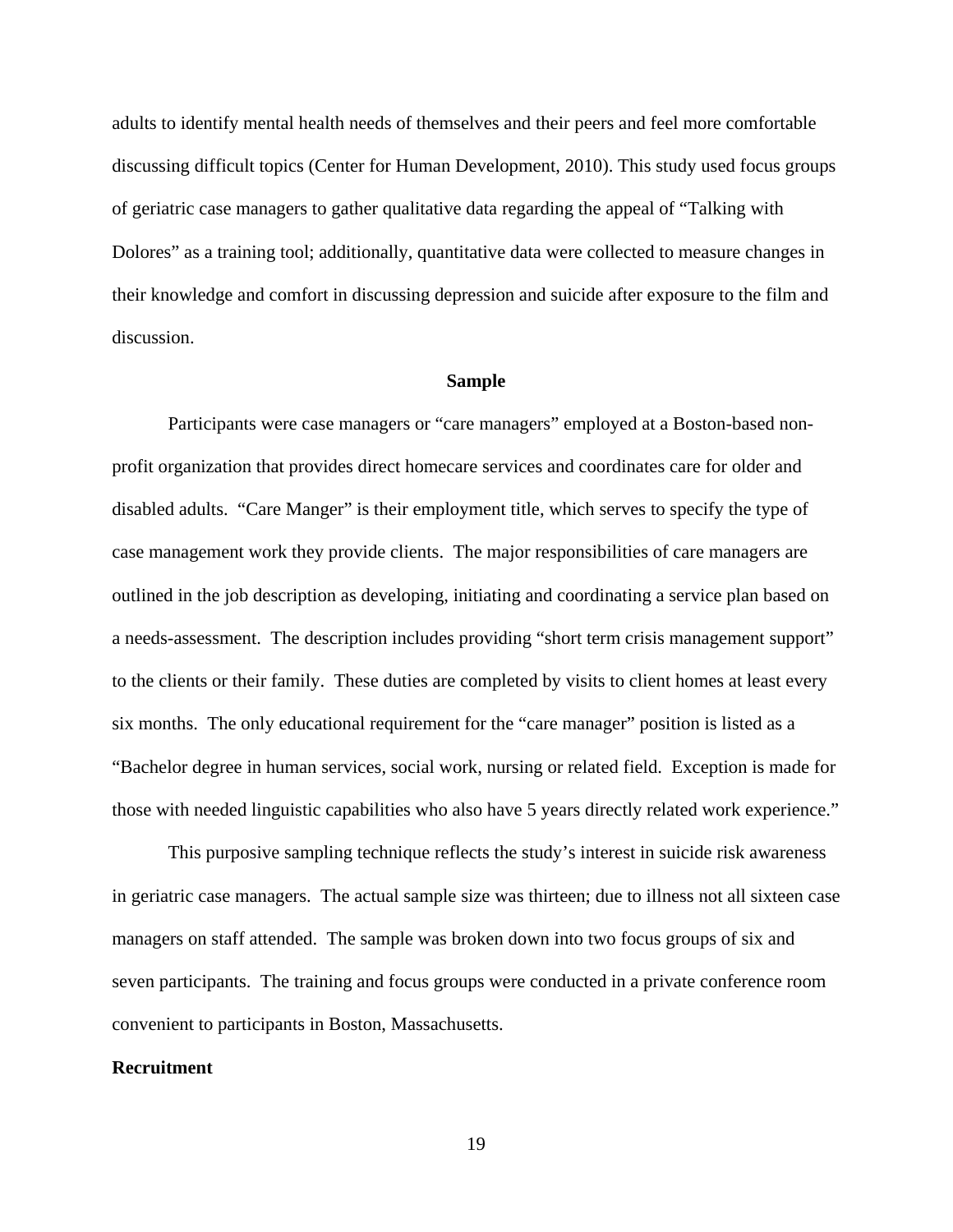Participants were recruited through the Homecare Program Manager. The Program Manager requested that the film and discussion training be used in a staff training that was already scheduled. The staff could choose not to participate in the focus group which was scheduled at the end of the staff training. While recruitment through the manager was not ideal, it provided an expeditious sample. The manager was allowed to observe the first focus group; her involvement and presence is discussed as a limitation of the study. After the Program Manager received a written explanation of the study (Appendix A), she verbally agreed to schedule "Talking with Dolores" as a suicide training session with a research component, intended for the entire case management staff ( $n = 13$ ). Two smaller focus groups were conducted on January 10, 2013; one group ( $n = 7$ ) met in the morning and the other ( $n = 6$ ) met in the afternoon. The case managers were requested to participate in the film and psychoeducational discussion by an email from the Homecare Program Manager (Appendix B). The email presented all of the information about the staff training, including the nature of the film and the time and place. The focus group was explained as not a requirement of the training.

On the day of the training, attending staff were welcomed by the researcher who explained the study and asked those who were willing to participate to sign the Informed Consent Form (Appendix C). The Informed Consent Form discussed the aspects of the research that are confidential, as well as the limitations to confidentiality in the nature of focus groups. The Informed Consent Form indicated that The Human Subjects Review Committee of Smith School for Social Work approved the research. After completion of the study, participants were provided with a list of suicide resources as they left the room (Appendix D).

#### **Instrumentation**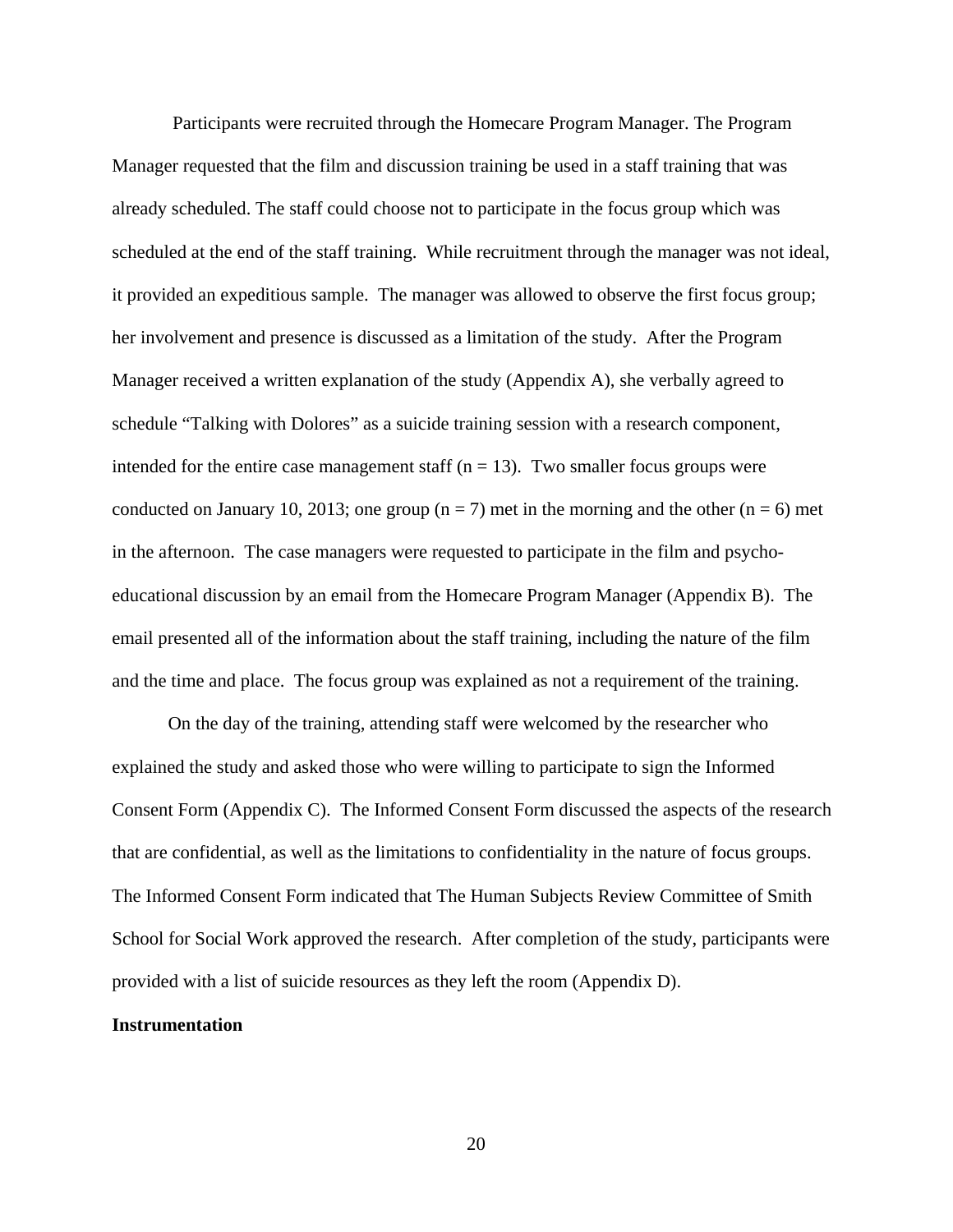There are two instruments employed by this study. There is an instrument designed to collect quantitative data, including demographic data and measures of knowledge and comfort in discussing depression and suicide (Appendix E) before exposure to the film and formatted discussion (Appendix F) and also after exposure (Appendix G). There is an instrument designed to guide collection of the qualitative data (Appendix H), specifically, narrative conversation obtained from the two focus groups after exposure to the film and discussion. The film and discussion consists of 1) a video recording of the 45-minute one-act play, "Talking with Dolores," and 2) a formatted discussion guide that was employed to lead a ten minute psychoeducational discussion (Appendix F). Conversation in the focus groups was semi-structured, guided by open-ended questions designed to elicit reactions to the film and discussion and opinions about their usefulness in future training programs (Appendix H).

The film of the play, "Talking with Dolores," depicts "Mo," a widowed male, over 65, who is living alone and struggling with his thoughts of suicide, wanting to join his late wife in heaven. His neighbor and his nephew both drop by in his living room to talk, and the older man at first tries to hide his pain, but later opens up to discussions with the two visitors. The play, and later the film, was designed to reach out to the greater community and begin educational dialogues between seniors, social workers, senior centers, family members and other caregivers working with older adults. "Talking with Dolores" presents a real life situation and information that is relevant and relatable to the target audience. The film was designed to elicit conversation about this taboo topic and provide the basis for an educational discussion of the high-risk for suicide in older people.

The discussion format that accompanies the film provides statistics on suicide within the older adult population, identifies risk factors, signs and symptoms, and considers how to best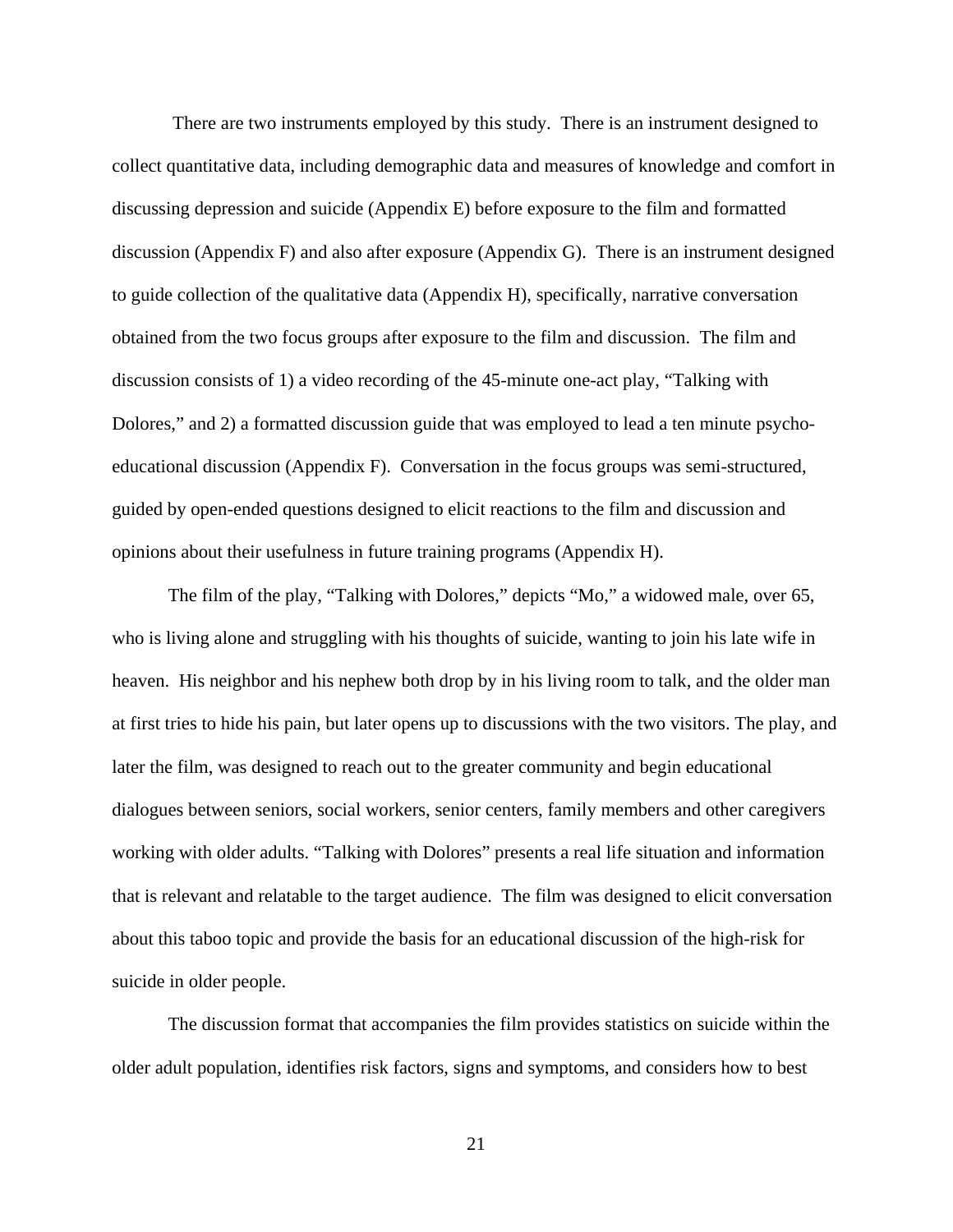approach the conversation about suicide modeled in the film (Appendix  $F$ ). This discussion was limited to ten minutes in order to be included in this study. The same discussion script was used in both groups as a way to engage participants in a few minutes of psycho-education and prepare participants for the focus group conversation that followed.

#### **Summary of Procedure**

### **Data collection**

 Data was collected using two instruments, a focus group and a pre/post questionnaire. Including time for paper work and transitions, the data collection lasted one hour following the 45-minute film. The Program Manager first received a written description of the research (Appendix A). She then invited her case managers to participate in the focus group at the end of a training program on depression and suicide (Appendix B). The day of the training, case managers were invited to enter the research collection room to begin. Then those who wanted to participate signed the Informed Consent Form (Appendix C).

The research started with participants filling out a brief "Opening Questionnaire" to collect quantitative data, including demographic data and preliminary measures of knowledge and comfort in discussing depression and suicide (Appendix E). Next, participants watched the 45-minute intervention film, "Talking with Dolores," and engaged in a ten-minute psychoeducational formatted discussion about suicide and depression (Appendix F). Following this, participants filled out a "Closing Questionnaire" to collect follow-up measures of knowledge and comfort in discussing depression and suicide (Appendix G). Then participants were facilitated in a focus group conversation. The focus group was audio-recorded using two recorders and then transcribed and coded. Focus group conversations were guided by 7 open-ended questions (Appendix H).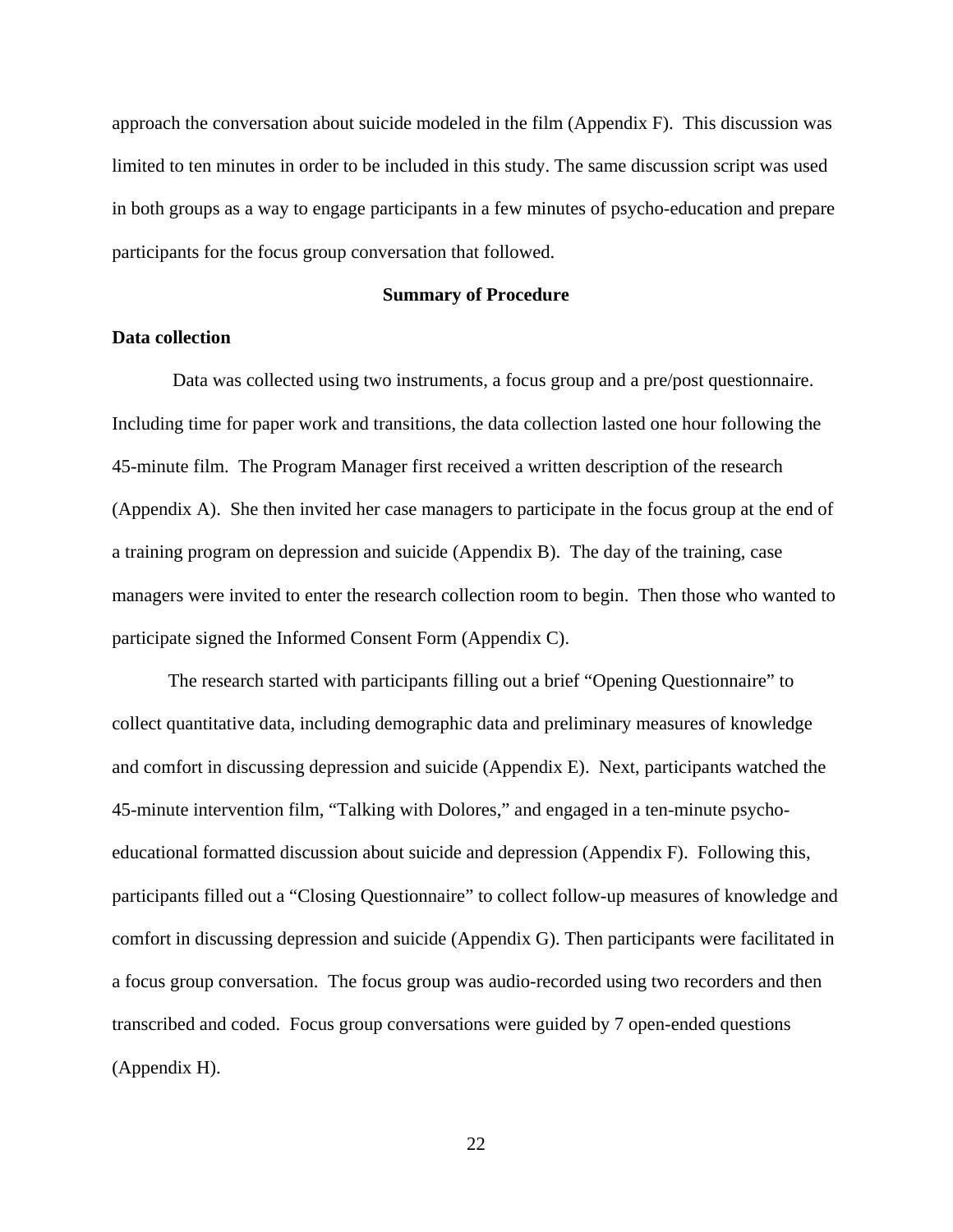#### **Data Analysis**

#### **Quantitative Data**

 Quantitative data was analyzed by calculating frequencies of 1) demographic data of the participants to be used to present a general description of the sample and 2) preliminary and follow-up data measuring changes in participants' knowledge and comfort in discussing depression and suicide with older clients. Frequencies of participants' age, sex, religion/spirituality and race/ethnicity were calculated in order to explore participant characteristics. Quantitative data was then examined for any associations, consistencies and/or inconsistencies with qualitative thematic data obtained from focus group discussions.

#### **Qualitative Data**

The focus groups were analyzed using grounded theory (Henwood & Pidgeon, 2003) to examine data for repetitive themes that emerged related to whether or not participants think that the film/discussion would be an effective staff training instrument for geriatric case managers to heighten awareness and ease interventions related to depression and suicide with older adult clients. Interviews were continually read and coded line-by-line until no new insights or codes arose, and at this point theoretical saturation was reached. Ideas and categories were continually regrouped, eliminated, or extended until categories could be defined and linked together to create repeating ideas, themes and theoretical constructs (Henwood & Pidgeon, 2003).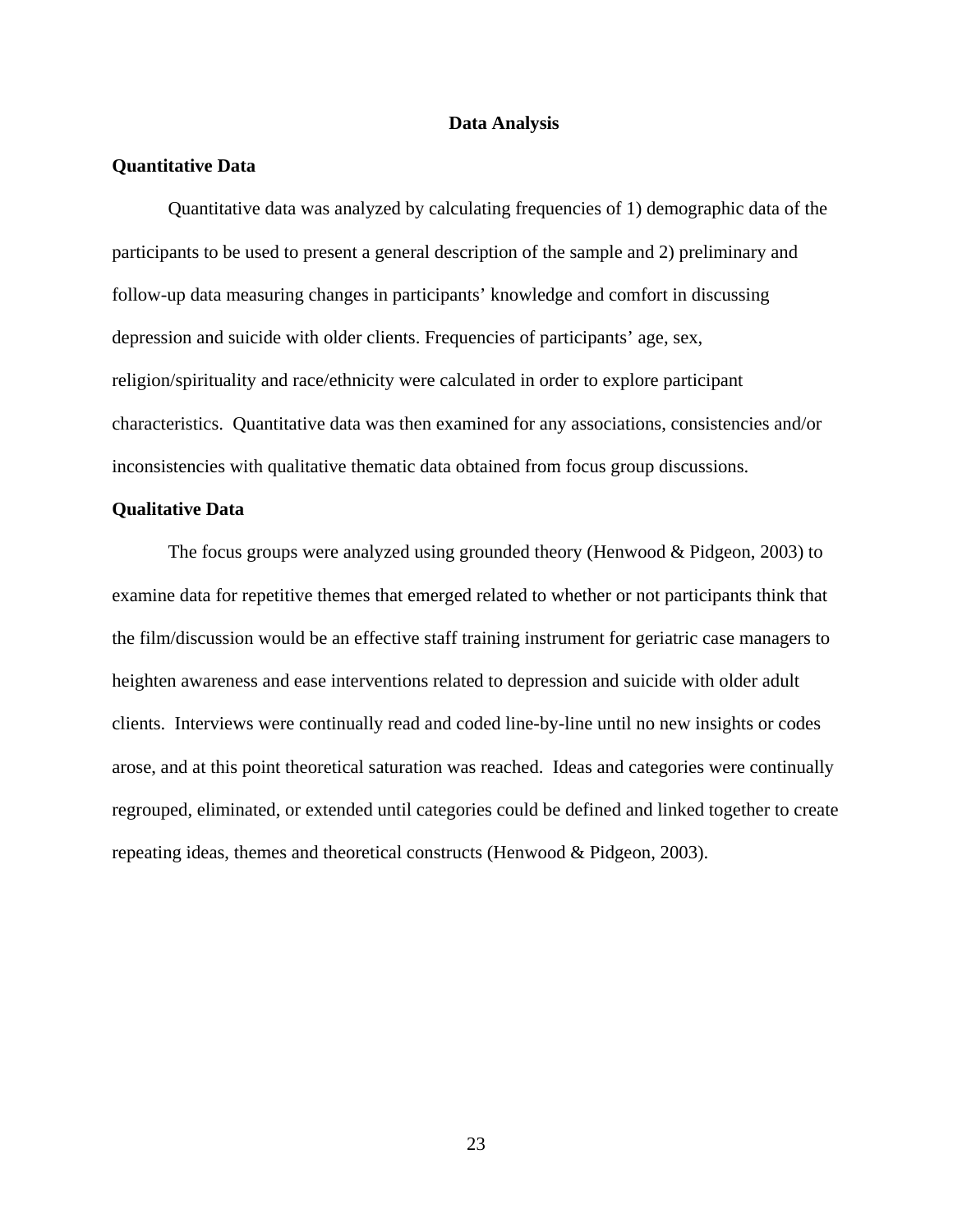#### **CHAPTER IV**

#### **Findings**

This study used focus groups of geriatric case managers to gather qualitative data regarding the appeal of "Talking with Dolores" as a training tool; additionally, the study collected quantitative data to measure changes in knowledge and comfort regarding discussing depression and suicide after exposure to the film and discussion.

Focus group conversations with case managers highlighted the usefulness of this tool for raising awareness and providing education on the issue of suicide in older adults. The focus groups also illuminated the need for further concrete skill training to give case managers the confidence to engage in conversations with clients about their mental health. Additional quantitative data confirmed that the sample's exposure to the Talking with Dolores training increased knowledge about suicide risk in the elderly but did not increase their comfort level in discussing suicide with clients.

#### **Quantitative Findings**

#### **Characteristics of Participants**

Data were gathered from two focus groups made up of thirteen  $(N=13)$  case managers on staff at a community based case management agency. The demographics of the sample can be seen below in Table 1.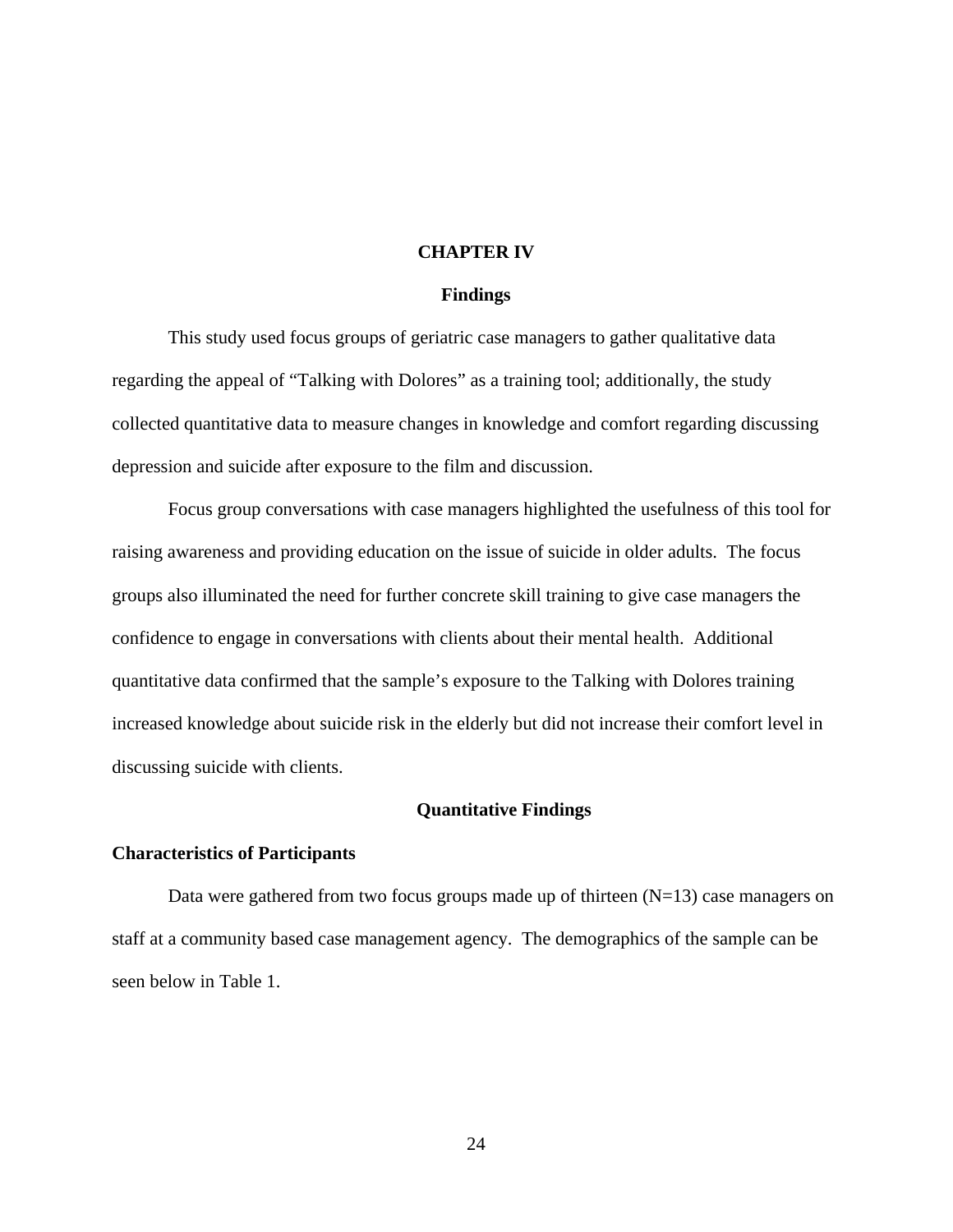| <b>Number</b><br>Characteristic |                | <b>Percent</b> |  |  |
|---------------------------------|----------------|----------------|--|--|
|                                 |                |                |  |  |
| Participant's Gender            |                |                |  |  |
| Female                          | 11             | 85             |  |  |
| Male                            | $\overline{2}$ | 15             |  |  |
| Race                            |                |                |  |  |
| African-American/Black          | 5              | 38             |  |  |
| White/Caucasian                 | $\overline{4}$ | 30             |  |  |
| Haitian-American/Black-Haitian  | $\overline{2}$ | 15             |  |  |
| Asian                           | $\mathbf{1}$   | 8              |  |  |
| Latino/a                        | $\mathbf{1}$   | 8              |  |  |
| Religion                        |                |                |  |  |
| Spiritual                       | 6              | 46             |  |  |
| Christian                       | $\overline{2}$ | 15             |  |  |
| <b>Evangelical Christian</b>    | $\overline{2}$ | 15             |  |  |
| Catholic                        | $\mathbf{1}$   | 8              |  |  |
| Religious                       | $\mathbf{1}$   | 8              |  |  |
| Age                             |                |                |  |  |
| $<$ 30                          | 4              | 30             |  |  |
| 30-40                           | 3              | 23             |  |  |
| 40-50                           | $\overline{2}$ | 15             |  |  |
| $>50$                           | $\overline{3}$ | 23             |  |  |

**Table 1. Demographics** 

As seen in Table 1, participants of the focus groups were racially diverse. Of the two focus groups, all seven participants in Focus Group 1 were female, between the ages of 24 and 50, had a range of experience in both case management and within this particular agency, and selfidentified with a range of faiths. The Program Manager was present in the room as an observer in Focus Group 1.

Focus Group 2 consisted of six case managers. The group was made up of two males and four females between the ages of 28 and 68, and also was comprised of a similar mix of Spiritual, Catholic, and Christian individuals. Focus Group 2 was generally more engaged and talkative than Focus Group 1, as evidenced by a lengthier focus group conversation. This group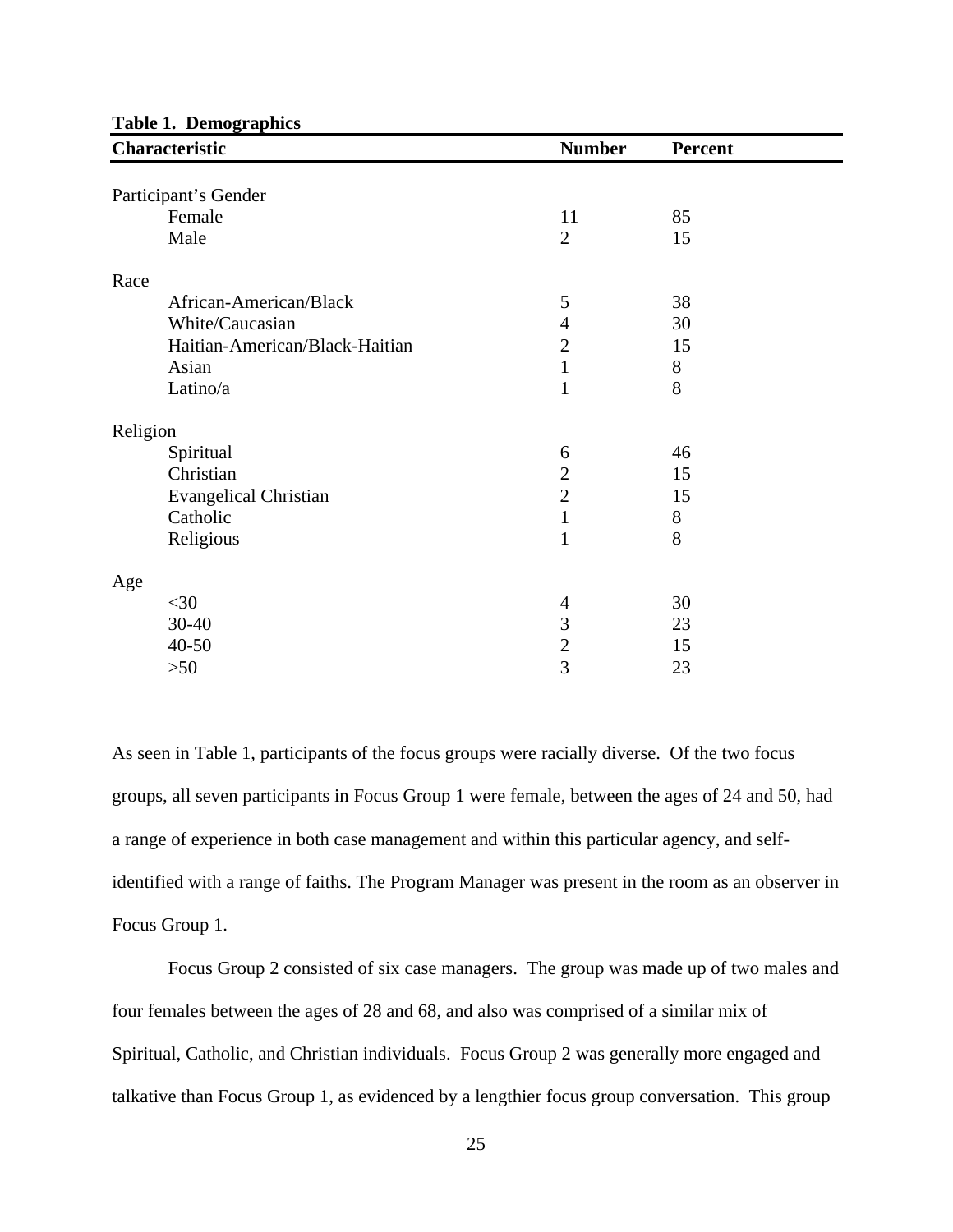lasted significantly longer than Focus Group 1 although they were both allotted the same amount of time within the training.

#### **Change in Knowledge and Comfort**

 No significant differences were found in the quantitative self-report measures of comfort in initiating suicide conversations with an older adult. When asked to rate their comfort on a scale from 0 to 10 both before and after participation in the training, 5 responses remained the same, one decreased by 3, one decreased by 2, one decreased by 1, one increased by 5, one increased by 3 and two increased by 1 and one person reported a 10 after not indicating any response for comfort level on the "Opening Questionnaire."

However, quantitative measures of knowledge of signs and risk factors for suicide showed a positive change in nearly all participants after the training. All but one participant identified additional and more accurate risk factors and signs for suicide after watching the film. Improvement in knowledge was found in the following areas after participation: depression, untreated depression, loss, change in life situation, white male over 85, giving away possessions, withdrawal, statements about dying, and saying farewell. This follow-up data reflected information that was conveyed in "Talking with Dolores" and the accompanying psychoeducational discussion.

#### **Qualitative Themes**

Several important repeating themes emerged from the qualitative data obtained in the focus groups. 1) Case managers reported currently providing psychosocial support for some clients, but this was not believed to be part of their job or always within their ability. 2) There was consensus that current suicide training within the agency was not sufficient and trainings offered off-site or during unpaid time were poorly attended. Thus, participants were unable to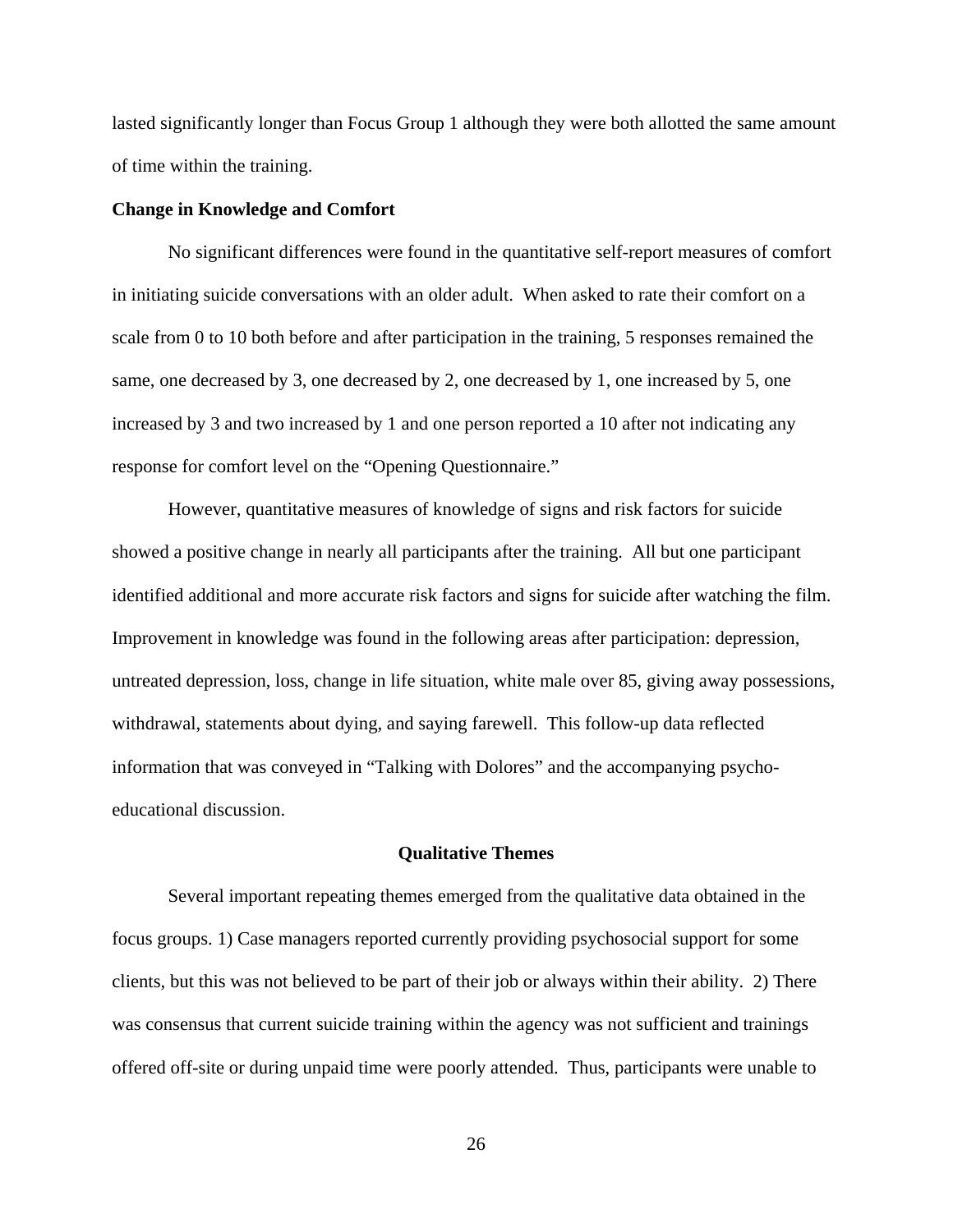agree on a specific protocol after an encounter with a depressed or suicidal client. However, several participants indicated they would refer to a supervisor or a doctor who had the necessary training. 3) "Talking with Dolores" effectively provided new and important education about suicide in their client population. Most participants believed it effectively increased their awareness of elevated risk in their client population. This was indicated by notable engagement and interest in discussions of suicide risk factors and signs of depression and suicide. 4) Case managers are hesitant to discuss suicide for fear of making the situation or the relationship worse because they did not feel adequately trained. This training program does not give case managers the necessary skills they believe they need, nor the competence to initiate conversations about suicide. 5) Finally, case managers repeatedly expressed a desire for additional concrete skills for an improved suicide training. These five qualitative findings are elaborated as follows.

## **Psychosocial Support**

Case managers viewed the training program as a reminder or refresher on the importance of providing psychosocial support for their clients' mental health. For some, this was not necessarily new information; many reported understanding the importance of the support they currently provide. Yet, the way the training reinforced and encouraged being aware and open to providing psychosocial support regarding depression or suicidality was evaluated as an important element of the program. In Focus Group 1, Mr. W. commented that case managers have an obligation to provide such support: "we'd have some obligation whether we are professionally trained or not." Several other case managers also expressed that psychosocial support was included in the case management job. "We go into these people's homes so there is a lot that we can see that the doctor is not going to see, especially self-neglect. I check on stuff like that when I go and see my client." Participants seemed to each have perceptions of the emphasis on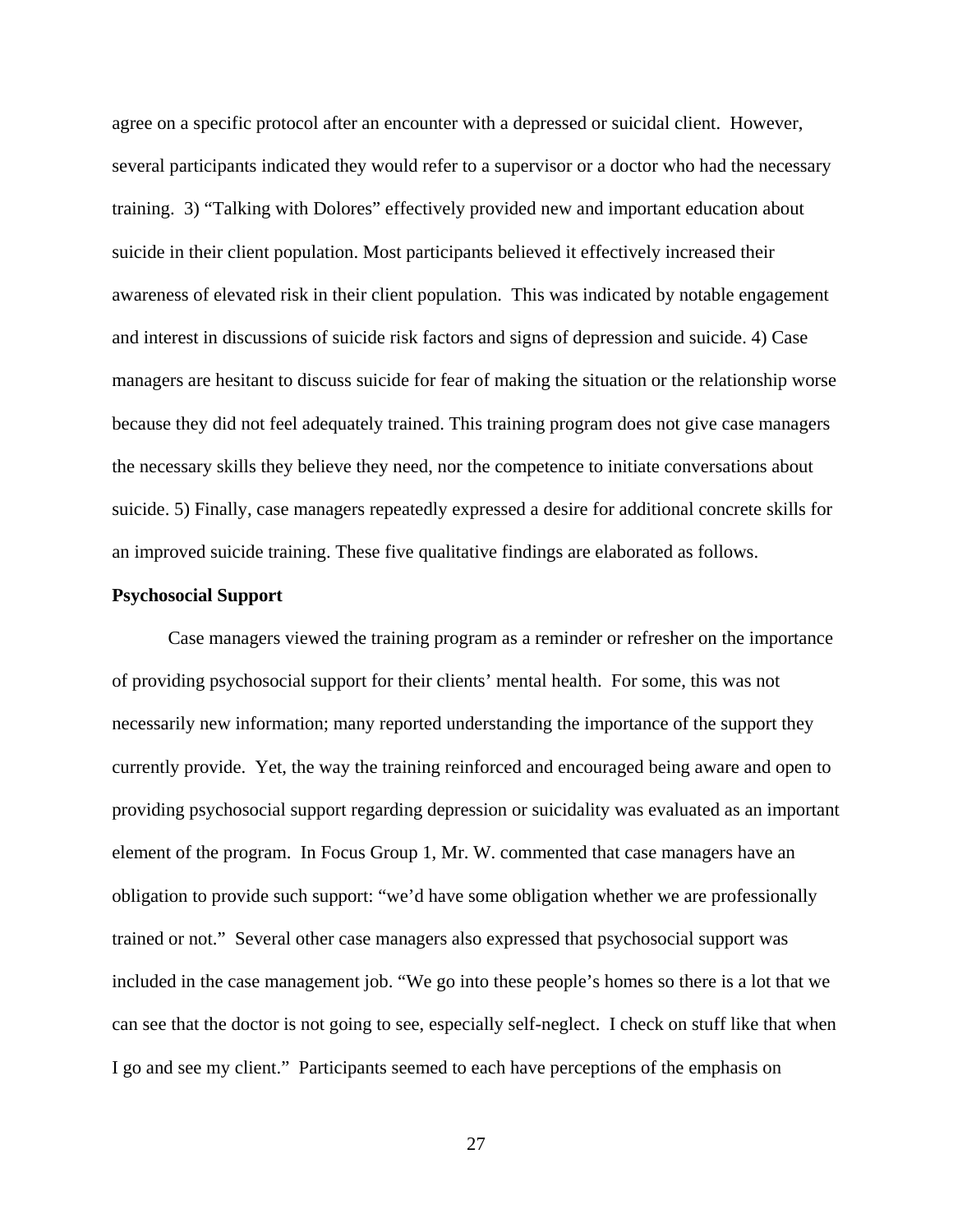psychosocial support in their role as case managers that appeared to be based on individual experiences, often with previous jobs and in previous agencies. Regardless of training and job expectation, after watching "Talking with Dolores," case managers expressed an appreciation for the reminder of how important psychosocial support is in reducing depression and preventing suicide in their clients. Ms. H. elaborated on feeling responsible and compelled "to identify those clients [at risk] and our end [we need to] make an effort to help them as much [as possible]." Participants indicated that this training reinforced this perception as it reminded case managers of their ability to engage in conversation with older adults at risk in a way that would help their desperation.

The participants of the Focus Group 2 expressed two separate opinions about the role of psychosocial support in their job description and their relationships with their clients. This group indicated that they see themselves in a unique role in client homes. They reported they are present more frequently than doctors and determined that they have quite a different relationship with clients than the doctors: "[clients] can present to the doctor and the doctor sees what they see. But we go home… I walk around the house I see what's going on. I check on stuff like that when I go and see my client." Participants in both groups expressed having as a close relationship with some clients, feeling they "knew" their clients. This was especially true when there was a special connection or noted need for connection. Ms. C. described one of her close relationships:

My client does not have a lot of informal supports. He actually calls me from the hospital, no one else does. Usually they don't but this one does. He really likes having me here, he can check in with me…and I said, "Feel free to call me if you want to say hello." He's someone who does not have a lot of people in his life that check in with him.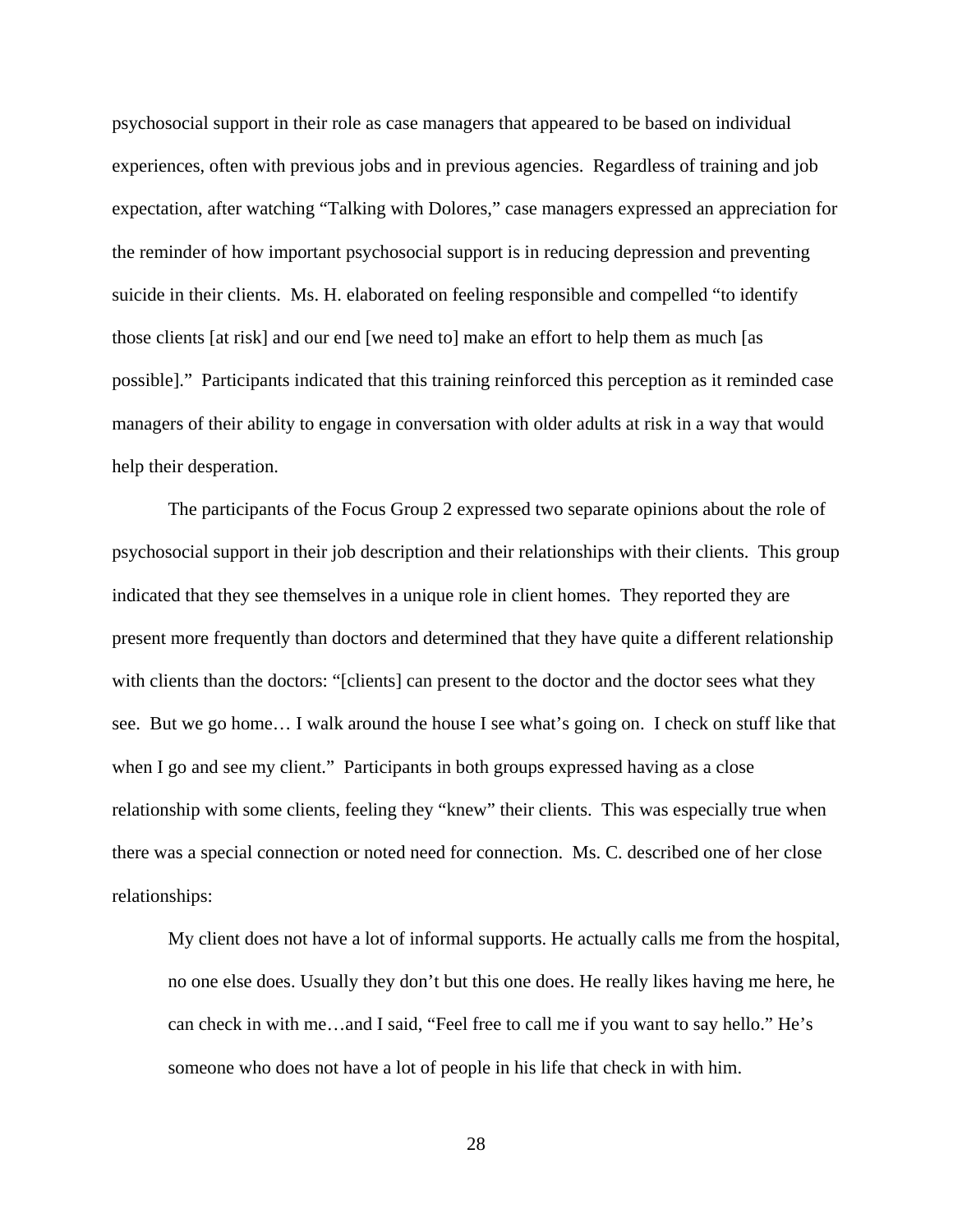Ms. B. then added: "Also much depends on how we build the relationship with our clients. Some people, like more superficial, we just talk about whatever needs to be talked about: services. With some we develop some kind of relationships, we are close." Ms. H. explained her sense of connectivity to several clients was due to a shared ethnic and cultural background. It is a noteworthy theme that a "special" personal connection, sometimes based on shared ethnicity and/or culture, was seen as contributing to more willingness to provide extra psychosocial support.

Although Focus Group 2 discussed these close relationships, at the same time, several case managers, including Ms. H., felt that providing psychosocial support was not a requirement of their job: "someone told me that no, this is not part of the job. It's almost like something extra that you're doing that isn't necessary. So the way I approach my clients now, it's very – um, we have a sheet with questions we ask. It's very repetitive. So clients who want to chat, we chat with them but that's not necessarily the case." Ms. C. agreed, "We aren't supposed to get to know them, like in a personal way." These case managers expressed that psychosocial support did not seem to be required, but they supported their clients in this manner if they wanted someone to talk to. Ms. Q. expressed a similar sense of their working relationship with clearer boundaries, "I don't think we would have a conversation [about suicide] because our job as a case manager, we just provide services and you know, make sure they're happy with the services we are providing." Focus Group 2 expressed unclear ideas about what the client-case manager relationship was supposed to look like.

The case management services were not discussed at length. However, the case mangers reached consensus on the requirements of their job, including, visiting the elder's home, assessing the home situation, connecting them with doctors, nurses or community resources and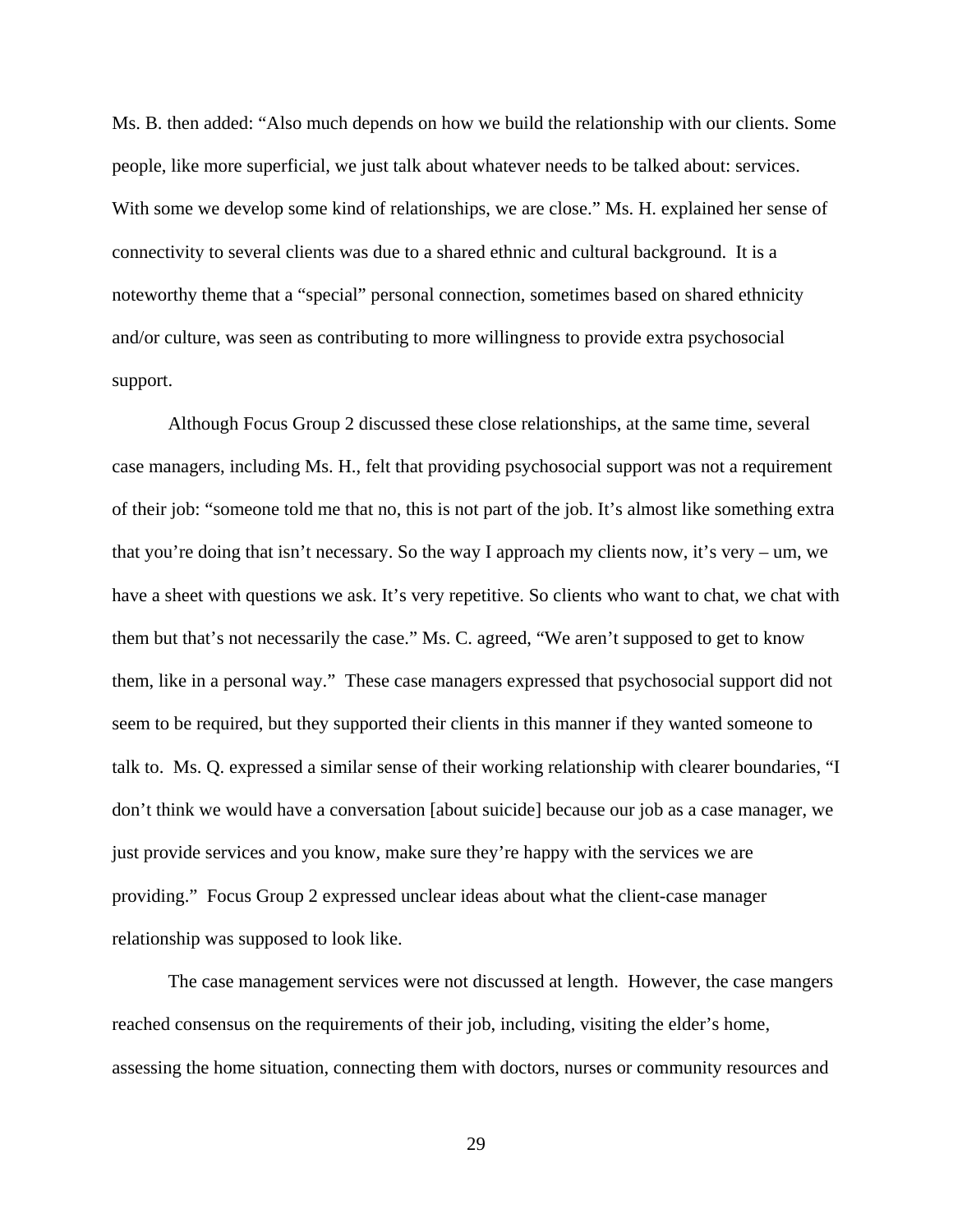setting up any additional supports they might need. One case manager also suggested it was their role to watch out for any "red flags" that would alert them to a safety concern.

*Limitations of Time and Caseloads***.** Case managers also explained that discussing suicide with clients would take too much time and work. It is noteworthy that, when asked what would make case managers anxious or hesitant to start a conversation about suicide, four case managers immediately agreed that discussing suicide would be too demanding for their job: "we don't have time for that," and "it's a lot more work. A lot more work…we already have so much work and there is so little time, we already have 100 plus clients." Ms. C. added that case managers also need to take care of themselves, "we are so stressed out…we have to keep our own sanity." Other case managers reported struggling to balance their own needs with the case management work. Ms. H. agreed and expressed her sadness about this dilemma due to large caseloads and not having enough time:

It's sad, it's really sad to say but it's true. If you have to think about that it's more work that you have to do. Because if there is something going on you're going to have to bring it to a manager. And [if you] bring it to manager, it's more questions and you may have to go back to the client. It's never ending.

Later she succinctly explains why case managers may not discuss suicide with their clients: "because we don't have to do it. I think it is not necessary." However, another case manager, Ms. C. did not see such a clear answer. She stated that that although discussing or assessing suicide is believed to not be explicitly part of the job, to be a significant time commitment, and case managers are already over-burdened, regardless, case managers would address red flags that arise. She asserts that acting on "red flags [is] part of our job. Like a teacher jumps into different roles too."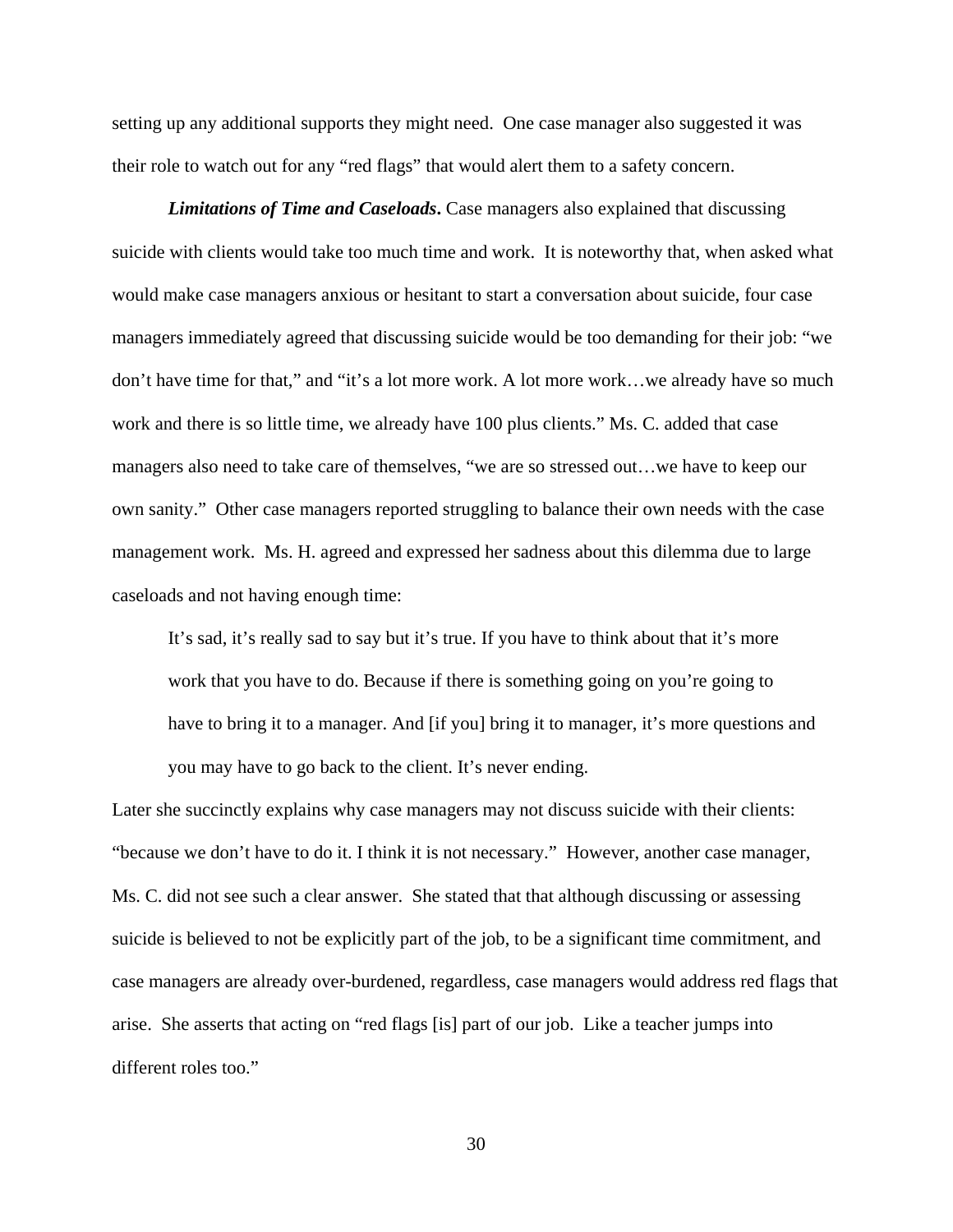## **Lack of Training and Protocol**

Although the participants in Focus Group 1 recalled receiving training related to suicide at some point, Focus Group 2 disagreed. When Focus Group 2 was asked: "in general in your opinion do geriatric case managers receive training about depression and suicide?" three case managers responded, "no." Ms. B. elaborated, "no, that's the first time we talk[ed] about it." And Ms. H. agreed, "No at least here in this agency, we can't speak for other agencies." Mr. M. had received training outside of the case management agency "we did not receive training on the matter on the premises. But every once in a while we are encouraged to attend training that has been given some other places."

Participants in both groups reported not knowing of a standard protocol for handling cases of suicidality. Currently, they reported making their own personal decisions about how to handle the situation best. Many refer directly to their supervisor, a physician, or Protective Services when they encounter a safety issue with a client. Several case managers reported thinking it was their "duty to report" to a trained professional when there was any suspicion of suicidality or neglect. Ms. B. explained in Focus Group 1 how she would immediately refer her clients in this situation:

If something [were to] change or I pick up on a sign that's not right, I always call the physician the moment I get in the car. Or for me… I'd just call the nurse, and then I know that they would take it from there. I don't think its anything, well any of us would just sleep on it, "Oh, I just was having a bad day today.

Ms. Z. agreed she would probably do the same as Ms. B.; "we would reach out to like physicians, family, [another program connected with the agency], counseling, you just try to do as many interventions. Probably meet with your supervisor. Cause two heads are better than one,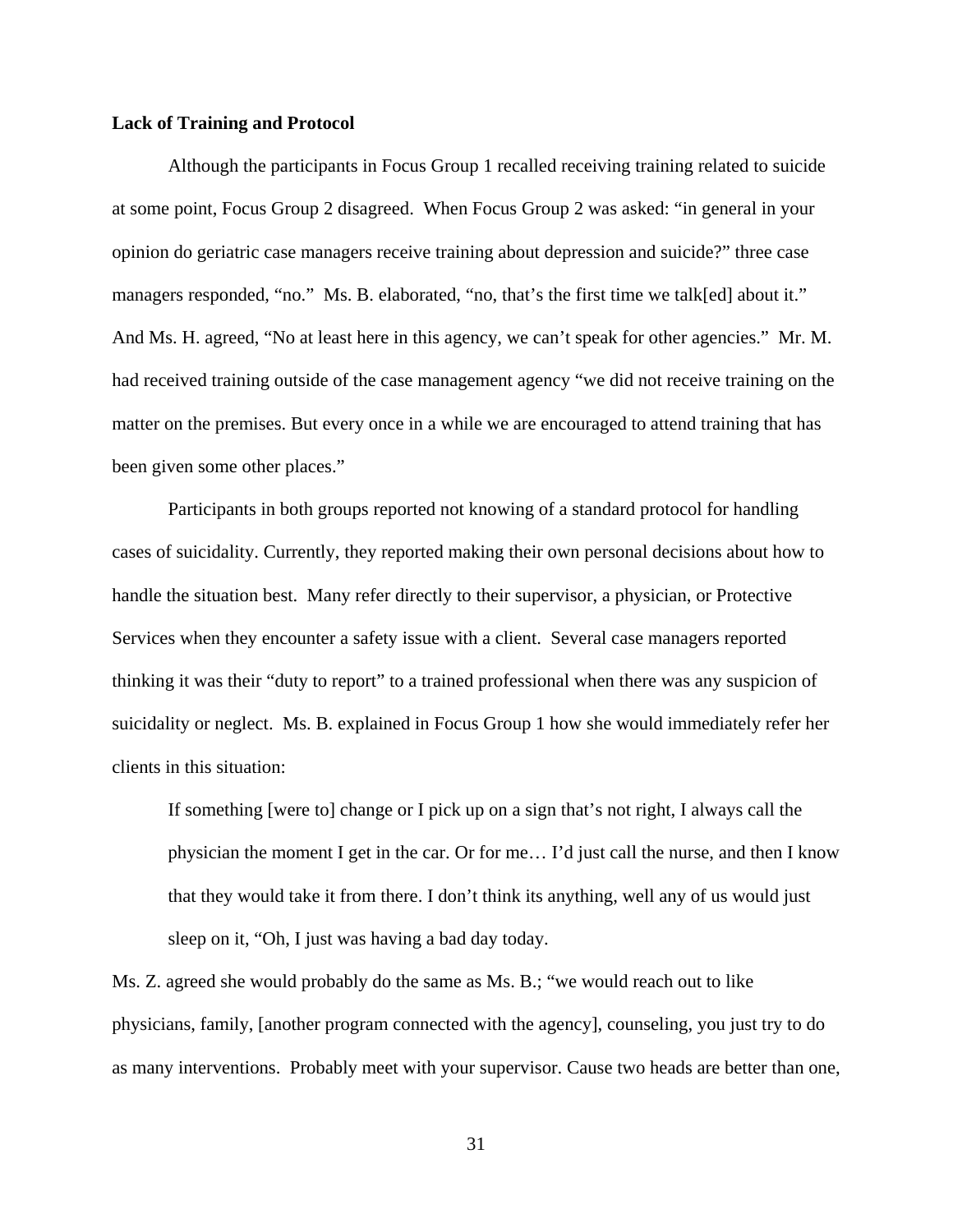you know. Find out what resources are out there." Case managers in both focus groups agreed that they rely on supervisory resources and higher trained staff to handle specific incidences of suicidal ideation or other safety concerns.

## **Increased Knowledge after Training Program**

In both focus groups, the film and discussion sparked discussion about suicide generally and specifically related to the older adult population. Without questioning from the facilitator, the groups spontaneously discussed signs of suicide seen within the film in addition to how suicide can be very unexpected and difficult to foresee. The film also triggered a conversation about whether suicide is good or bad and the mess it leaves behind for family and friends. Both groups also discussed encounters with depressed clients for whom they provided more psychosocial support than they believed was required of them.

Focus Group 1 discussed the concept of suicide in older adults more thoroughly. The group considered the reasons elders may commit suicide, regardless of the statistic mentioned in the training about most victims of suicide being relatively healthy. The reasons for suicide discussed by the group were all addressed and seen within the main character of the film, including his fear of being a burden to his family or fear of losing control and being treated like a child. This group spent time analyzing the nephew's conversation about suicide with his uncle (the elder); the group considered how he could have better protected the elder's safety and how they as case managers would have handled the situation. Ms. B. says of this conversation, "I think it gave [the elder] a sense of control... Cause the sign was clearly there. Cause he talk[ed] about it. Then he asked him the last question he left him with, "are you planning on doing anything tonight." He didn't say anything. So he could have talked to him more about that. Ma[d]e sure he [got] a concrete answer before he left." As seen within Ms. B.'s comment, most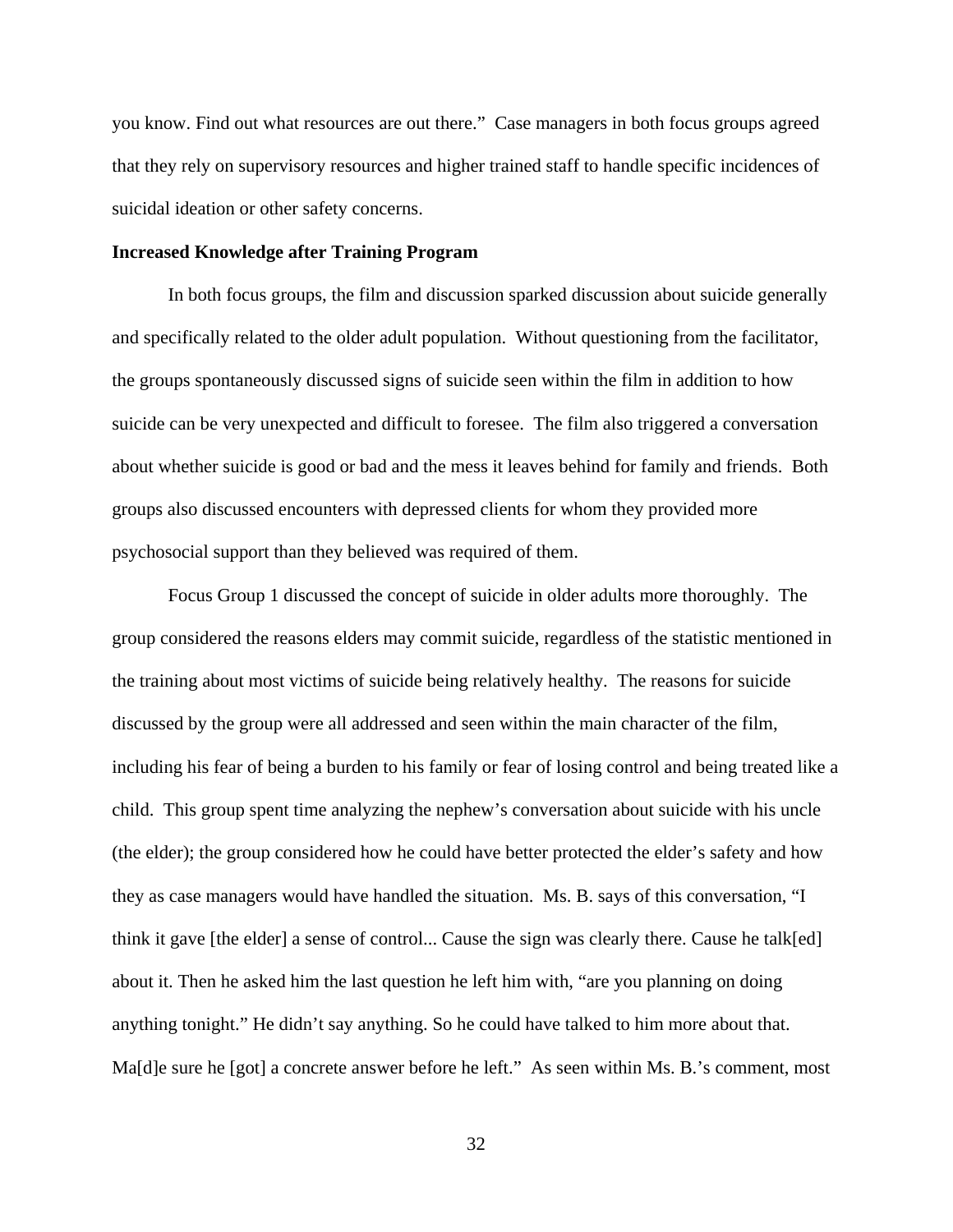participants considered discussing suicide and providing necessary psychosocial support to be important for the well-being of their clients although time, caseloads, lack of knowledge and training, fear of hurting their relationship with the client, as well as unclear job expectations were all mentioned as limiting factors in providing psychosocial support for suicidality in elders. It is clear that this film increased consideration of suicide as an important issue within these case managers' client population.

As demonstrated by the spontaneous and in-depth discussions about suicide in both groups, case managers reported an increase in awareness of this safety issue. In one questionnaire a participant noted: "Very interesting video, I did not know the increased risk for older white males." The vast majority of participants expressed that the training program effectively conveyed the severity of risk for suicide in the older adult population, which was also seen in the increased knowledge demonstrated in the "Closing Questionnaire." Both focus groups also affirmed that the film and discussion provided education on risk identification. Ms. Q. from the first group elaborated, "I thought [the training] was general enough that we had a good idea of indicators. I didn't know the type of people that generally commit suicide, I didn't know that. That I thought important. But, like I said, [it was] general enough so you have an idea of where to go." Ms. Q. also reported learning signs of suicide from the film and continues, "I think if you didn't know before or weren't looking for it before, this is kind of like a refresher or a reminder of things that you should look at or things that you should pay more attention to. But it's helpful for people who probably didn't know before."

Several participants expressed that the strongest element of this training was the way it increased their awareness of the issue and brought their attention to "red flags" to be aware of in their client population. Several others reported that the strength of the training program was its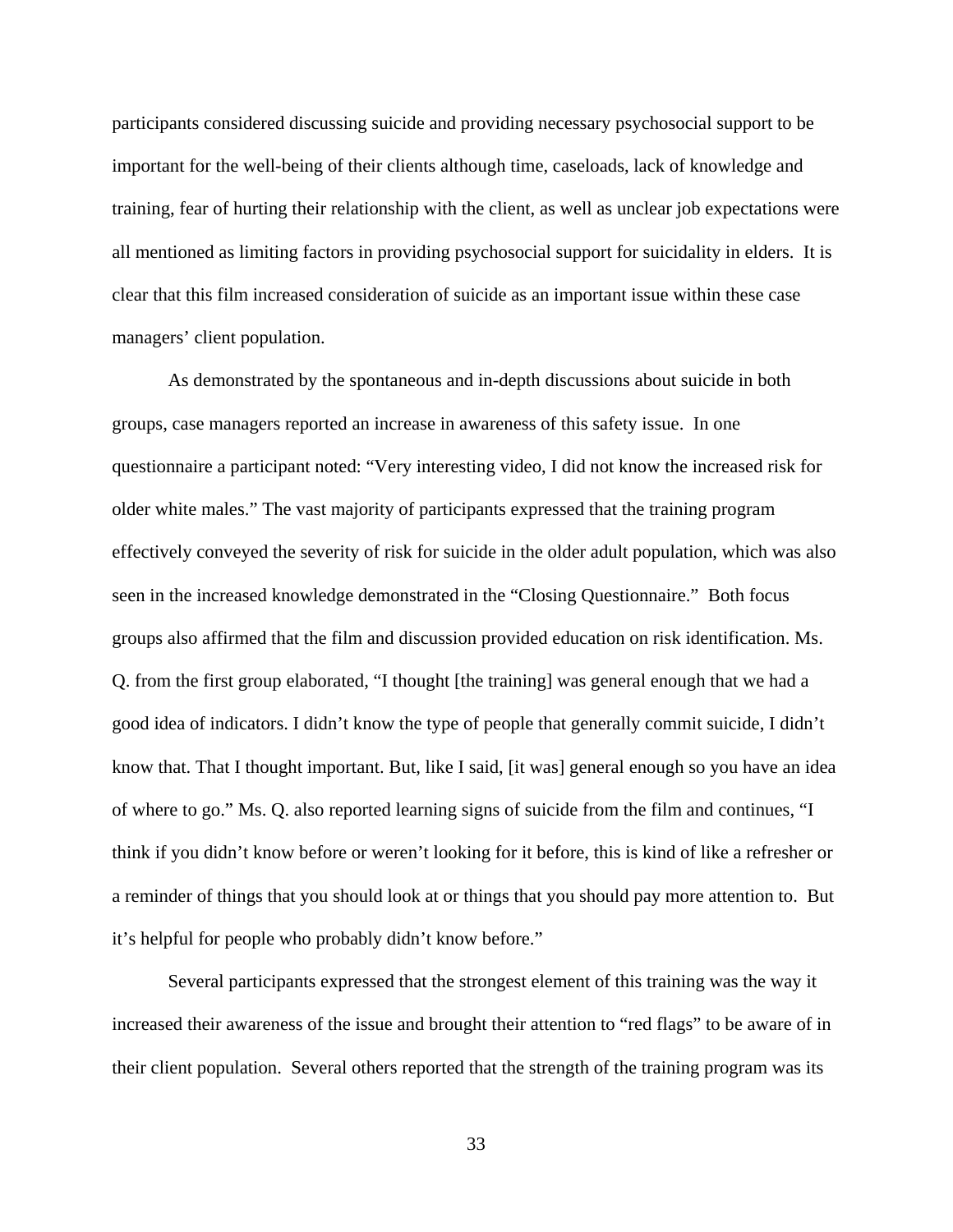function as a reminder that psychosocial support is very important for the well-being of their clients. When asked about the strongest elements of the training program, Ms. H. reported learning "that support is very important. Because I think if [the nephew] didn't come and he didn't trip he could have drank the pills. So even for our client who doesn't have a lot of support, if they have us only, it makes a difference. So, to identify those clients, and [on] our end, to make an effort to help them. Because it's not only us, there is a lot of support as well in the community and there are other services that are there to cater to elders." Case managers believed this training program to be effective in providing basic education on identifying signs and risk factors for suicide and reminding case managers of the positive impact of psychosocial support on their clients.

*Comfort in Discussing Suicide***.** Some case managers speculated that they would be more comfortable having a conversation about suicide after participating in the "Talking with Dolores" suicide training. "If [a client] were to approach me, then I would have no problem, at least after seeing this, I would have no problem having a conversation about it." However, it remains unclear whether the video itself changed the likelihood of case managers reaching out to clients around this topic. Ms. Z. in Focus Group 1 believed that "the video would make them reach out more, but, I would hope that without seeing the video the case manager would reach out anyway if they noticed those signs." Ms. C also seemed to think case managers were capable of reaching out to provide psychosocial support, regardless, "I think a lot of it is in a way, common sense, people skills. If you're kind of good at reading the signs in a common sense sort of way then you don't need a training in some ways. However in my job I would want training. And it's not easy to talk about so that's why training is good, so you get some practice doing it."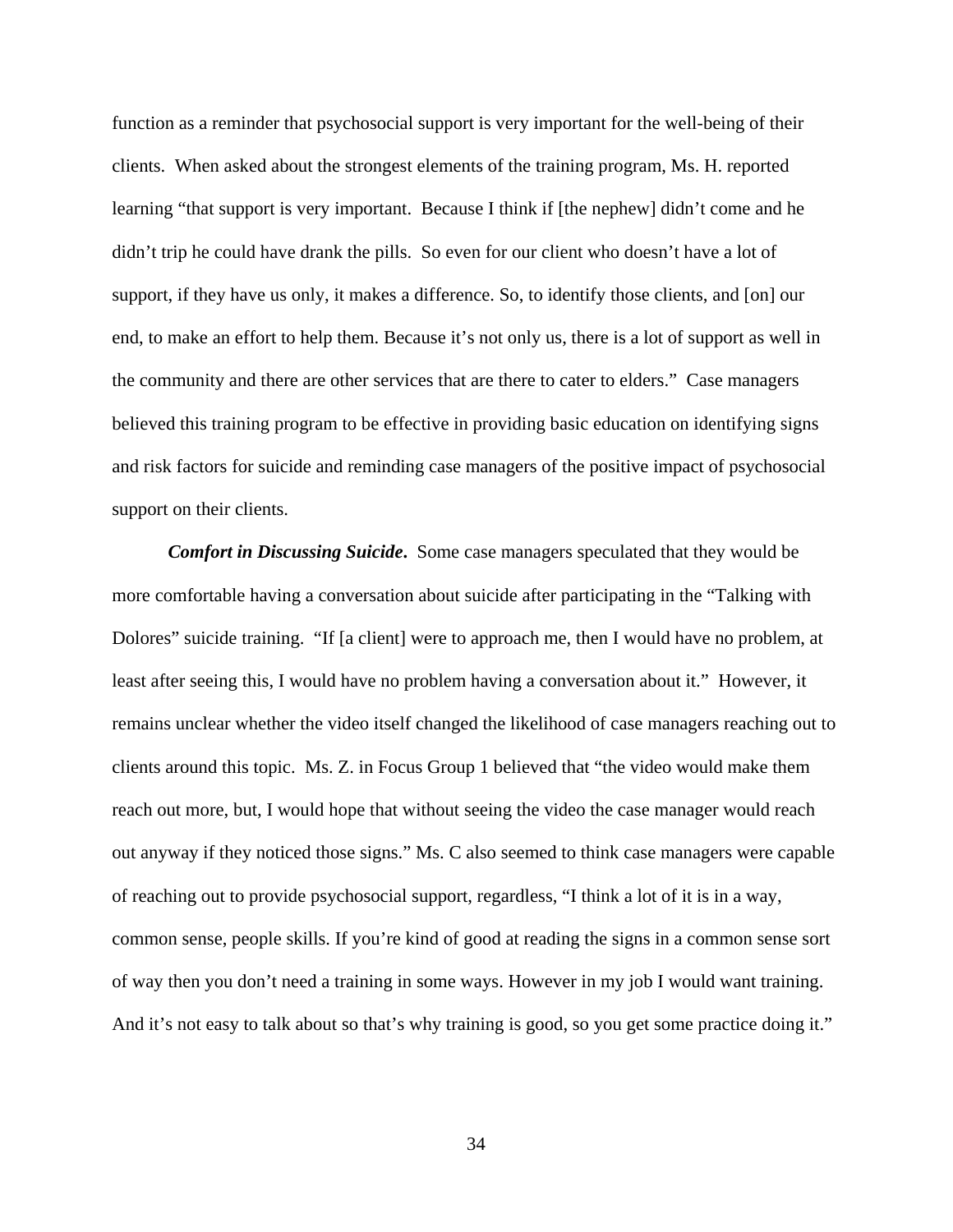Ms. C. concludes, that training and practice is essential because conversations about suicide may be more difficult to put into practice than they are in theory.

## **Hesitance Remains**

Other case managers reported a more qualified feeling of comfort with discussing the topic of suicide. When asked if case managers would be more open to discussing depression or suicide with a client who appeared to be at risk, Ms. Q. explained that she would not be the first to initiate the conversation. "I think they would have to tell me, bring it up." Ms. H. agreed with Ms. Q. that "if they told me, yes, yes. And there were enough signs. The clients I deal with now, luckily I don't see, I can't think of anyone in my caseload right now that shows such a thing."

*Fear of Harm.* Many case managers expressed feeling hesitant to initiate or engage in a conversation about suicide due to fears of making the situation worse or harming their relationship with the client, citing a number of reasons for their hesitancy. The participants of the two focus groups reported that feelings of insufficient ability and knowledge made them hesitant to discuss suicide with older adults. Focus Group 2 spent a significant amount of time considering the fear of making the situation worse. Ms. C. from Focus Group 2 was worried about causing trouble by expressing her opinion, "I'm not an expert, I'm not licensed or anything, even though I have a lot of knowledge and information. So it makes sense I don't want to get myself in a situation where someone would say 'you told me this.' Get us [in] trouble or something." Ms. C. was mostly worried about doing the wrong thing and getting in trouble, while Ms. B. focused on not wanting to hurt the client; "I won't initiate it. I would just, if the person wants to talk about it I'll talk and I will try to do as much as I can since he wants to talk about it. But I will alert the doctor because even with more training, we are not experts. And who knows if I help or just hurt. I don't know. I don't want the negative consequences of my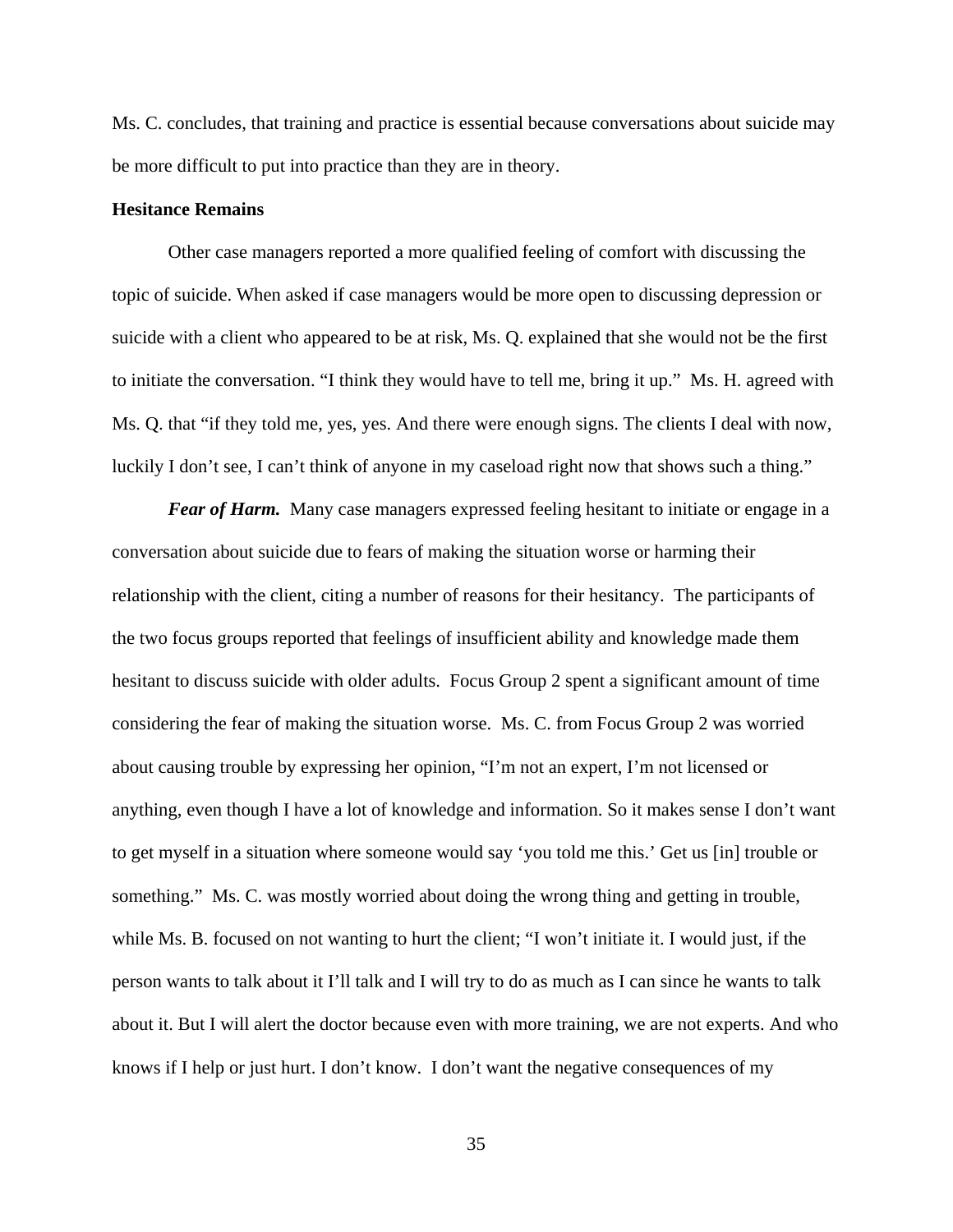interference." Mr. M. also expressed a fear of harm, in terms of harming his alliance with the client if he brought up the subject:

The delicate aspect of it is like an elder who is suicidal can really tell you, 'don't ever come back to my house.' [He has] the right to stop services at any time he feels like it. So it's like, we have to be very careful not to break the relationship we are building over the years with these elders.

Case managers expressed concern about the level of their training and their preparedness for what they perceive to be a potentially damaging conversation.

*No Hope for Change.* Several case managers briefly mentioned in both focus groups that they felt there was no hope for changing someone's mind and preventing their suicide. In Focus Group 2, Ms H. expressed this sentiment. "In my case there was not much I could have done for him... regardless of how much support they have around them, they will commit suicide." In the other group, Ms. B. got this same feeling from the director's comments within the film "I felt that the director already made up her mind. But if you know someone who considers suicide you could help them; I didn't get that sense from the movie."

## **Suggestions for Improving Training**

Both focus groups overwhelmingly felt that the Dolores training needed additional concrete information to provide case managers with appropriate tools to increase their competence and comfort assessing or discussing suicide. In Focus Group 2, Ms. C. discussed this point at length:

They could add on to this movie: what can you actually do… I like to build my toolbox… I'm a teacher by training. So doing some practice questions. Writing them down. Pairing up with partners and actually doing it. Like trying to practice. That's really helpful.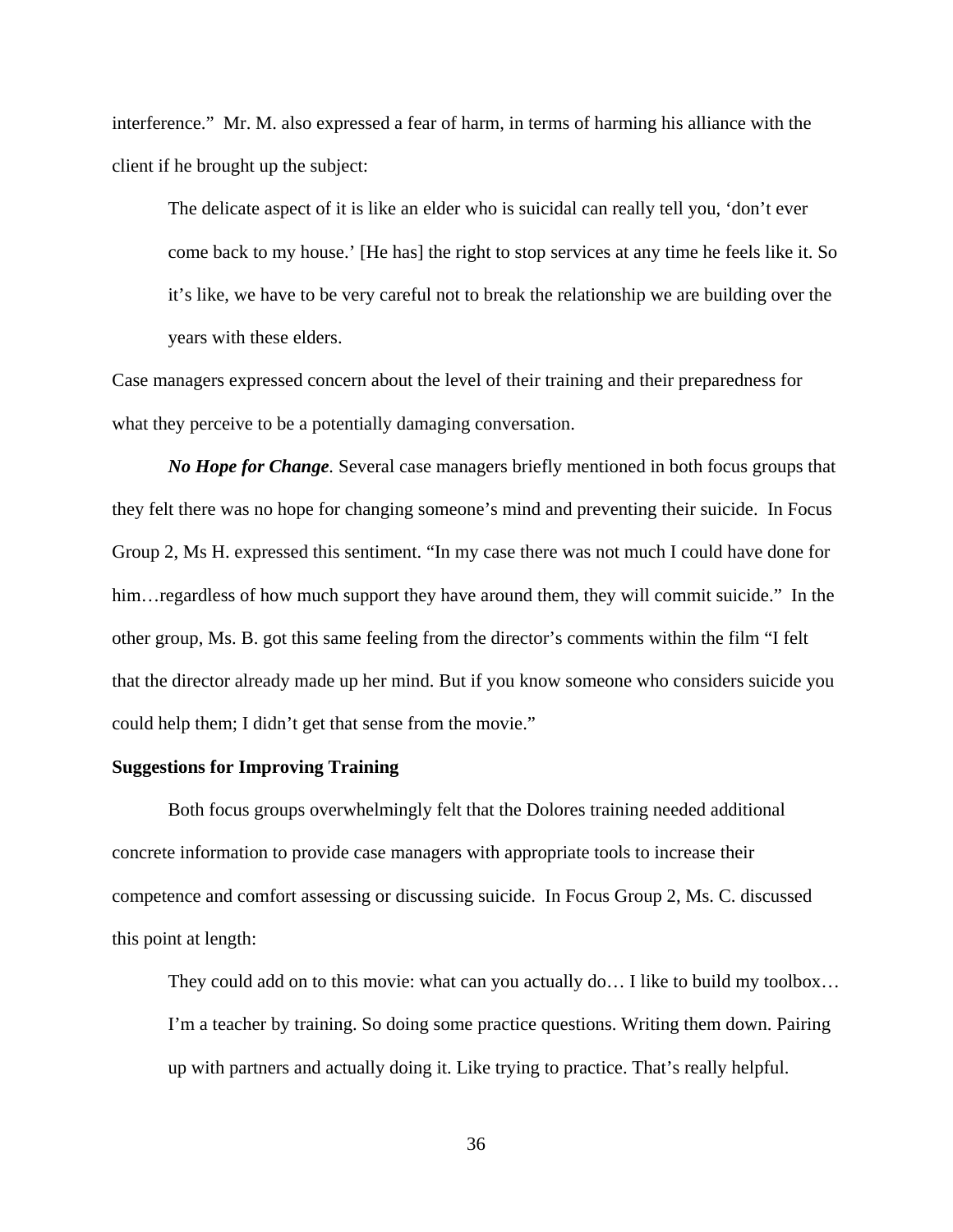Ms. B. agreed with Ms. C.'s comment by describing the effectiveness of the supervision she received regarding an issue of suicidality, "that's how I was preparing for the conversation with the elder. [My supervisor and I] discussed concrete questions and I wrote them down. So those were the questions I was supposed to ask her. That would be helpful." Ms. Q. supported the comments of the other Focus Group 2 participants, "I think they are right. As a case manager what our next step would be if we suspect our clients are suicidal." Mr. M. brought up the importance of concrete and formal training in Focus Group 1 as well, "I believe more formal training would put case managers in a position to know what will be the next step after my assessment tells me so and so is suicidal." Ms. Z. clarified that she was looking for "more of what you can do to help if you do spot that elder who is suicidal." Most case managers expressed appreciation for learning to identify signs of suicide and the training left them wanting more. In the questionnaire, one noted, "I need more tips of what to say to elders threatening to commit suicide (now that I can identify it) better."

Concrete and formalized training on specific interventions and questions to ask elders at risk were clearly and repeatedly identified as needed for case managers to feel comfortable. Ms. X.'s statement about the Dolores training illustrates the general reaction of the focus groups, "for some it's a reminder, for some it's new information. It depends on the person. But it's not in any way to me a full training."

#### **Summary**

The data from the two focus groups indicated that these geriatric case managers believed the Dolores training effectively reminded them of their important role in providing psychosocial support to their clients and helped them identify signs of suicide, but did not sufficiently provide them with concrete skills in the management of suicidal ideation. Although a few case managers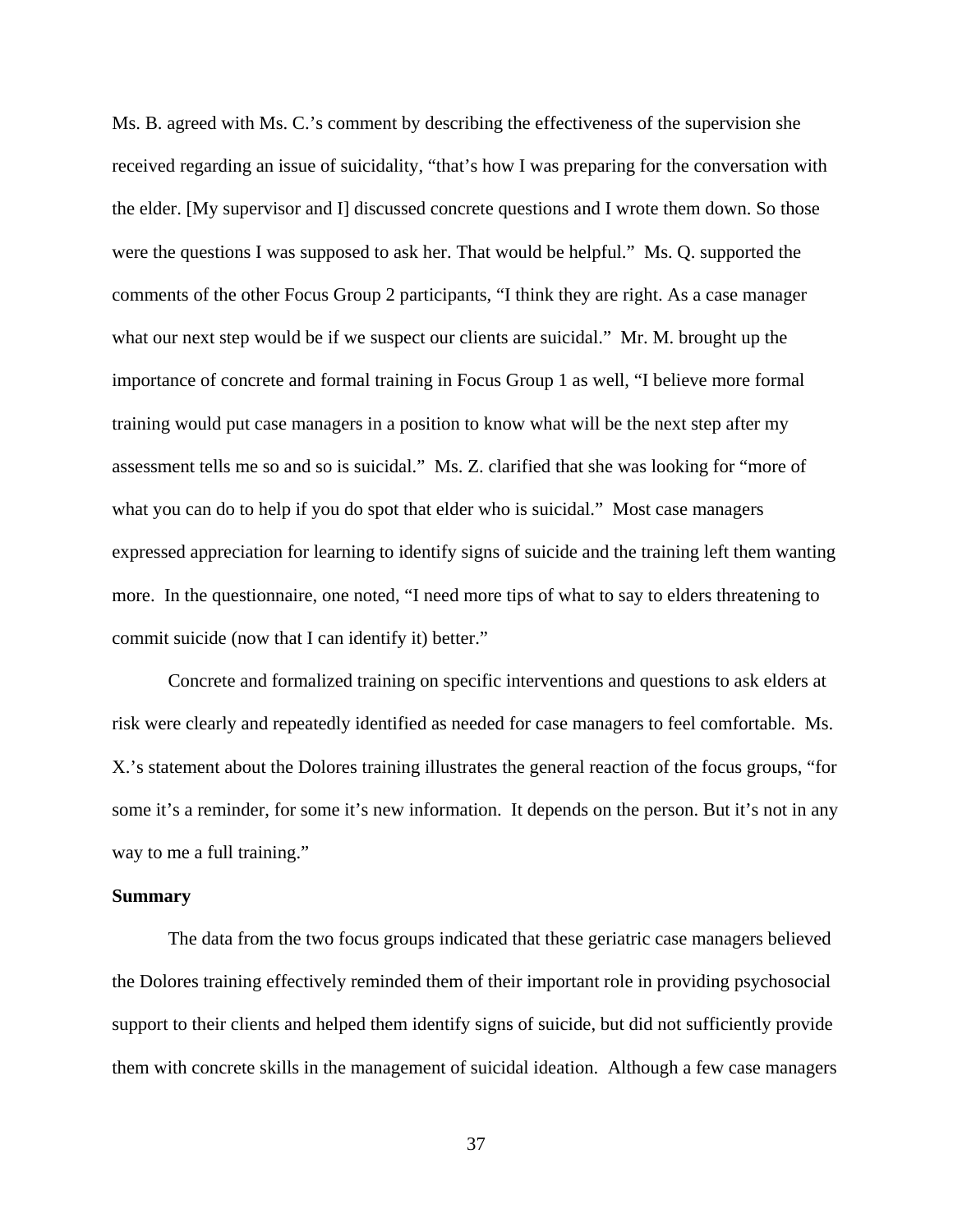indicated in the focus group that they thought the Dolores training might have increased their comfort in discussing depression and suicide with clients, the quantitative data from the questionnaires indicated there was no significant difference in their self-report of comfort. Even so, they thought it could be a helpful training tool for geriatric case managers. They reported that lack of knowledge and training on the subject was the inhibiting factor in discussing suicide with their clients.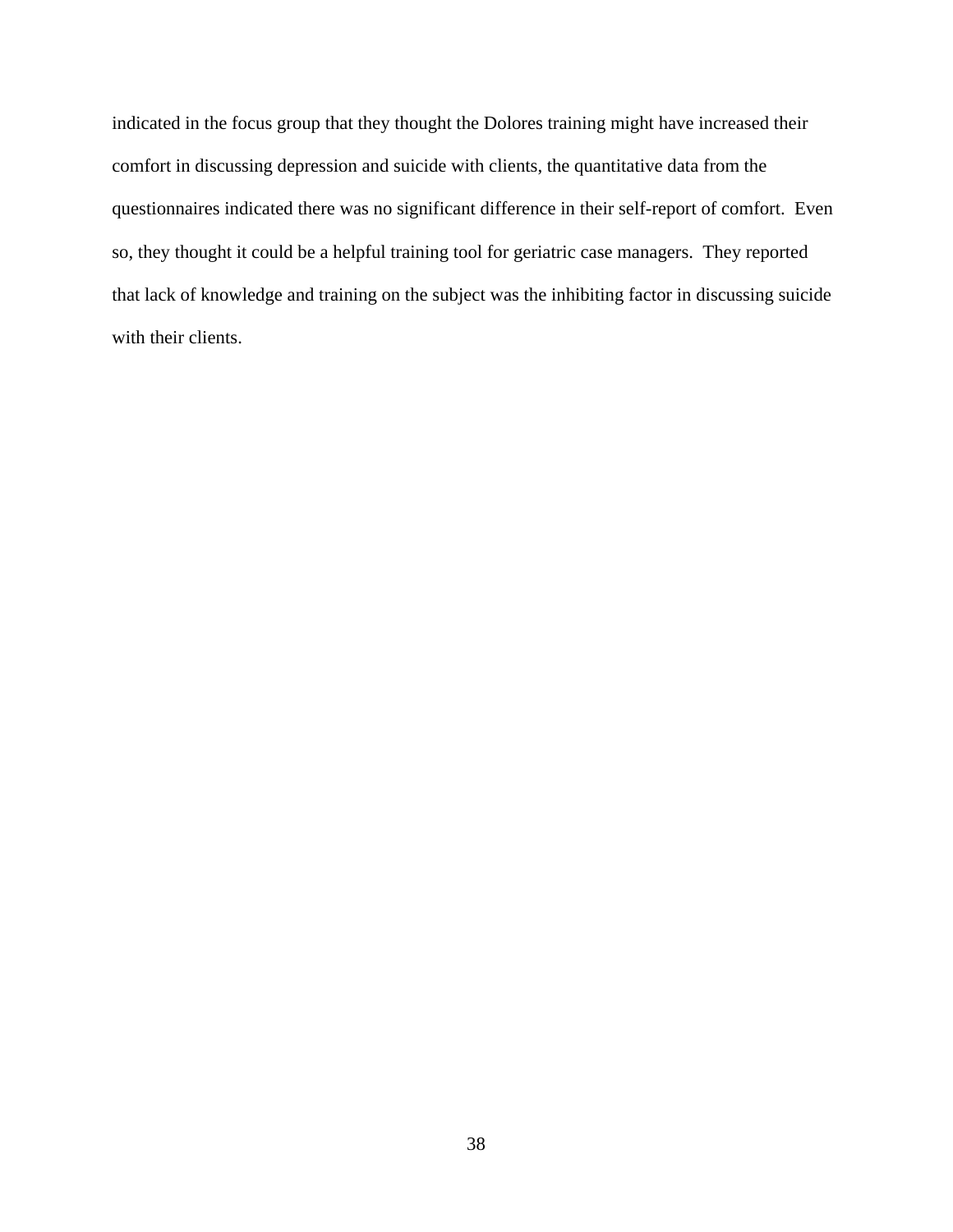#### **CHAPTER V**

### **Discussion**

In 1982, public education was identified as of primary importance for the prevention of suicide in older adults (McIntosh, Hubbard & Santos). The current study indicates that the training tool, "Talking with Dolores," could play an effective role in the education of geriatric case managers who currently do not receive sufficient training and are working daily with the highest risk population. Focus groups agreed that the training increased awareness of suicide and provided education about signs and risk factors to identify depression and suicide. This was also evidenced by the quantitative measures. Although some participants speculated they would be more likely to converse about suicide after the training, the quantitative data did not indicate an impact on level of comfort in initiating these discussions. However, the study may have implications for educational methods used to train geriatric staff in order to increase awareness of the issue of suicide in older adults. Geriatric case managers from this study did not report much training or preparation for encountering those depressed older clients who are the most atrisk for suicide. The qualitative findings are discussed in more detail as follows.

## **Qualitative Findings**

#### **Psychosocial Support**

The results of this study supported evidence in the literature about the elements of psychosocial support provided to clients that are implicitly included in case management. Many case managers reported having close bonds with some clients due to the nature of the case management role and visits to the home, something they distinguished from a doctor's role. The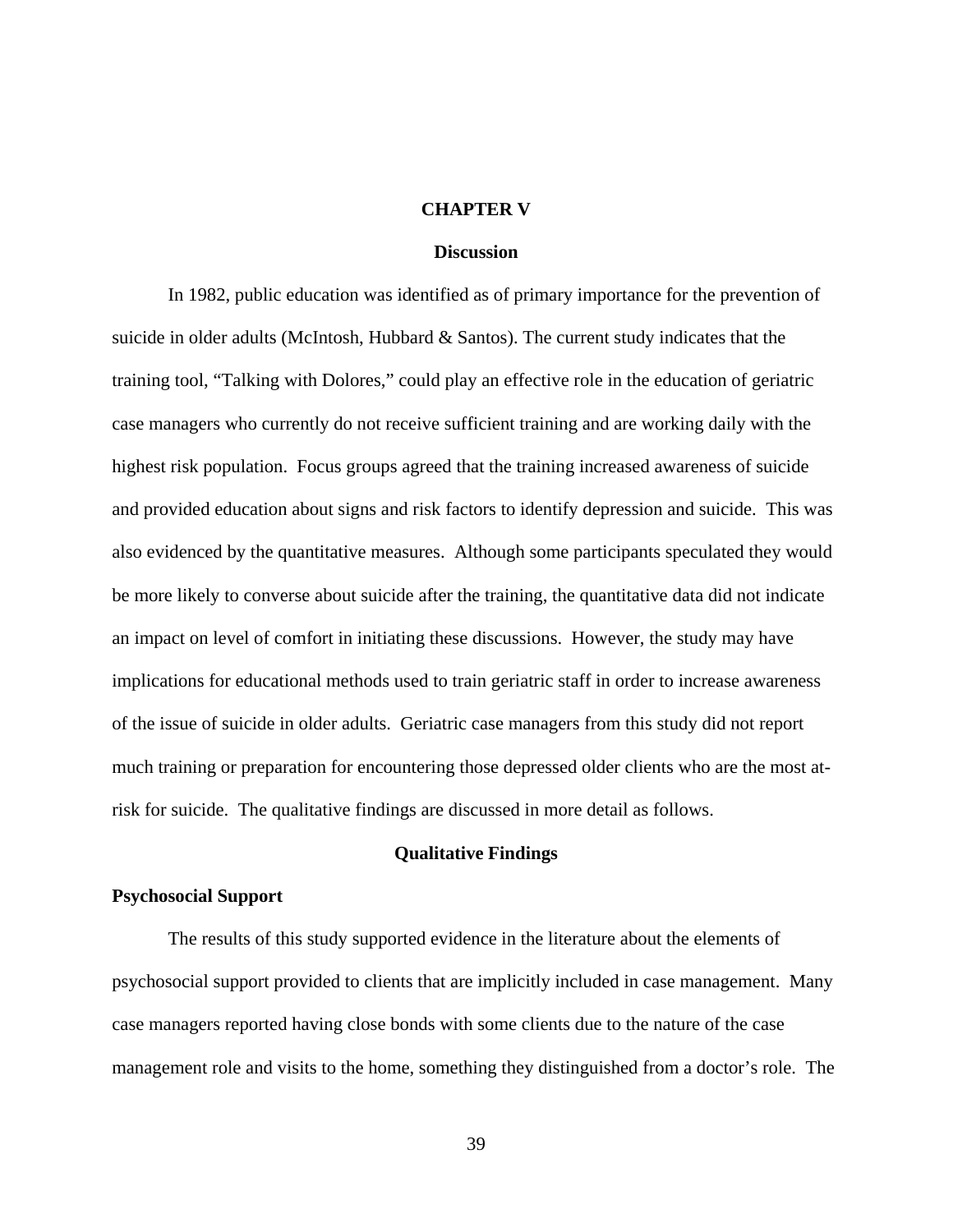study helps to further understand the case manager's unique relationship with clients. The closeness of a case manager's relationship with a client appeared to be dependent on time, whether a client requested additional support or contact, and cultural similarities that bonded the client and case manager. However, a personal relationship with a client was generally seen as outside the job description, and usually developed when the case manager felt personally connected or received a special request from the client. Regardless of the job description, the stress and limitations of time and competing job responsibilities, case managers appear to feel responsible for the general well-being of their clients. Although many case managers felt they would be hesitant to take the extra time to address an issue which they feel unprepared to address, several indicated that clearly visible signs of suicide would be considered a "red flag" acute safety concern that they would address, regardless of the barriers mentioned above.

These responses suggest that case managers enter a client's home with the intent of forming a professional relationship that includes providing brief psychosocial support while assessing for needs and then connecting clients with resources. In these cases, case managers may not have a close enough relationship to pick up on "red flags" for suicidality and may not feel it would be their role to address it even if it was seen. However, when case managers develop a more personal connection and relationship with a client, case managers may spend more time in the client's home and provide much more psychosocial support. Most case managers agreed that if there were a personal connection, they would be more willing and it would feel more role-appropriate to talk about suicide or depression with the client.

This suggests that case managers would sometimes have close enough relationships in which a trained case manager could recognize an at-risk client and feel comfortable and more competent to hold a conversation about suicide. The largest barrier expressed by the current case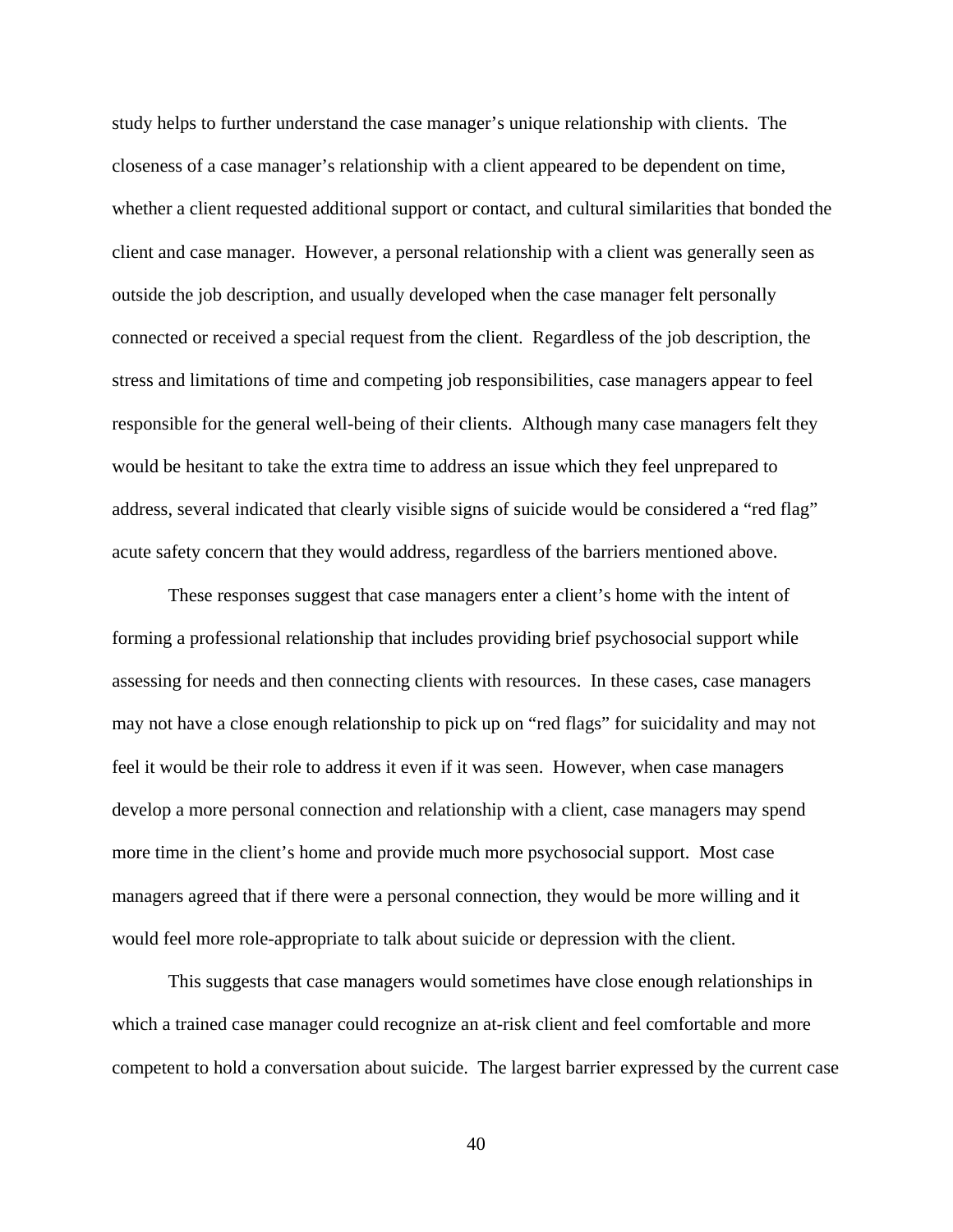managers was a fear of making the situation worse, due to a lack of competence in their skills. The "Talking with Dolores" training could be the necessary training to facilitate discussions about appropriate steps and protocols when encountering a suicidal client. This training is important because the film and discussion emphasize the importance of an elder having a space to discuss their depression and suicidal thoughts and that these discussions will *not* give one ideas to commit suicide who has not already considered it.

#### **Lack of Training and Protocol**

The study also confirmed previous literature that indicates there is insufficient mental health training in case management. Case managers enter the field without any educational requirements in mental health or training in suicide, depression, or other mental health risk assessment. Within the participant pool, 30 percent of the case managers were below the age of 30, two age 24, which could suggest a lower degree of experience and general exposure to training in the field. These younger participants indicated never participating in a suicide training. Other participating geriatric case managers, even those who had been working in the agency for years, also reported having little to no suicide training. Others reported some off-site suicide trainings were offered to them. Yet it is clear from the demands and stress indicated in their job, these case managers found it difficult to attend trainings in their own time. They do not feel they have the time to really take care of their own personal health, yet emphasize the importance of including self-care in their personal lives. Suicide trainings seem to be offered infrequently and off-site in a field with many new, young and over-burdened employees who go without training for years.

This study may have provided a "snapshot" of the way case managers are currently responding to suicidality in the field. Participants indicated they would report directly to a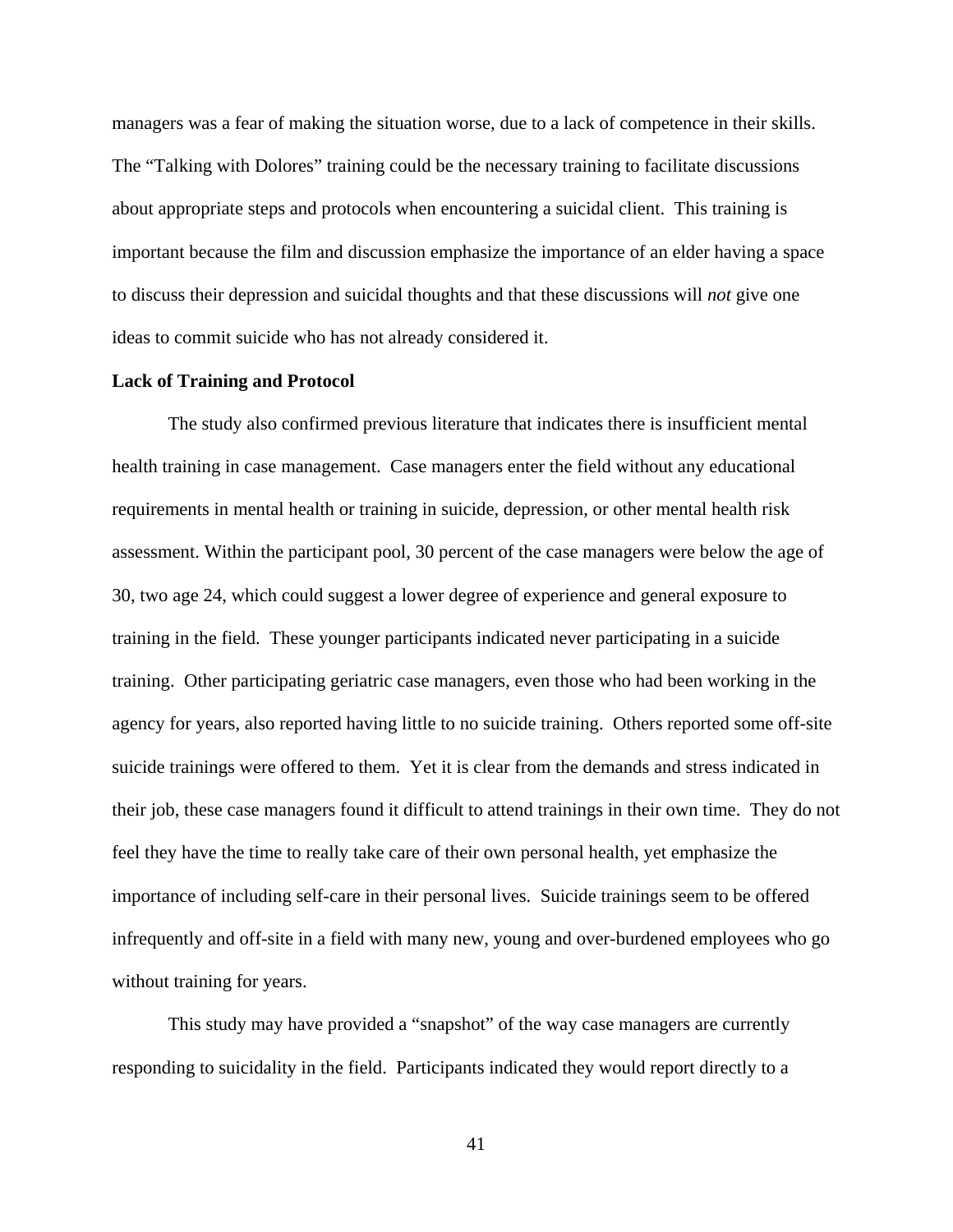supervisor if an issue of suicide were to arise. They felt they did not have a specific protocol nor sufficient training to handle suicidality, thus, their preference was to consult someone with more credentials to discuss the next steps to take. Insufficient training and feeling incompetent handling topics of mental health were given as major reasons why case managers would not discuss suicide directly with a client.

Several of the participating case managers reported a hesitation to bring up the topic of suicide for fear that they would make something worse. The Dolores training aims to dispel this commonly held belief that talking about suicide with someone can increase the likelihood of suicide. Thus, it seems the Dolores training may be ideal to educate case managers about the importance of allowing a space for an older adult to discuss any thoughts about suicide as it demonstrates a sample conversation within the film and afterwards opens up a discussion about how the conversation went or could have gone. This study shows that the Dolores training program effectively increased the case managers' knowledge of detection methods for at-risk clients; detection of the at-risk older adults within a case management framework may be the first step in getting homebound elders critical mental health attention.

#### **Increased Knowledge after Training Program**

Many participants were not aware that their older clients are at higher risk for suicide. As expected in the quantitative measures, case managers self-reported an increased ability to identify signs of suicide after the Dolores training. Case managers also demonstrated retention of new information conveyed in the training; when asked to list risk factors and signs of suicide, participants wrote in more factors and signs after they had participated in the training. Most importantly, this knowledge was specific to elders as an at-risk cohort and appeared to be drawn directly from the training film. This increase in awareness after the training was also evidenced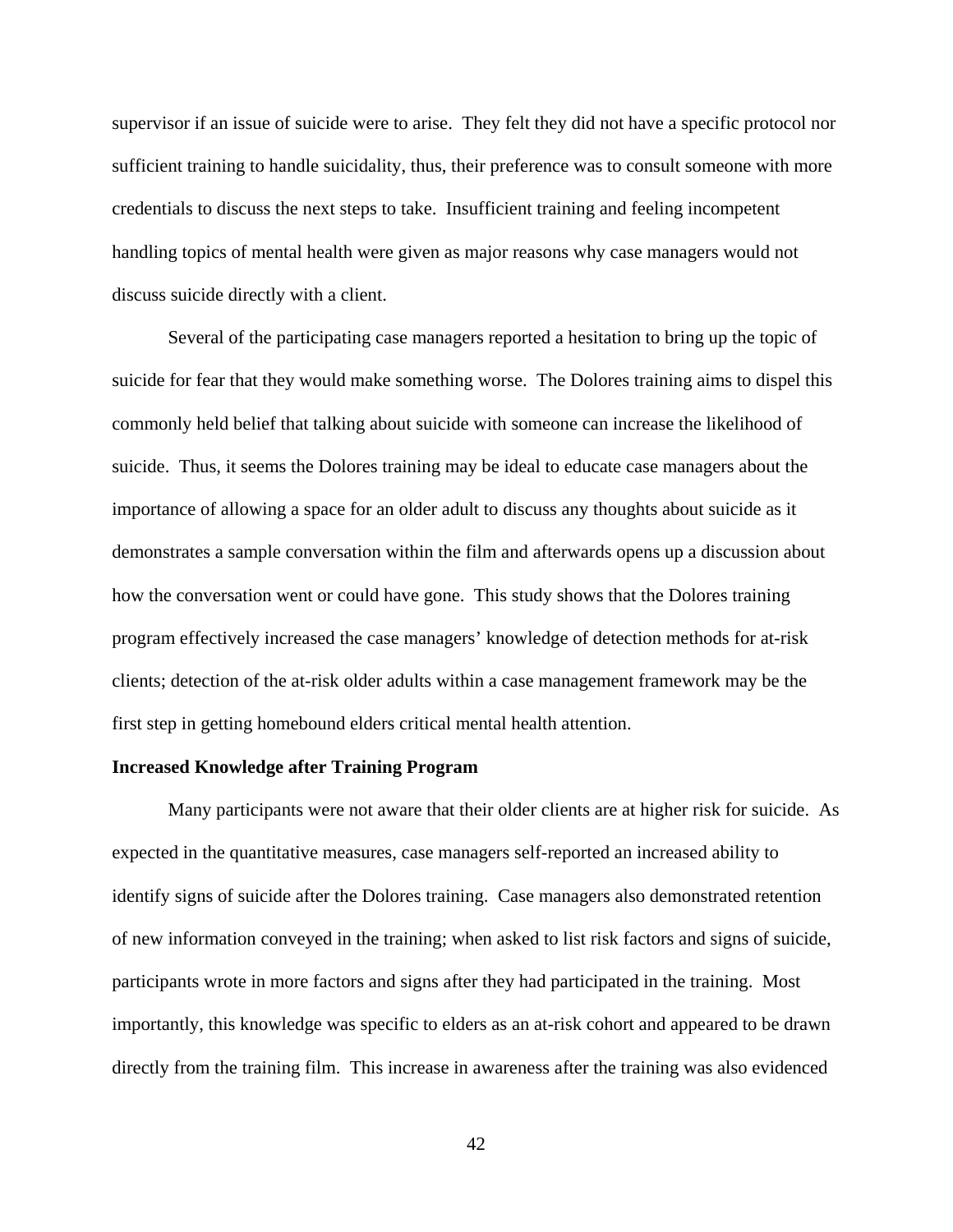by participant questions and extended engagement in conversations wider than the scope of the focus group questions. This demonstrated interest in understanding the risk factors and reasoning behind suicide in older adults.

This study suggests that the training successfully provided education and facilitated retention of the information on suicide recognition. An increased knowledge of their client population could eventually translate into an increased competence in case managers' ability to address issues of suicidality. Since incompetence was one reason case managers reported not addressing suicide, it is not surprising that some participants reported believing they would be more likely to reach out to a depressed or suicidal client after the training. Increased competence in mental health may have important implications for the impact such trainings could have on case managers' relationships with clients as a protective factor for suicide.

### **Hesitance Remains**

Regardless of the effectiveness of Talking with Dolores as an educational tool to increase knowledge and competence, it seems that case managers may still be hesitant to discuss suicide with their clients. Although in the focus group there was some speculation that they might feel more comfortable with the topic of suicide, the quantitative self-report measure indicated no change in participants' comfort after the training. The results indicated that the focus group conversations are limited in their capacity to influence case managers to initiate first-hand suicide prevention. It seems participants' implicit feelings of competence did not increase although their explicit knowledge did increase. Participants may need a chance to practice using the new knowledge and recognition skills to feel competent. These case managers still fear making the situation worse and predicted they still would not initiate a conversation about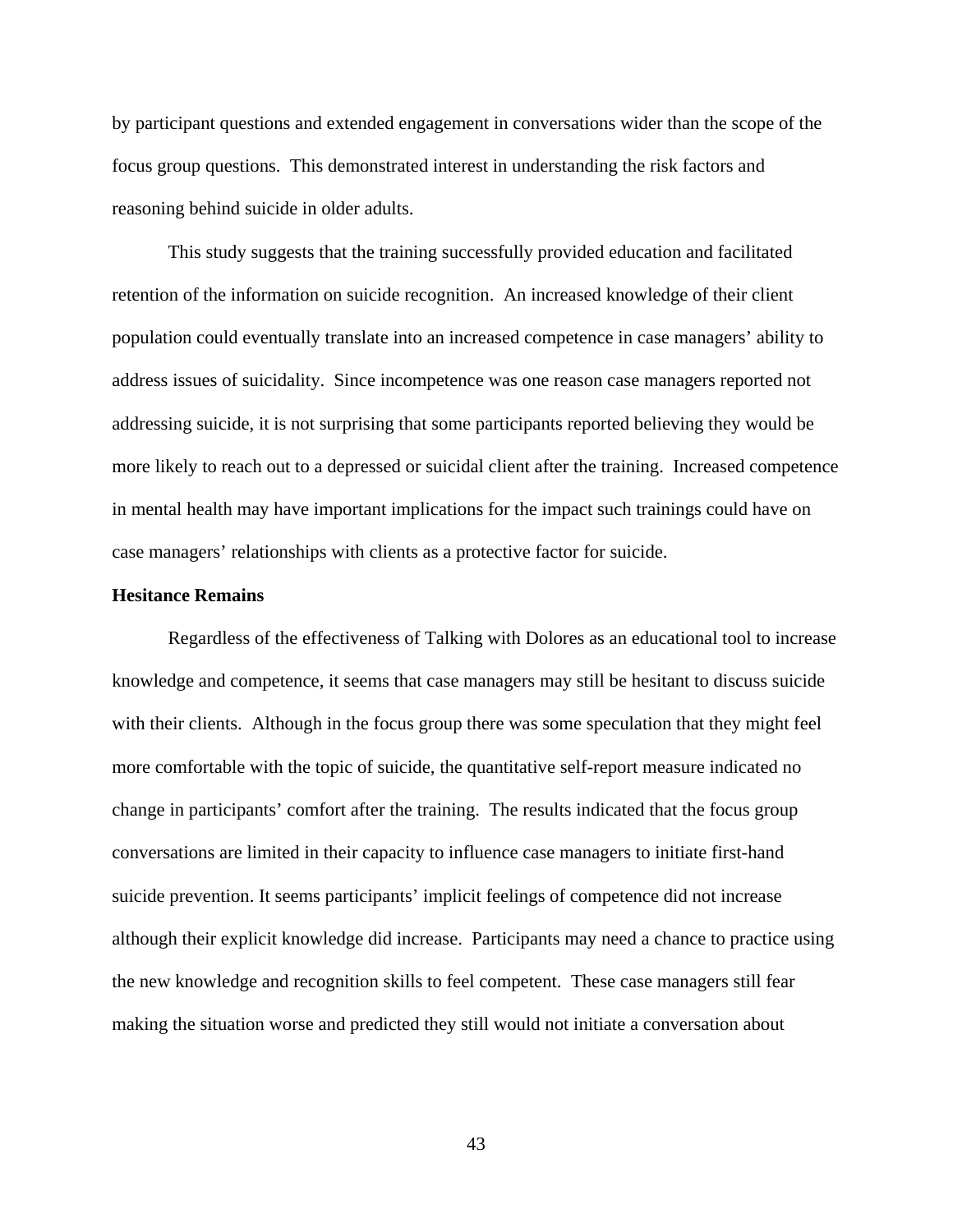depression or suicide with their clients, despite the training's aim to dislodge the myth that discussing suicide supports suicide as an option.

Case managers also expressed disbelief that their actions could make a difference. Several believed that providing elders with the opportunity to discuss concerns about depressive symptoms or thoughts of suicide would not help: the elder would commit suicide regardless of any action on their part. One participant also commented that the narrative discussion during part of the film communicated that the main character was going to commit suicide regardless of conversational interventions from the nephew and neighbor. It seems that the Dolores training could be improved by adding a more in-depth and participatory discussion about the message of the film and the potential positive impact of case managers. It is clear from participant feedback that it will be important to further emphasize the positive impact of recognizing suicidality and opening up space for a conversation.

#### **Suggestions for Improving Training**

Case managers made specific suggestions to improve the Dolores training for future use as a stand-alone suicide training, which are relevant for both the adaptation of the current training program, as well as for the development of future trainings for case managers. A large majority of participants requested a training to include specific example questions to add to their assessment "toolbox." Some case managers expressed concern of making the situation worse or harming a relationship by saying the wrong thing. Thus, it is essential for future trainings to provide case managers with concrete interviewing skills to build their competence. The suggested practice component with role-plays would build a sense of efficacy for engagement in work with suicidality. The Dolores training was helpful for increasing knowledge, but needs to include additional information and practice to give case managers a clear example of when and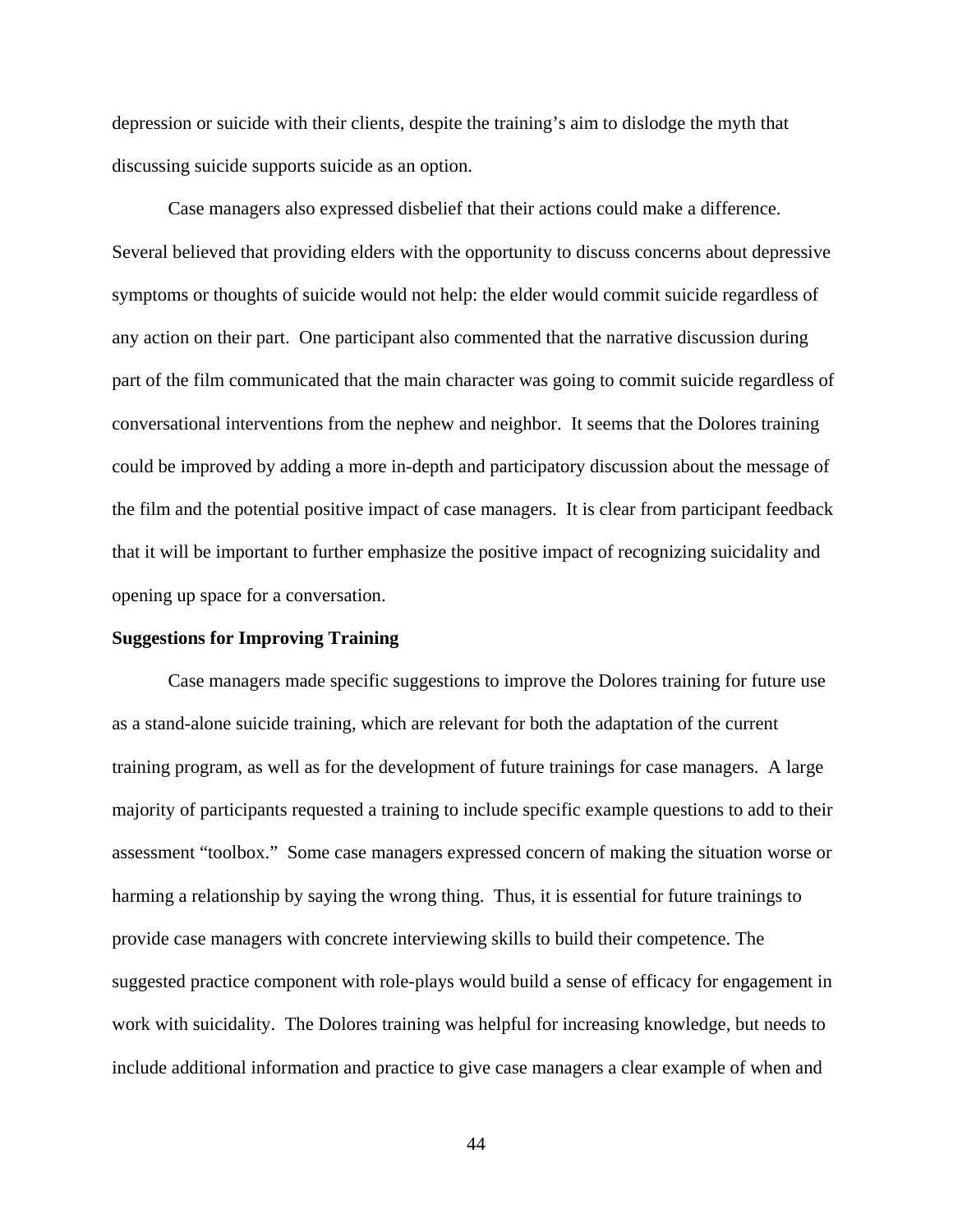how to approach an elder they suspected to be at-risk for suicide. Case managers' practice competence, and even more understanding of their important role in the lives of their clients, may facilitate a mutual and open exploration of a client's mental health concerns.

#### **Limitations of the Study**

 The findings within the two focus groups may have implications for "Talking with Dolores" as a future training program with geriatric case managers. However, it is important to consider the limitations of the generalizability of the study. The small sample size of this sample from a single agency limits the generalizability of these findings to other geriatric case managers outside this agency. For example, case managers could report only on their own level of training, which varies not only within the agency, but also across agencies. Thus, their statements are not necessarily reflective of the scope and variation of training other case managers have received across the state and nation. In addition, the presence of a supervising figure in the first focus group may have impacted or biased participants' statements.

### **Recommendations for Practice**

 First, the current data suggest the importance of increasing suicide training for case managers. It appears that trainings would be most effective if offered or required within the agency of employment during normal work hours. When trainings are offered off-site and optional, case managers seem to be less likely to attend. This study indicates that case managers would be interested in and value training in depression and suicide. It is also clear that trainings that can increase case management competence have the potential to positively impact the mental health of older adult clients who are at-risk.

 "Talking with Dolores" should be modified using the feedback from this study and reevaluated as a training program. Future Dolores trainings should include opportunities to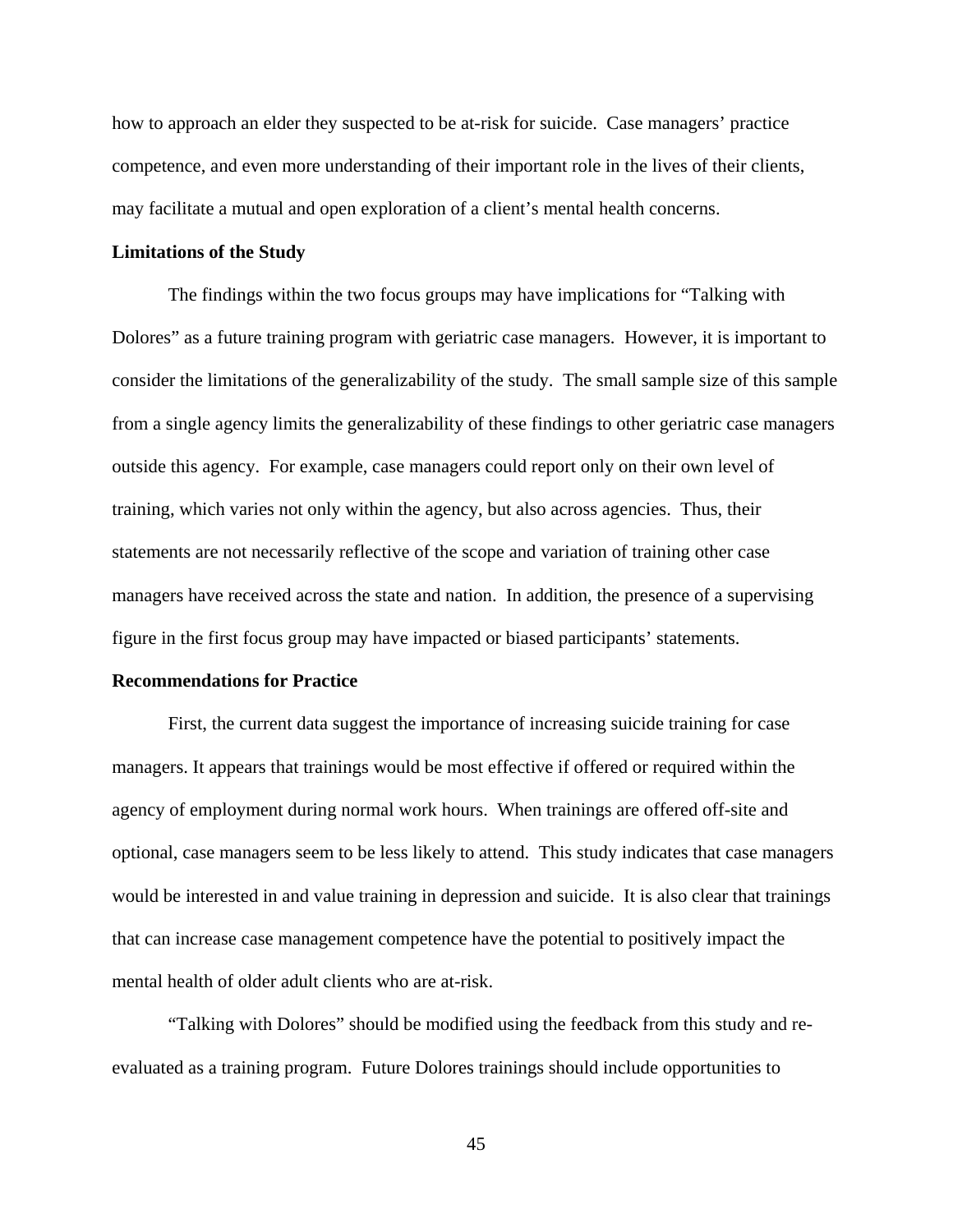practice using example questions to assess for suicide in elders. With this modification, the program should be evaluated for its ability to educate case managers on the next steps to take once they became aware of a client who is depressed or considering suicide. Further research should determine whether participants who role-play questions and discussion about suicide feel more adequately prepared and competent in their skills.

## **Recommendations for Future Research**

It is important for future research to investigate what would motivate case managers to engage with their clients in conversations about mental health. Future research could test what amount and type of practice, scripted questions, protocol or additional education would give case managers the confidence that they could make a positive impact and not make any situation worse. Once they had the confidence and understanding that conversations about depression and suicide could *help* their relationship with their client, not *harm* the relationship, it would be important to investigate whether case managers then believed they could make a difference in the life of a suicidal client. It would be interesting to study if this changed case managers' motivation to engage in this protective factor for suicidality even when they face limitations of time and job demands.

 A comparative study could determine the best training approach and protocol out of the range that currently is in practice. Since case managers face high case loads and time restraints and suicide screenings are not explicitly in the job description, research should compare any current suicide screening protocols for case managers and compose a protocol that does not increase working hours or stress. Investigations should compare the importance of *who* presents the training. Fellow case managers could share personal experiences and give direct advice that is perceived as more relevant and applicable to the case managers. This further research could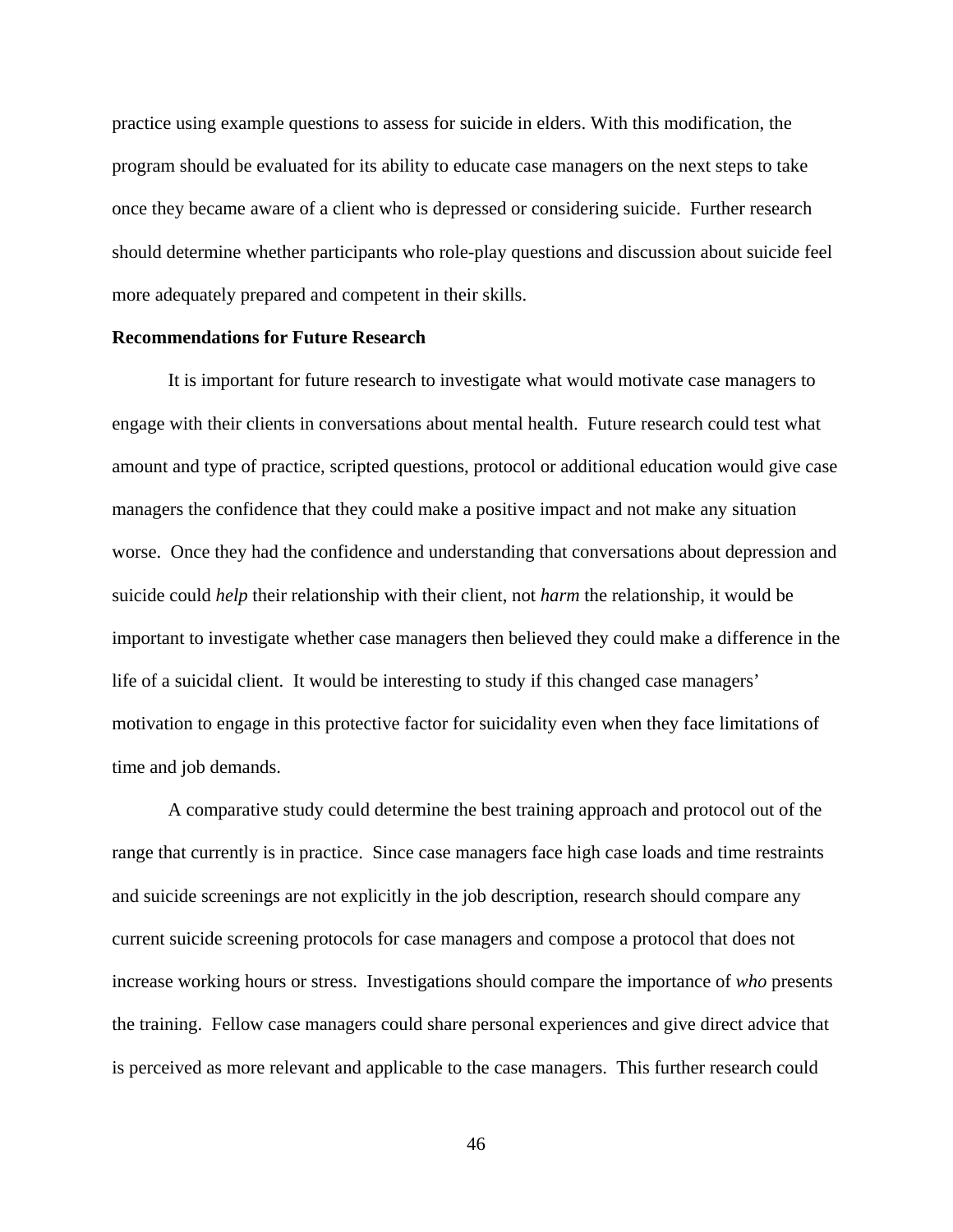aid in designing a training that motivates and empowers case managers to increase the quality of life of their clients. This in turn would increase case managers' efficacy and confidence that they play an important role in their clients' mental health.

## **Conclusion**

 Not only are new methods, such as the Dolores training, necessary to raise awareness of the public health issue of suicide among older adults, but there needs to be a new focus to these trainings. Mental health trainings should not be limited to professional social workers and doctors. Geriatric case managers seem to be an ideal focus because of their unique relationship with their clients and their current lack of mental health training. From the perspective of older adults, case managers may not carry the same stigma as social workers, so elders may more willingly engage with case managers in difficult conversations (Oxman, 2003), a protective factor against suicidality. As seen in the focus groups, many case managers have unique relationships with clients. Thus, case managers who visit the homes of older adults may have an important opportunity to identify cases of elders who are at high risk for suicide. Identification of older adults at risk is the first step to getting these individuals the support they need to prevent their suicide.

The current study indicates that "Talking with Dolores" combined with its psychoeducational discussion is effective in increasing case managers' awareness of the higher risk for suicide in older adults. It is an effective education for case managers to learn to identify the signs, indicators, and risk factors for suicide in their older clients living at home. With the suggested modifications, this training program could have a significant impact on preparedness, and thus, willingness, on the part of case managers to discuss suicide with their clients. With an additional skills training component and a more in-depth discussion added to the Dolores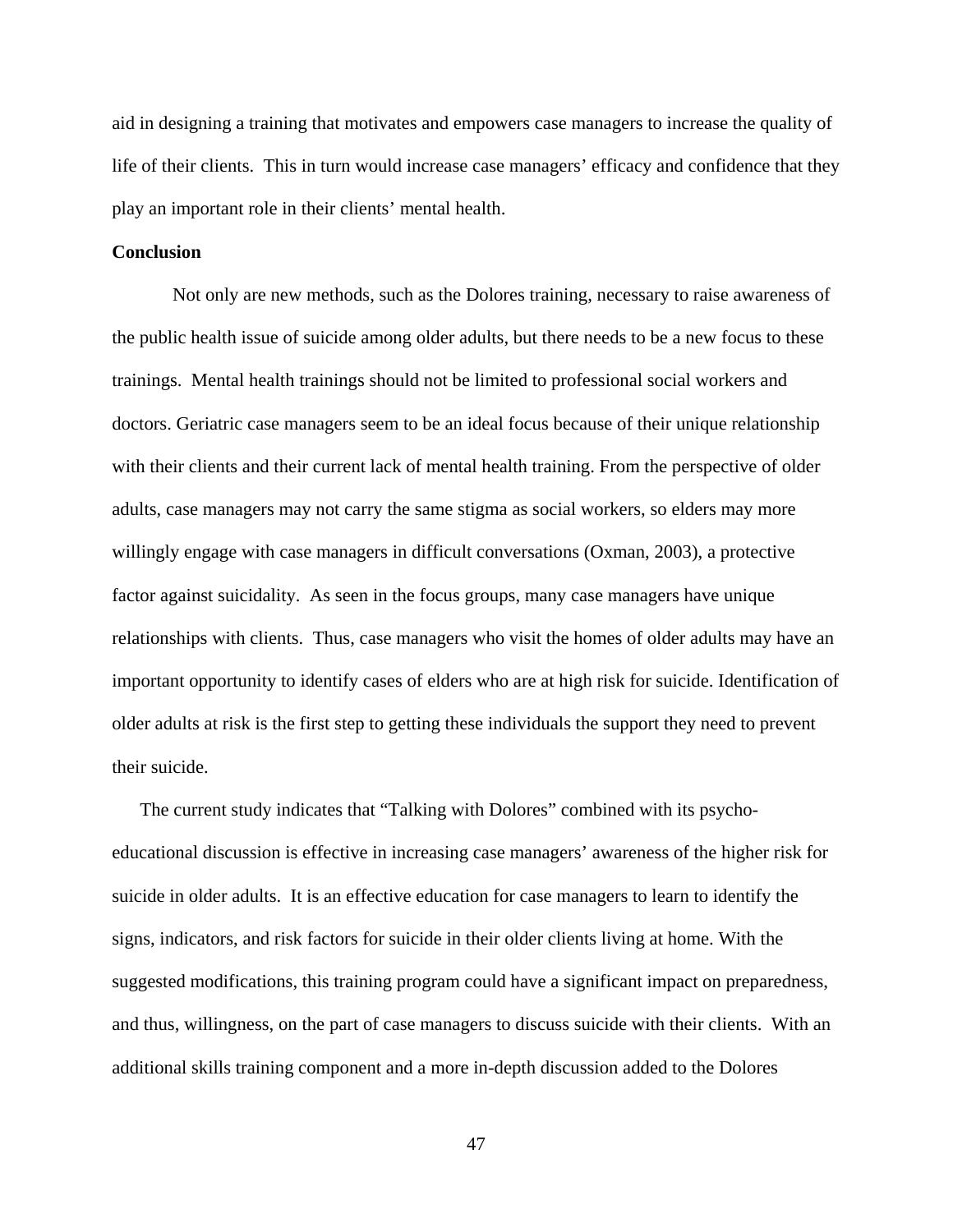training, it could be used to train case managers to make a difference on the frontlines of addressing this key safety issue in their older clients. This study illuminates training possibilities that may be important tools in addressing this increasingly concerning public health issue. The Dolores training and future trainings in suicide for case managers could be important for recognition of suicidality and then linking those identified at-risk clients to the appropriate supportive resources for mental health care to prevent their suicide.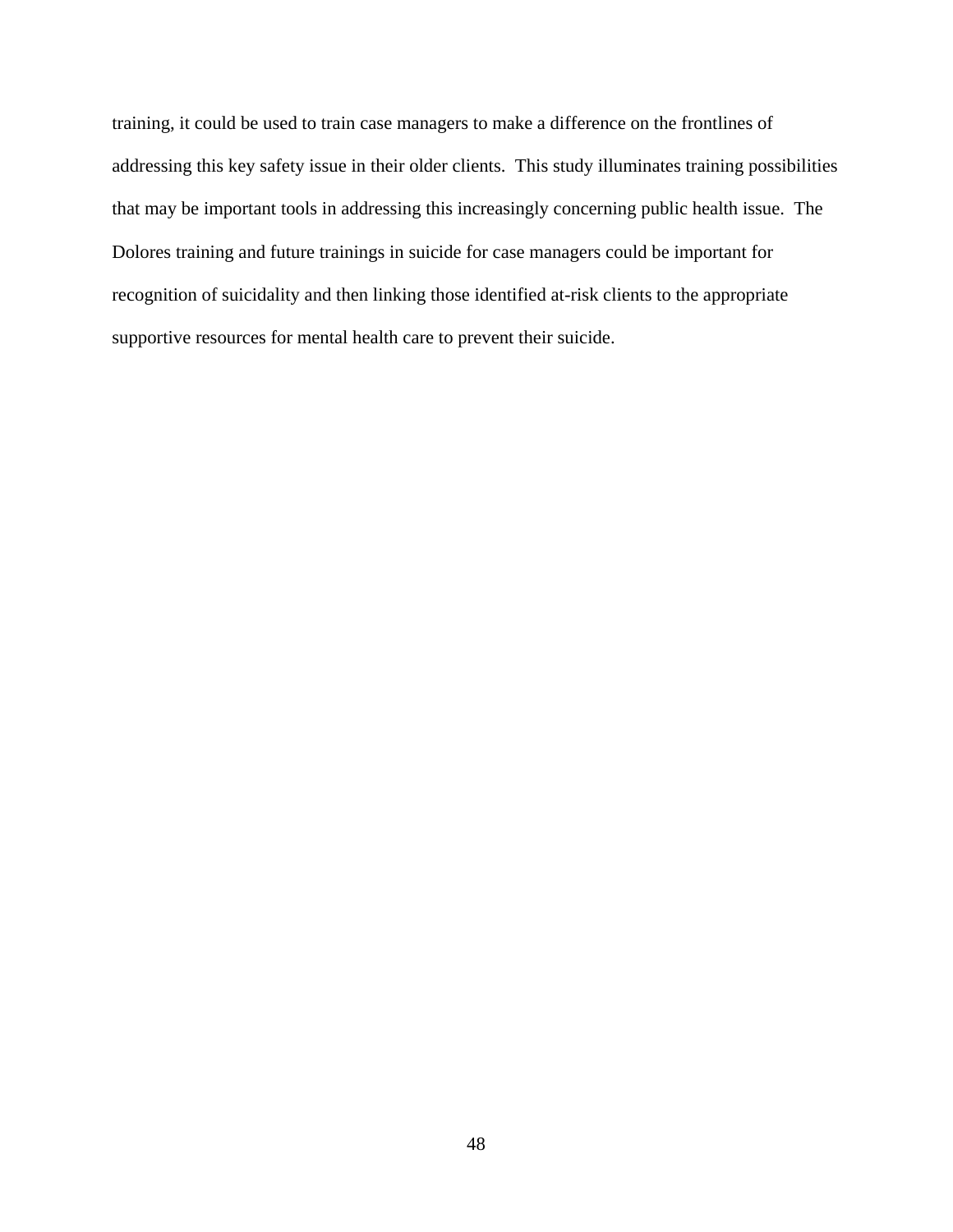#### **References**

Adamek, M. E. & Slater, G. Y. (2006). Older adults at risk for suicide. In: Berkman, B. & D'Ambruoso, S. (Eds.) *Handbook of social work in health and aging*. New York: Oxford University Press Inc.

Akincigil, A., Olfson, M., Siegel, M., Zurlo, M., Walkup, J. T. & Crystal, S. (2012). Racial and ethnic disparities in depression care in community-dwelling elderly in the United States. *American Journal of Public Health, 102*(2). doi: 10.2105/AJPH.2011.300349

- Alexopoulos, G., Bruce, M. L., Hull, J., Sirey, J., & Kakuma, T. (1999). Clinical determinants of suicidal ideation and behavior in geriatric depression. *Archives of General Psychiatry, 56*(11), 1048-1053. doi: 10.1001/archpsyc.56.11.1048
- American Psychiatric Association (1994). *Diagnostic and statistical manual of mental disorders: Fourth Edition*. Washington, DC: American Psychiatric Association.
- Ajzen, I. & Fishbein, M. **(**2005). The Influence of attitudes on behavior. In: D. Albarracín, B. T. Johnson & M. P. Zanna (Eds.), *The handbook of attitudes* (173-221). Mahwah, NJ, US: Lawrence Erlbaum Associates Publishers.
- Bambauer, K. Z., Prigerson, H. G. (2006). The Stigma Receptivity Scale and its association with mental health service use among bereaved older adults. *The Journal of Nervous and Mental Disease, 192*(2), 139–141. doi: 10.1097/01.nmd.0000198200.20936.03.
- Barcelos-Ferreira, R., Izbicki, R., Steffens, D. C., & Bottino, C. M. (2010). Depressive morbidity and gender in community-dwelling Brazilian elderly: Systematic review and meta-analysis. *International Psychogeriatrics, 22*(5), 712-26. doi: 10.1017/S1041610210000463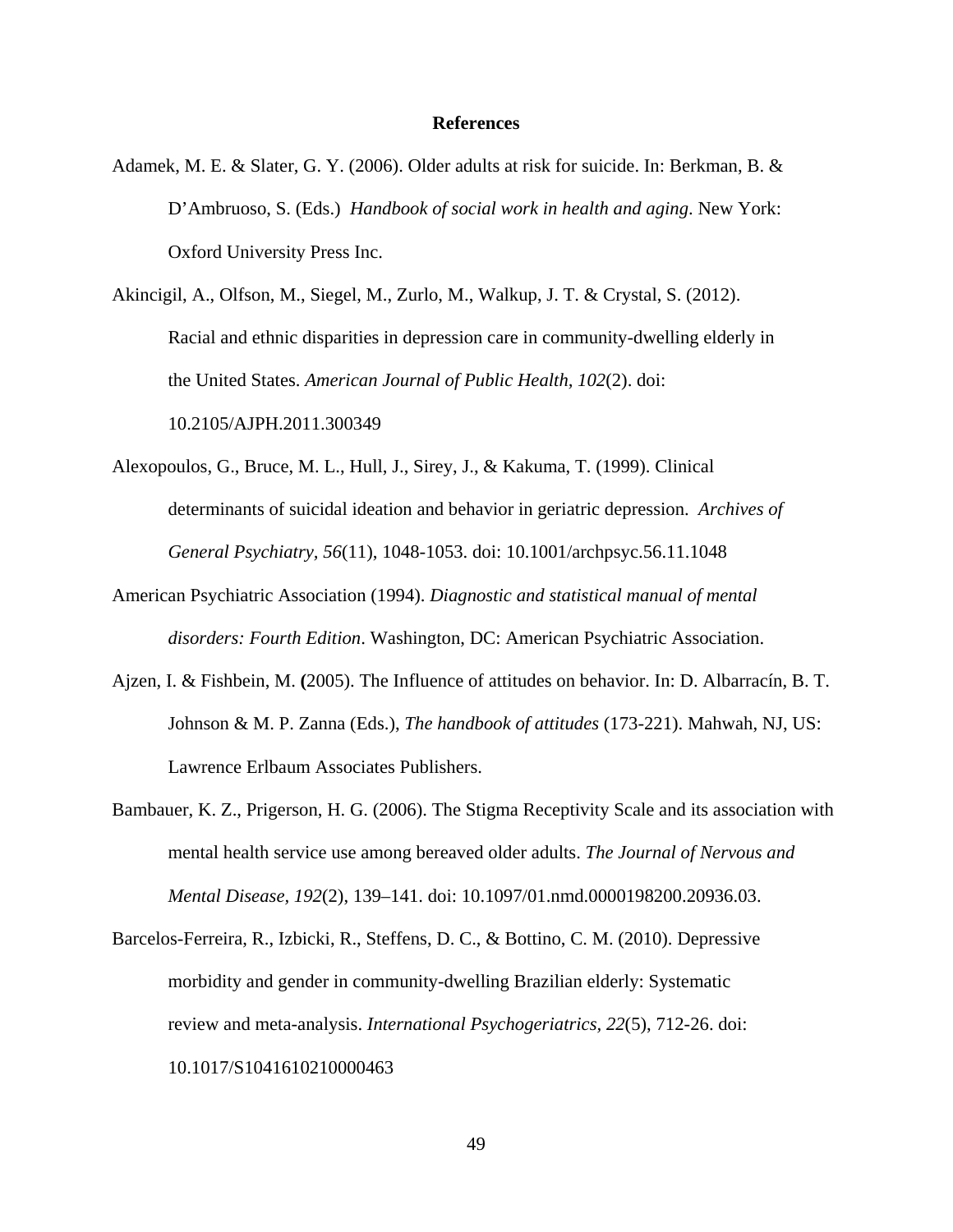Bartels, S. J. (2003). Improving the System of Care for Older Adults With Mental Illness in the United States. *The American Journal of Geriatric Psychiatry, 11*(5), 486-497. doi: 10.1176/appi.ajgp.11.5.486

Bartels, S., Coakley, E., Zubritsky, C., Ware, J. H., Miles, K. M., Areán, P. A., Chen, H., Oslin, D. W., Llorente, M. D., Costantino, G., Quijano, L., McIntyre, J. S., Linkins, K. W., Oxman, T. E., Maxwell, J. & Levkoff, S. E. (2004). Improving access to geriatric mental health services: A randomized trial comparing integrated and enhanced referral care for depression, anxiety disorders, and at-risk alcohol use. *American Journal of Psychiatry, 161*, 1455-1462. doi:

10.1176/appi.ajp.161.8.1455

- Bhar & Brown (2012). Treatment of Depression and Suicide in Older Adults. *Cognitive and Behavioral Practice, 19*(1). DOI: 10.1016/j.cbpra.2010.12.005
- Black, K. (2007). Exploring case manger's advance care planning. *Journal of Social Service Research, 33*(3). doi:10.1300/J079v33n03\_03.
- Blow, F. & Barry, K. (2012, March). The Substance Abuse and Mental Health Services Administration's (SAMHSA) Behavioral Health Older Americans Technical Assistance Center in partnership with the Administration on Aging (AoA). Presented at the Aging in America Conference of the American Society on Aging, Washington D.C.
- Bobo, J. K., Anderson, J. R. & Bowman, A. (1997). Training chemical dependency counselors to treat nicotine dependence. *Addictive Behaviors, 22(*1), 23-30.
- Brown, G. K., Brown, L. M., Bhar, S. S. & Beck, A. T. (2008). Cognitive therapy for suicidal older adults. D. Gallagher-Thompson, A. M. Steffen & L. Thompson (Eds.), *Handbook of Behavioral and Cognitive Therapies with Older Adults,*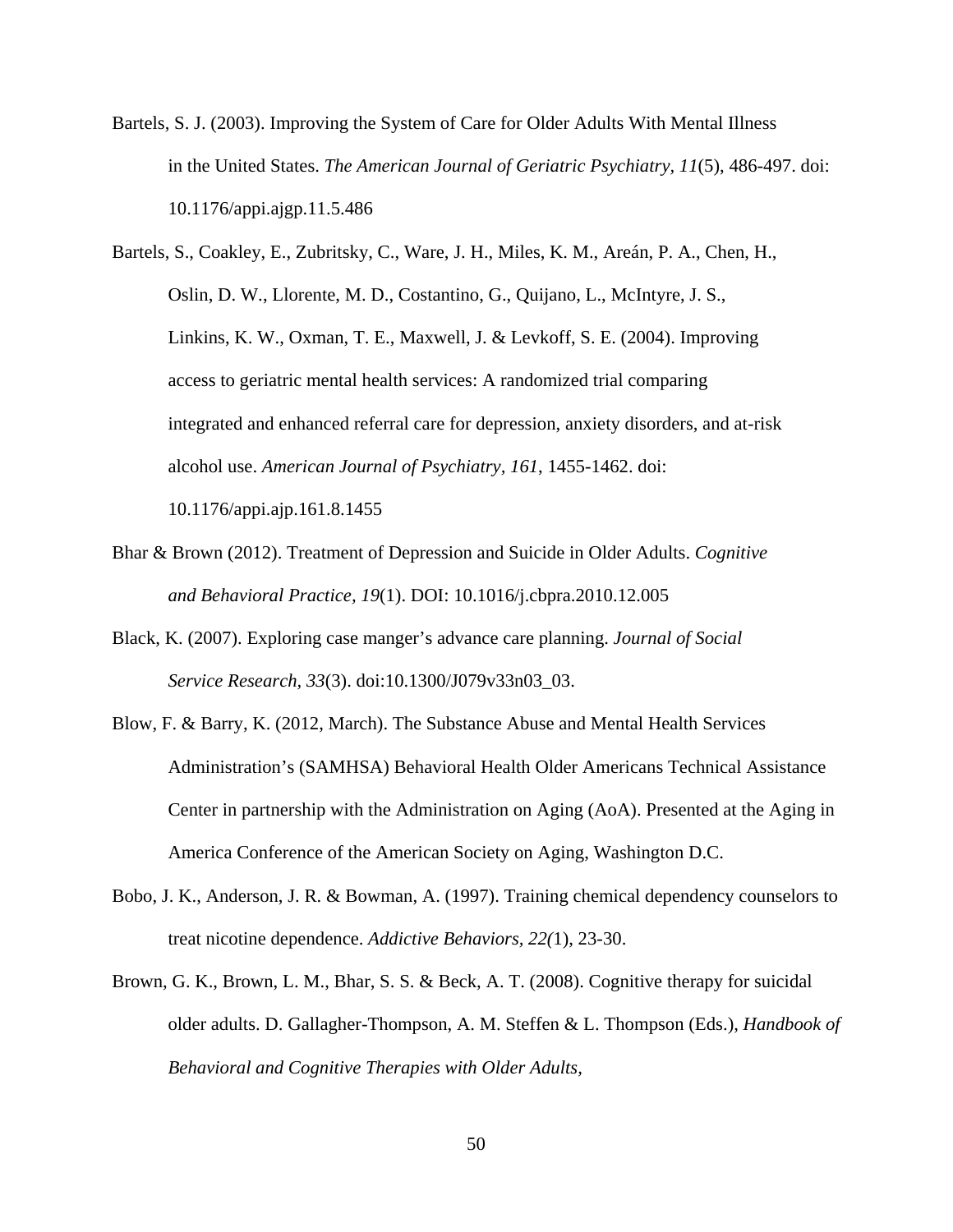(135-150). New York: Springer Science and Business Media.

- Bruce, M. L., McAvay, G. J., Raue, P. J., Brown, E. L., Meyers, B. S., Keohane, D. J., Jagoda, D. R. & Weber, C. (2002) Major Depression in Elderly Home Health Care Patients. *American Journal of Psychiatry, 159*(8), 1367–1374. doi: 10.1176/appi.ajp.159.8.1367.
- Bureau of Labor Statistics, 2004. Social Workers: Occupational Outlook Handbook (2004-05 ed). U.S. Department of Labor.
- Centers for Disease Control and Prevention (2008). Web-Based Injury Statistics Query and Reporting System (WISQARS) Retrieved October 28, 2008 from http://webappa.cdc.gov/sasweb/ncipc/mortrate10\_sy.html (2008)
- Centers for Disease Control and Prevention. (2007). National Center for Injury Prevention and Control. *Web-based Injury Statistics Query and Reporting System* (WISQARS). Retrieved March 2, 2007. http://www.cdc.gov/ncipc/wisqars/default.htm
- Centers for Disease Control and Prevention (CDC). *Web-based Injury Statistics Query and Reporting System* (WISQARS) [Online]. (2010). National Center for Injury Prevention and Control, CDC (producer). Available from URL: www.cdc.gov/injury/wisqars/index.html.
- Center for Human Development. (2010). *Talking with Dolores: A one-act play about aging, life-and-death choices, and saving room for dessert.* Springfield, MA. [Videotape].
- Center for Human Development. (2010). *Talking with Dolores: A one-act play about aging, life-and-death choices, and saving room for dessert*. Springfield, MA. [Discussion Guide].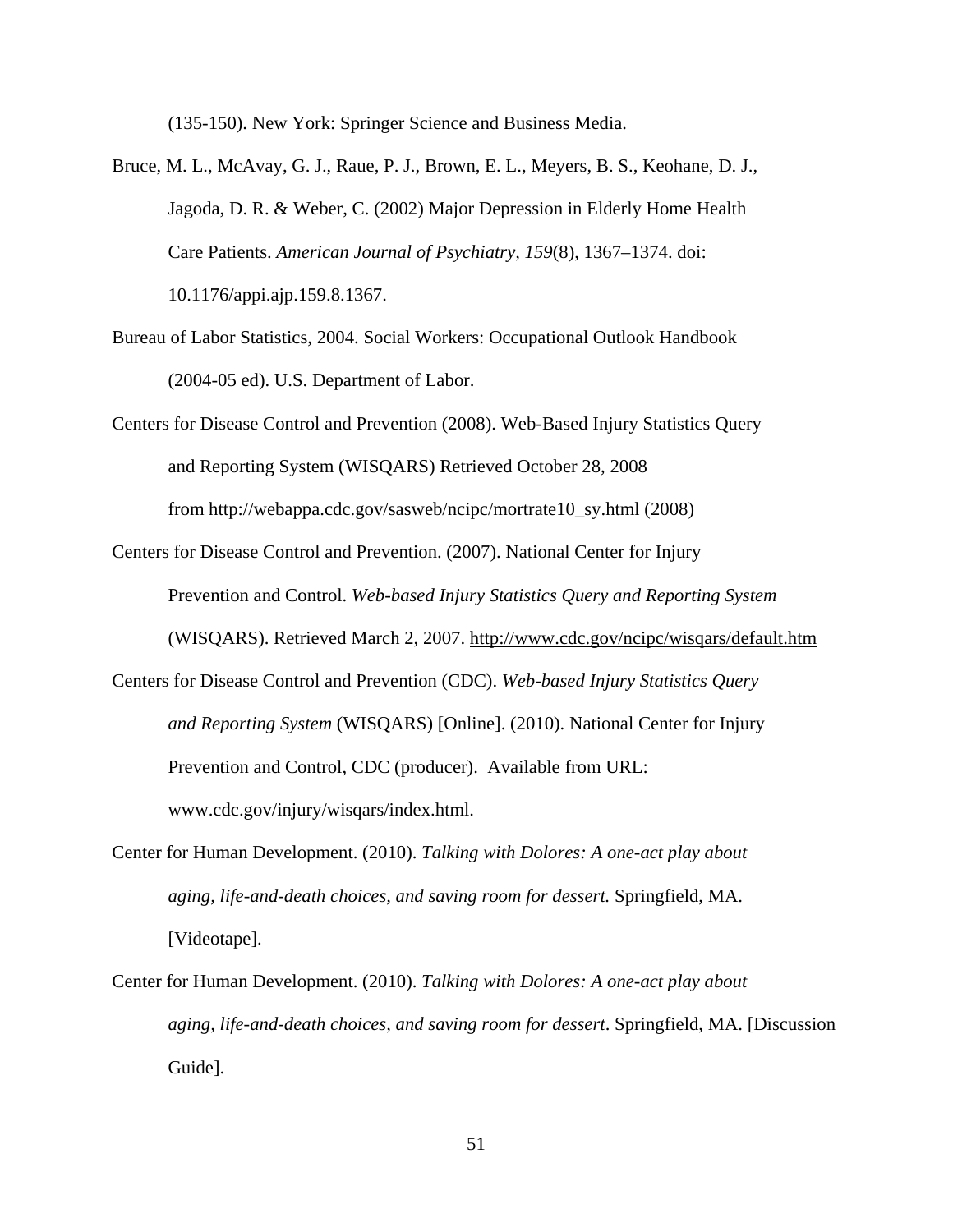- Conwell, Y., Duberstein, P. R. & Caine, E. D. (2002). Risk factors for suicide in later life. *Society of Biological Psychiatry, 52*, 193-204. doi: S0006-3223(02)01347-1.
- Cukrowicz, K. C., Cheavens, J. S. Van Orden, K. A. Ragain, R. M. & Cook, R. (2011). Perceived burdensomeness and suicide ideation in older adults. *Psychology and Aging, 26*(2), 331-338. doi: 10.1037/a0021836
- Cuijpers, P., Andersson, G., Donker, T. & van Straten, A. (2011). Psychological treatment of depression: Results of a series of meta-analyses. *Nordic Journal of Psychiatry, 65*(6), 354-364. doi: 10.3109/08039488.2011.596570.
- Davidsen, A. S. (2011). Response to letter to the editor and commentary to "'and then one day he'd shot himself. Then I was really shocked': General practitioners' reaction to patient suicide." *Patient Education and Counseling, 85*(2), 334. doi: 10.1016/j.pec.2011.08.001
- Draine, J., & Solomon, P. (1996). Case manager alliance with clients in an older cohort. *Community Mental Health Journal, 32*(2),125-134. doi: 10.1007/BF02249750
- Dubicka, B., Elvins, R., Roberts, C., Chick, G., Wilkinson, P., & Goodyer, I. M. (2010). Combined treatment with cognitive–behavioural therapy in adolescent depression: Meta-analysis. *The British Journal of Psychiatry, 197*(6), 433-440. doi: 10.1192/bjp.bp.109.075853
- Donald, M., Dower, J., & Bush, R. (2013). Evaluation of a suicide prevention training program for mental health services staff. *Community Mental Health Journal, 49*, 86-94. DOI: 10.1007/s10597-012-9489-y.
- Eack, S. M., Greeno, C. G., Christian-Michaels, S., Dennis, A., & Anderson, C. M. (2004). Case manager's perspective on what they need to do their job. *Psychiatric*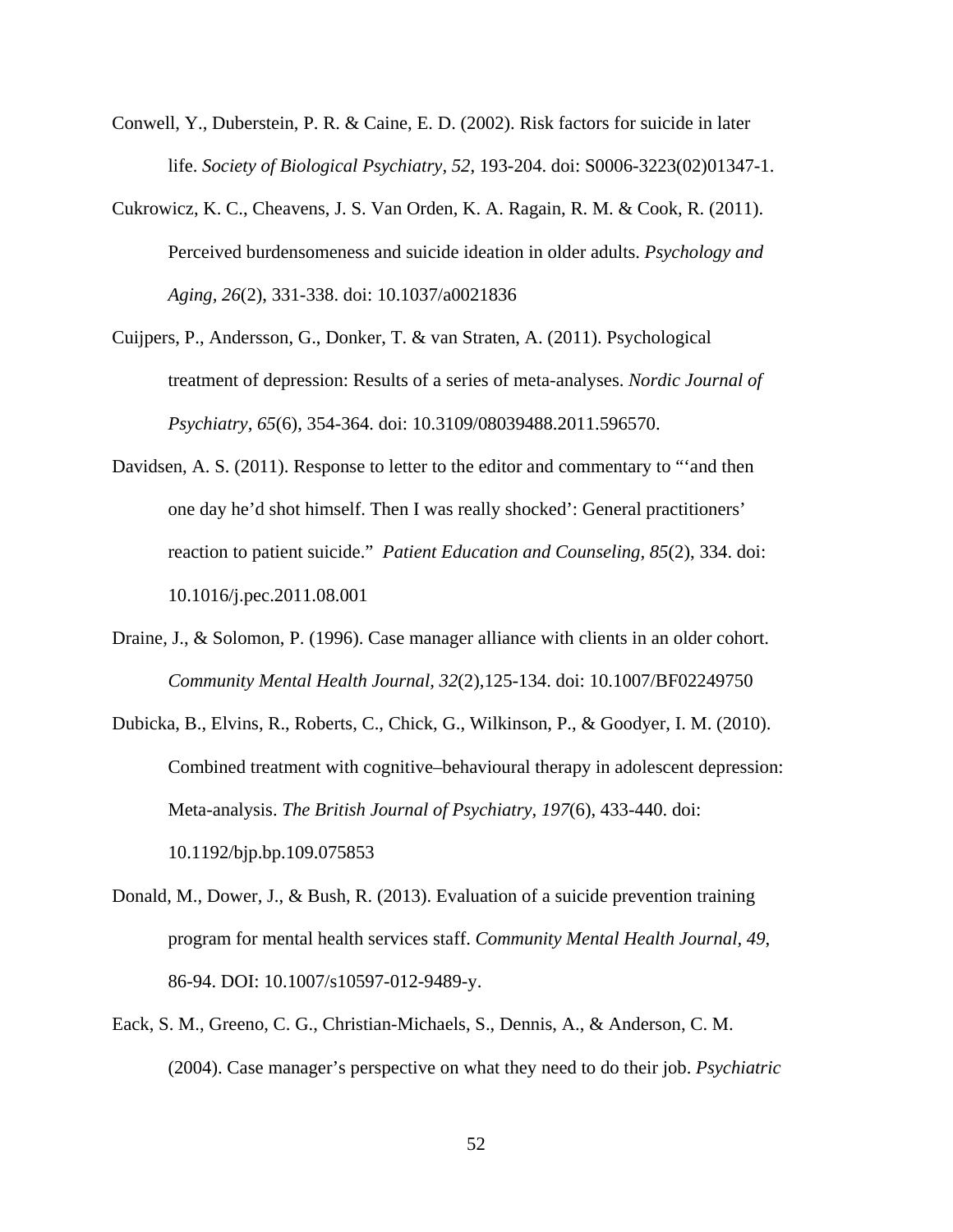*Rehabilitation Journal, 32*(4), 309-312. doi: 10.2975/32.4.2009.309.312

- Ekers, D., Esk, T., & Valleys, W. (2010). Training depression care managers. In: J. Bennett-Levy, D. A., Richards, P. Farrand, H. Christensen, K. M. Griffiths, D. J. Kavanaugh, B. Klein, M. A. Lau, J. Proudfoot, L. Ritterband, J. White & C. Williams (Eds.). *Oxford guide to low intensity CBT interventions.* New York, NY, US: Oxford University Press.
- Gadon, O. & Johnson, C. (2009). The effect of derogatory professional label: Evaluations of a "shrink". *Journal of Applied Social Psychology, 39*(3). doi: 10.1111/j.1559- 1816.2009.00454.x
- Gilbody, S., Richards, D., Brealey, S. & Hewitt, C. (2007). Screening for depression in medical settings with the patient health questionnaire (PHQ): A Diagnostic iVieta-Analysis. *Journal of General Internal Medicine, 22*(11), 1596-602. doi: 10.1007/s11606-007-0333-y
- Grunebaum, M., Luber, P., Callahan, M., Leon, A.C., Olfson, M., & Portera, L. (1996). Predictors of missed appointments for psychiatric consultations in a primary care clinic. *Psychiatric Services, 47*(8): 848-52. doi: 10.1192/apt.bp.106.003202
- Harper, M. (1989). Behavioral, Social and Mental Health Aspects of Home Care for Older Americans. *Home Health Care Services Quarterly, 9*(4). doi: 10.1300/J027v09n04\_05
- Hegel, M. T., Carter, J. A., Locke, S. E. & Buckley, J. C. (2007). Problem-solving treatment manual. *National Space Biomedical Research Institute.*
- Heisel, M. J. (2006). Suicide and its prevention among older adults. *The Canadian Journal of Psychiatry, 53*(1).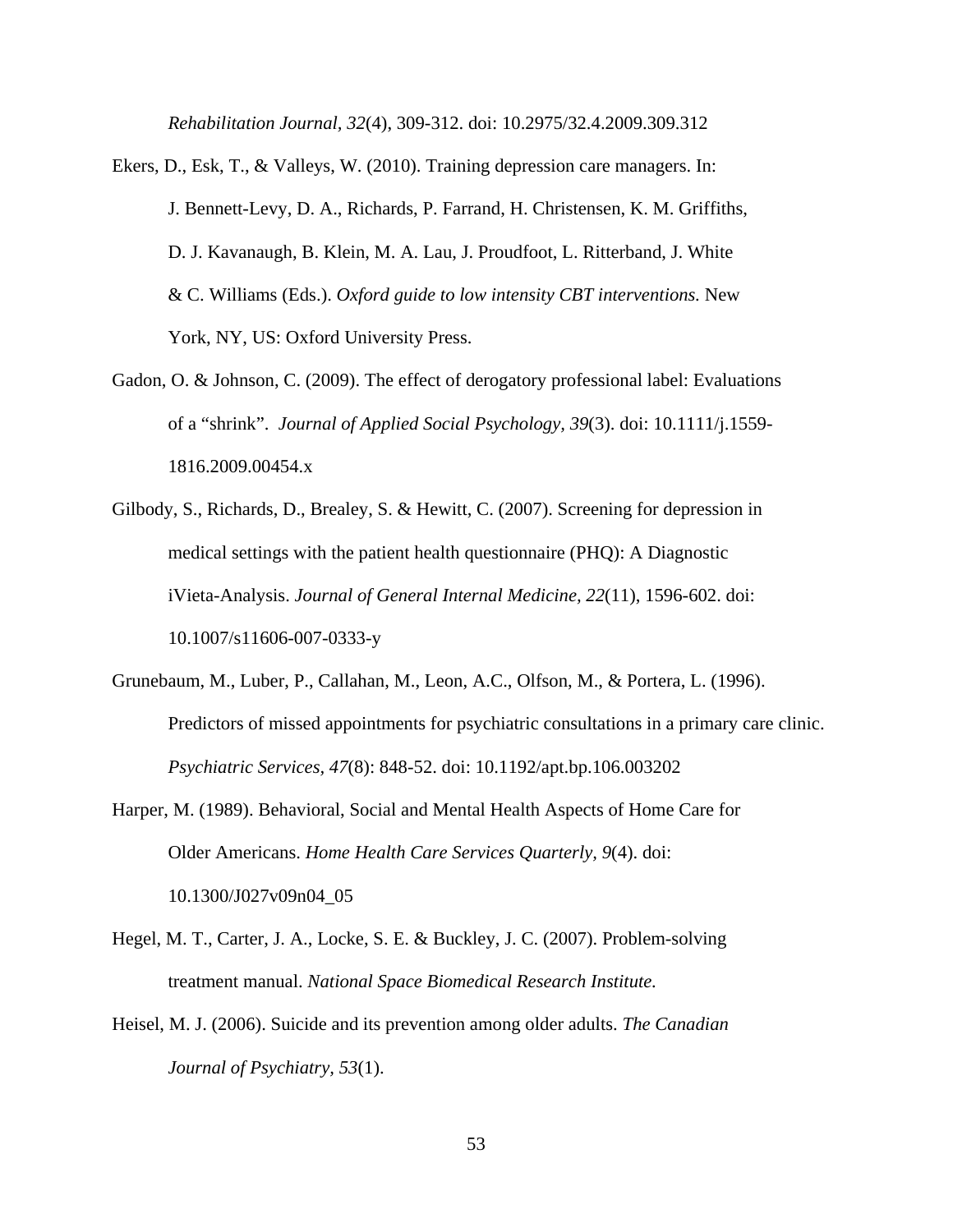- Henwood*,* K.L. & Pidgeon, N.F. (2003). Grounded theory in psychological research*.* In P.M. Camic, J.E. Rhodes & L. Yardley (Eds.) *Qualitative Research in Psychology: Expanding Perspectives in Methodology and Design* (131-155). Washington, DC: American Psychological Association Press.
- Hien, L. T., Cumming, R. G., Cameron, I. D., Chen, J. S., Lord, S. R., March, L. M., Schwarz, J., Couteur, D. G., Sambrook, P. N. (2005). Atypical Antipsychotic Medications and Risk of Falls in Residents of Aged Care Facilities. *Journal of American Geriatrics Society, 53*(8). doi: 10.1111/j.1532-5415.2005.53403.x
- Hooyman, N. & Unutzer, J. (2011). A perilous arc of supply and demand: How can America meet the multiplying mental health care needs of an aging populace? *Generations* – *Journal of the American Society on Aging, 34*(4).
- Insel, T. (September 10, 2012). Strategy on Suicide Prevention. *National Institute of Mental Health.* Retrieved September 11, 2012

http://www.nimh.nih.gov/about/director/2012/strategy-on-suicide-prevention.shtml.

- Institute of Medicine (2008). Retooling for an Aging America: Building the Health Care Workforce. Washington, D.C.: National Academics Press. Retrieved from http://www.iom.edu/Reports/2008/Retooling-for-an-Aging-America-Building-the-Health-Care-Workforce.aspx
- Jacobson, N. S., Martell, C. R. & Dimidjian, S. (2001). Behavioral activation treatment for depression: Returning to contextual roots. *Clinical Psychology: Science and Practice, 8,* 225-270. doi: 10.1093/clipsy/8.3.255
- Joshi, A. & Pedlar, D. (1992). Case managers for seniors: Educational needs and opportunities. *Educational Gerontology, 18*, 567-586. doi: 10.1080/0360127920180512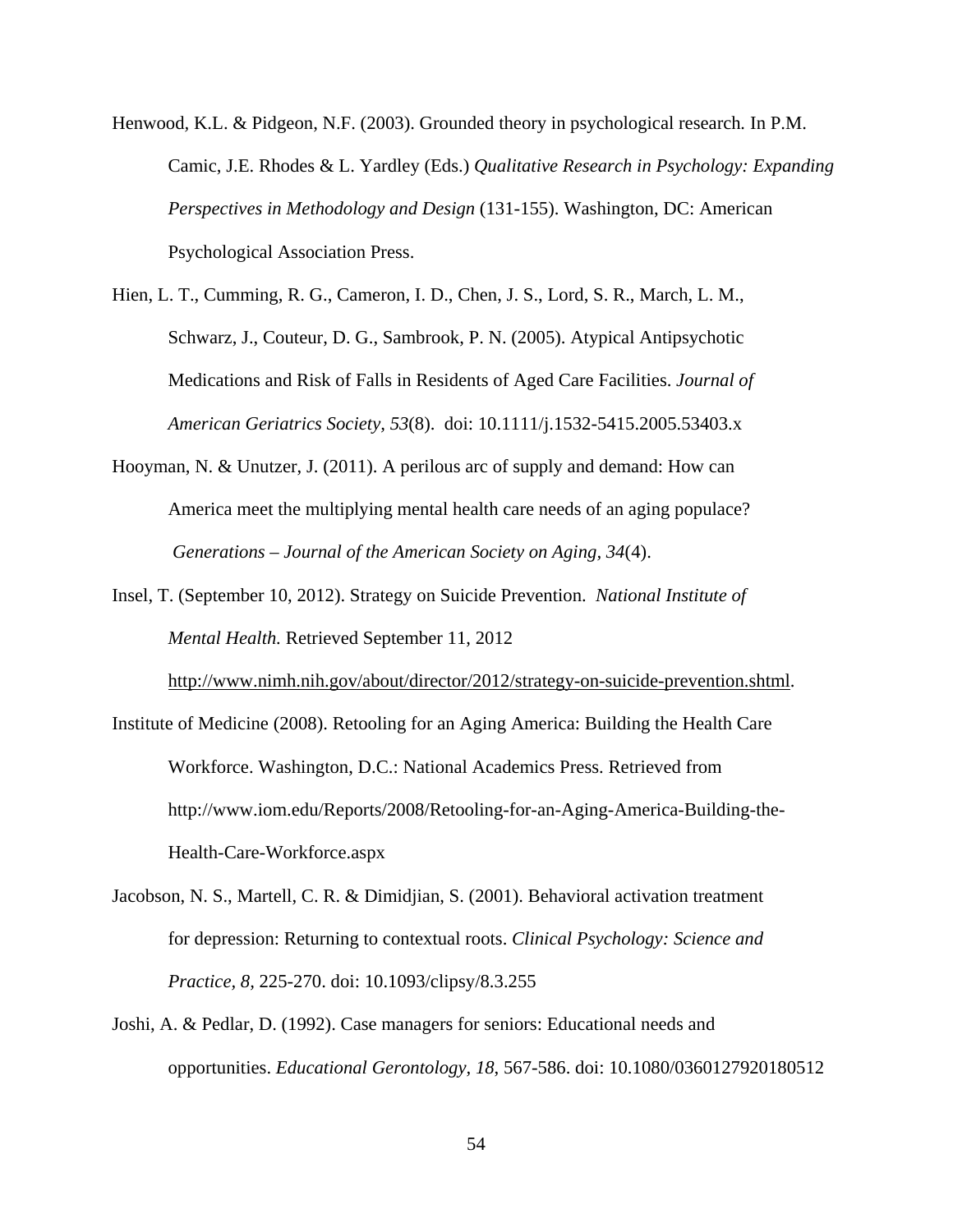- Karel, M. J., Gatz, M., & Smyer, M. A. (2012). Aging and mental health in the decade ahead: What psychologists need to know. *American Psychologist, 67*(3), 184-198. doi: 10.1037/a0025393
- Karlin, B. E. & Duffy, M. (2004). Geriatric mental health policy: Impact on service delivery and directions for effecting change. *Professional Psychology: Research and Practice, 35*, 509-519. doi: 10.1037/0735-7028.35.5.509
- Kastenschmidt, E. K. & Kennedy, G. J. (2011). Depression and anxiety in late life: Diagnostic insights and therapeutic options. *Mount Sinai Journal of Medicine, 78*, 527-545.
- Katona, C. (1991). Psychiatry of old age: Depression in old age. *Reviews in Clinical Gerontology, 1*, 371-384. doi: 10.1017/S0959259800002884
- Klerman, G. L., Weissman, M. M., Rounsaville, B. J., & Chevron, E. S. (1984). *Interpersonal psychotherapy of depression.* New York: Basic Books.
- Labisi, O. (2006). Suicide risk assessment in the depressed elderly patient with cancer. *Journal of Gerontological Social Work, 47*(1-2), 17-25. doi: 10.1300/J083v47n01\_03
- LaBode, V. & Sher, L. (2011). Suicide prevention in older men: Do medical professionals know enough? *Australian and New Zealand Journal of Psychiatry, 45*(12), 1094. doi: 10.3109/00048674.2011.613066
- Mackenzie, C. S., Scott, T., Mather, A. & Sareen, J. (2008). Older adults' help-seeking attitudes and treatment beliefs concerning mental health problems. *The American Journal of Geriatric Psychiatry, 16*(12). doi: 10.1097/JGP.0b013e31818cd3be
- McIntosh, J. L. (1995). Suicide prevention in the elderly (Age 65-99). *Suicide and Life Threatening Behavior, 25*(1), 180.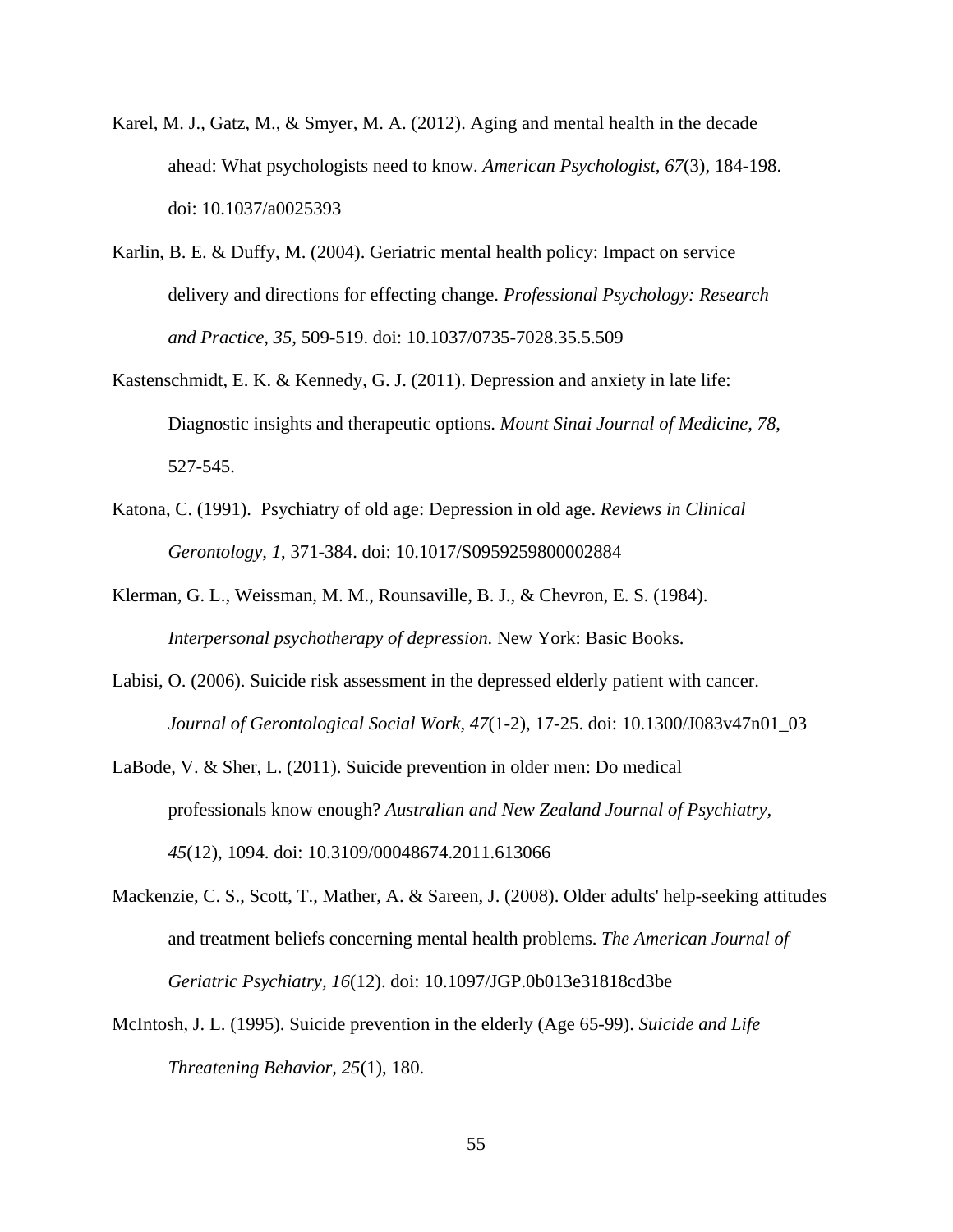- McIntosh, J. L., Hubbard, R. W. & Santos, J. F. (1982). Suicide among the elderly: A Review of issues with case studies. *Journal of Gerontological Social Work, 4*(1). doi: 10.1300/J083V04N01\_06
- McIntosh, J. L. & Santos, J. F. (1981). Suicide among minority elderly: A preliminary investigation. Suicide and Life-Threatening Behavior, 11(3): 151-166. doi: 0363- 0234/81/1500-0151
- Mellor, D., Davidson, T., McCabe, M. & George, K. (2008). Professional carers' knowledge and response to depression among their aged-care clients: The care recipients' perspective. *Aging and Mental Health, 12*(3), 389-399. doi: 10.1080/13607860701797182
- Mellor, D., Kiehne, M., McCabe, M. P., Davison, T. E., Karantzas, G. & George, K. (2008). An evaluation of the beyondblue Depression Training Program for aged care workers. *International Psychogeriatrics, 22*(6), 927-937. doi: 10.1017/S1041610210000153.
- Montbriand, M. J. (2004). Seniors' Life Histories and Perceptions of Illness. *Western Journal of Nursing Research 26*(2), 242. doi: 10.1177/0193945903259630
- Monteso, P., Ferre, C., Lleixa, M., Albacar, N., Aguilar, C., Sanchez, A. & Lejeune, M. (2012). Depression in the elderly: study in a rural city in southern Catalonia. *Journal of Psychiatric and Mental Health Nursing, 19*(5). doi: 10.1111/j.1365- 2850.2011.01798.x
- Moody, H. R. (2005). Dreams for the second half of life. *Journal of Gerontological Social Work, 45*(3), 271-292. doi:10.1300/J083v45n03\_02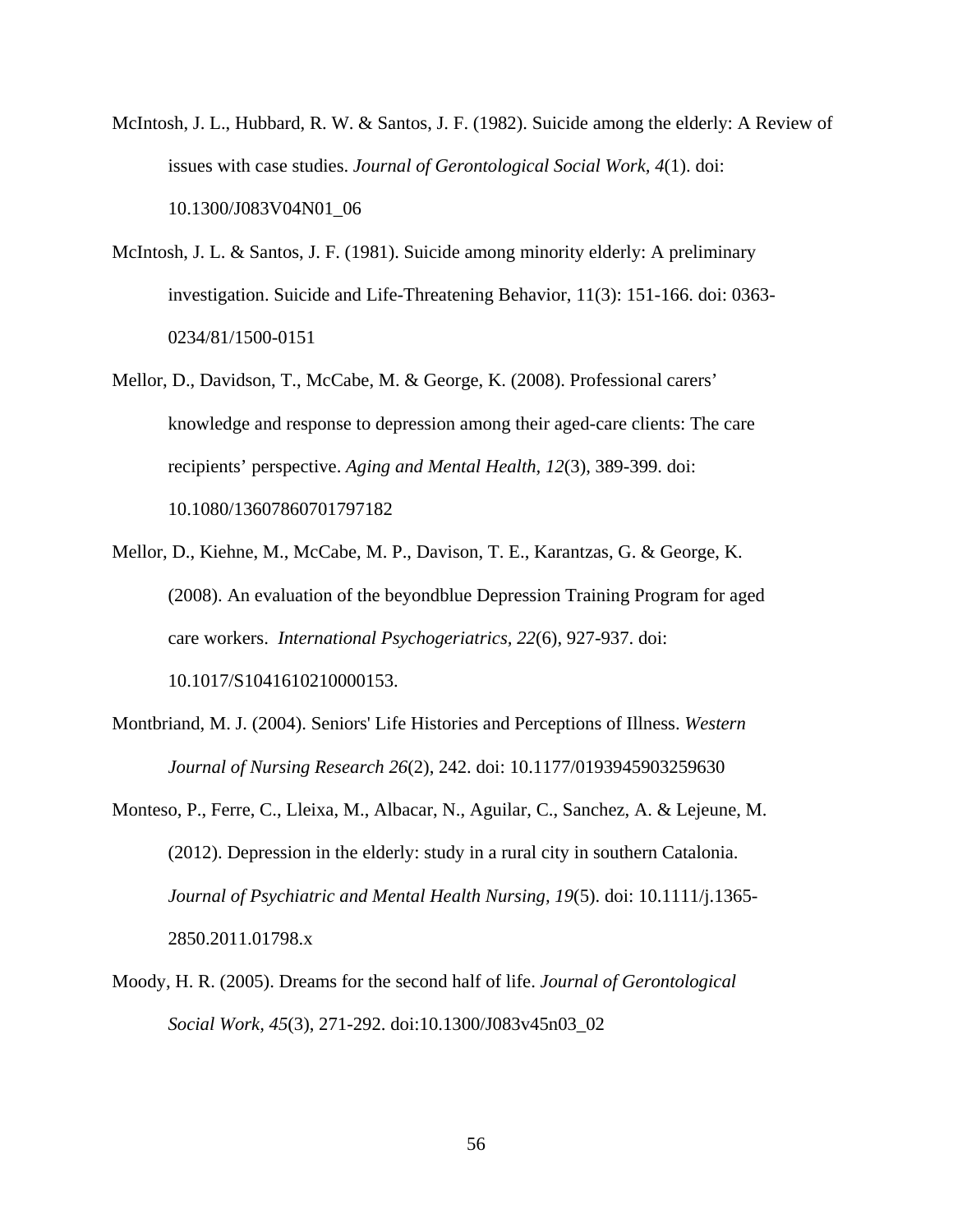- Motjabai, R., Olfson, M. & Mechanic, D. (2002). Perceived need and help-seeking in adults with mood, anxiety, or substance use disorders. *Archives of General Psychiatry, 59*(1), 77–84.
- O'Connor DW, Rosewarne R, Bruce A. (2001). Depression in primary care 2: General practitioners' recognition of major depression in elderly patients. *International Psychogeriatrics 13*(3): 367-374. doi: 10.1017/S104161020100775X
- Osgood, N. J. (1985). *Suicide in the elderly: A practitioner's guide to diagnosis and mental health interventions*. Rockville: Aspen Systems Corporation.
- Oxman, T. E. (2003). Collaborative care may improve depression management in older adults. *Evidence-based Mental Health, 6*(3), 86. doi:10.1136/ebmh.6.3.86
- Piotrow, P. T. & de Fossard, E. (2004). Entertainment-education as a public health intervention. In: A. Singhal, M. J. Cody, E. M. Rogers & M. Sabido (Eds.), *Entertainment-Education and Social Change.* Mahwah, NJ: Lawrence Erlbaum Associates, Publishers.
- Quijano, L. M., Stanley, M. A., Petersen, N. J., Casado, B. L., Steinberg, E. H., Cully, J. A. & Wilson, N. L. (2007). Healthy IDEAS: A Depression intervention delivered by community-based case managers serving older adults. *Journal of Applied Gerontology, 26*(2), 139-156. doi: 10.1177/0733464807299354
- Rapp, C. A. & Chamberlain, R. (1985). Case Management Services for the Chronically Mentally Ill. *Social Work: A Journal of the National Association of Social Workers.* 30 (5): 417- 422. doi: 10.1093/sw/30.5.417
- Ritch, E. L. & Brennan, C. (2010). Using World Café and drama to explore older people's experience of financial products and services. *International Journal of Consumer Studies, 34*, 405–411. doi: 10.1111/j.1470-6431.2010.00881.x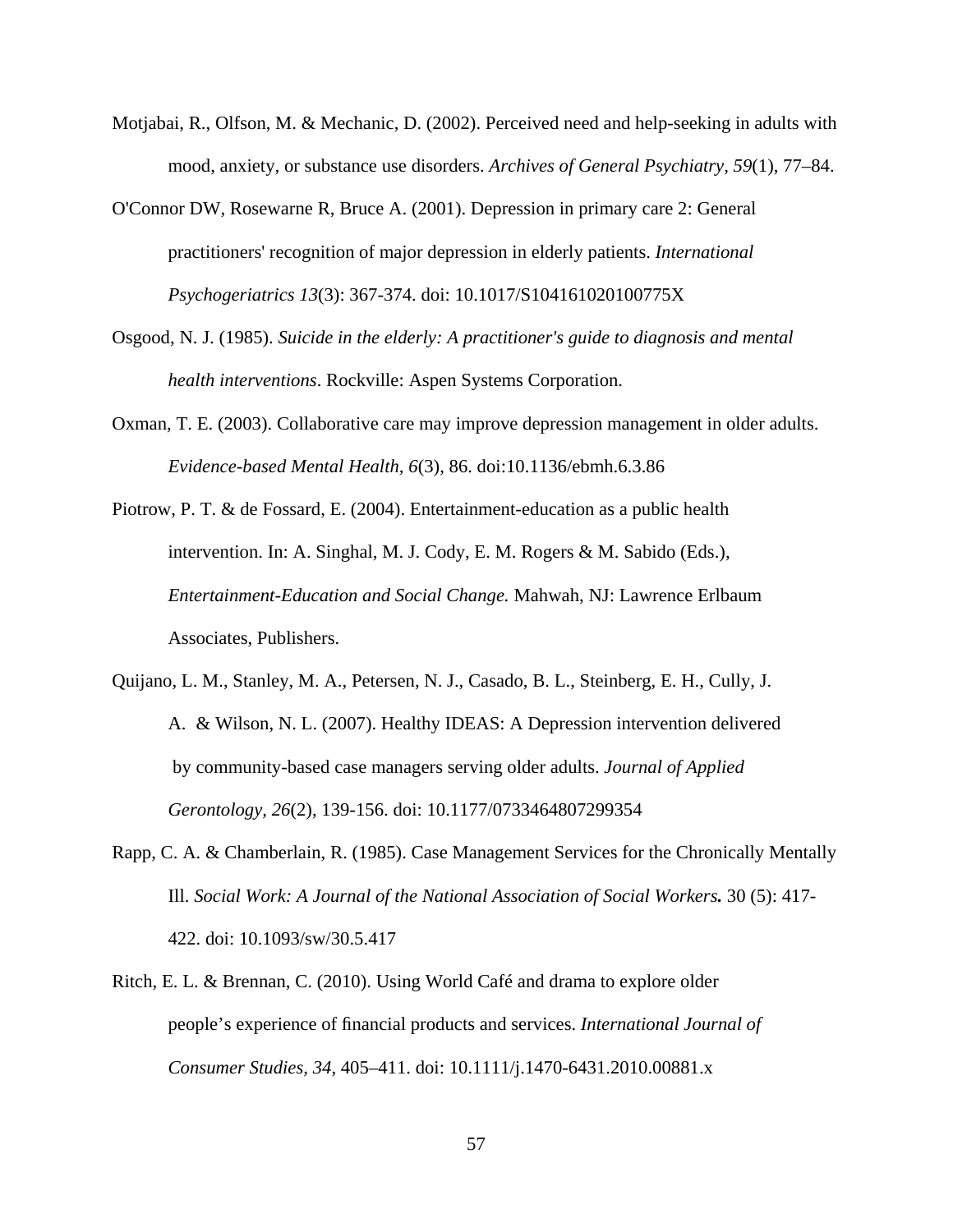- Ross, R. K., Bernstein, L., Trent, L., Henderson, B. E., & Paganini-Hill, A. (1990). A prospective study of risk factors for traumatic deaths in a retirement community. *Preventative Medicine, 19*(3), 323-34.
- Ryan, C., Sherman, P., & Judd, C. (1994). Accounting for case manager effects in evaluation of mental health services. *Journal of Consulting and Clinical Psychology, 62*(5), 965-974. doi: 10.1037/0022-006X.62.5.965
- Schmitz, W. M., Allen, M. H., Feldman, B. N., Gutin, N. J., Jahn, D. R., Kleespies, P. M., Winnett, P., & Simpson, S. (2012). Preventing suicide through improved training in suicide risk assessment and care: An American Association of Suicidology Task Force report addressing serious gaps in U.S. mental health training. *Suicide and Life-Threatening Behavior, 42*(3), 292-304. doi: 10.1111/j.1943-278X.2012.00090.x
- Schulberg, H. C., Bryce, C., Chism, K., Mulsant, B. H., Rollman, B., Bruce, M., Coyne, J., Reynolds, C. F., & the PROSPECT Group. (2001). Managing late-life depression in primary care practice: a case study of the Health Specialist's role. *International Journal of Geriatric Psychiatry, 16*, 577-584. doi: 10.1002/gps.470
- Scogin, F. (2009). Depression and Suicide in Older Adults Resource Guide. *American Psychological Association.* Retrieved on September 11, 2012 <http://www.apa.org/pi/aging/resources/guides/depression.aspx>.
- Smith, E. G. (2011). Treatment of veterans with depression who die from suicide: Timing and quality of care at last VHA visit. *Journal of Clinical Psychology 72*(5), 622–629. doi:10.4088/JCP.09m05608blu.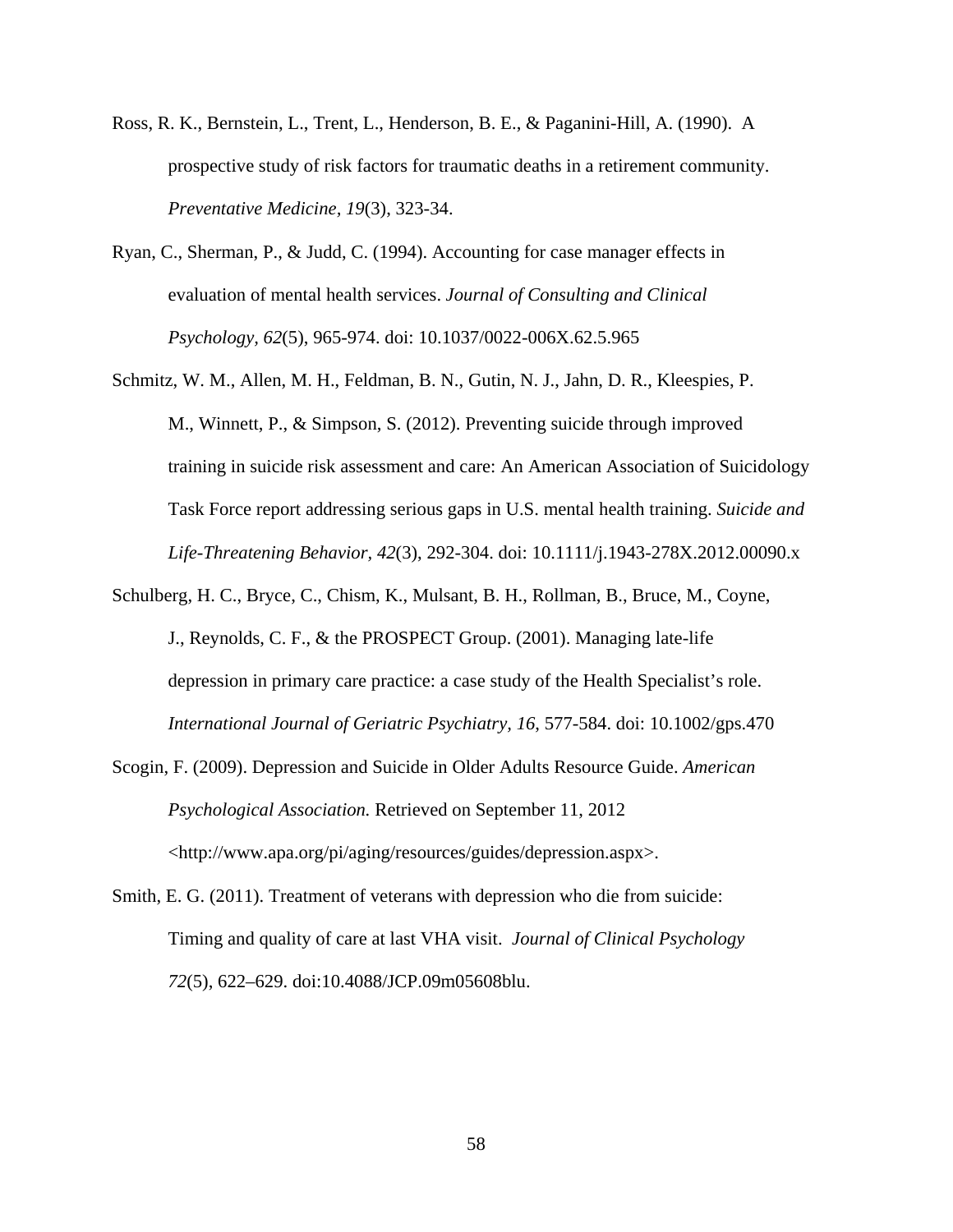- Sood, S., Menard, T., & Witte, K. (2004). The Theory behind entertainment-education. In: A. Singhal, M. J. Cody, E. M. Rogers, & M. Sabido (Eds.), *Entertainment-education and social change: History, research, and practice* (117–149). Mahwah, NJ: Erlbaum.
- Stone, R. I. & Barbarotta, L. (2011). Caring for an aging America in the twenty-first century. *Generations – Journal of the American Society on Aging, 34*(4).
- Thompson, B. J. (1998). Case management in AIDS service centers. In: D. M. Aronstein & B. J. Thompson (Eds.). *HIV and Social Work: A Practitioners Guide* (75- 88). Binghamton, NY: The Haworth Press.
- Tornstam, L. (1996). Caring for the elderly: Introducing the theory of gerotranscendence as a supplementary frame of reference for caring for the elderly. *Scandinavian Journal of Caring Sciences, 10*(3), 144-150.
- U.S. Department of Health and Human Services (1987). Personnel for health needs of the elderly through the year 2020: Chapter II: The Elderly Population -- Now, 2000 and 2020. September 1987 Report to Congress. Retrieved from http://www.pogoe.org/ebm/resources/ebmResources/content/Personnel%20for%2 0Health%20Needs\_chapter2.html
- Valente, S. M. (2005). Detecting and Evaluating Depression Among Elderly Patients in Home Health. *Home Health Care Practice & Management 17*(2), 101-103. doi: 10.1177/1084822304270023
- Walter, G. (1991). The naming of our species: Appellations for the psychiatrist. *Australian and New Zealand Journals of Psychiatry, 25*(1), 123-128. doi: 10.3109/00048679109077726

Zettle, R. D. (2007). *ACT for depression: A Clinician's guide to using acceptance &*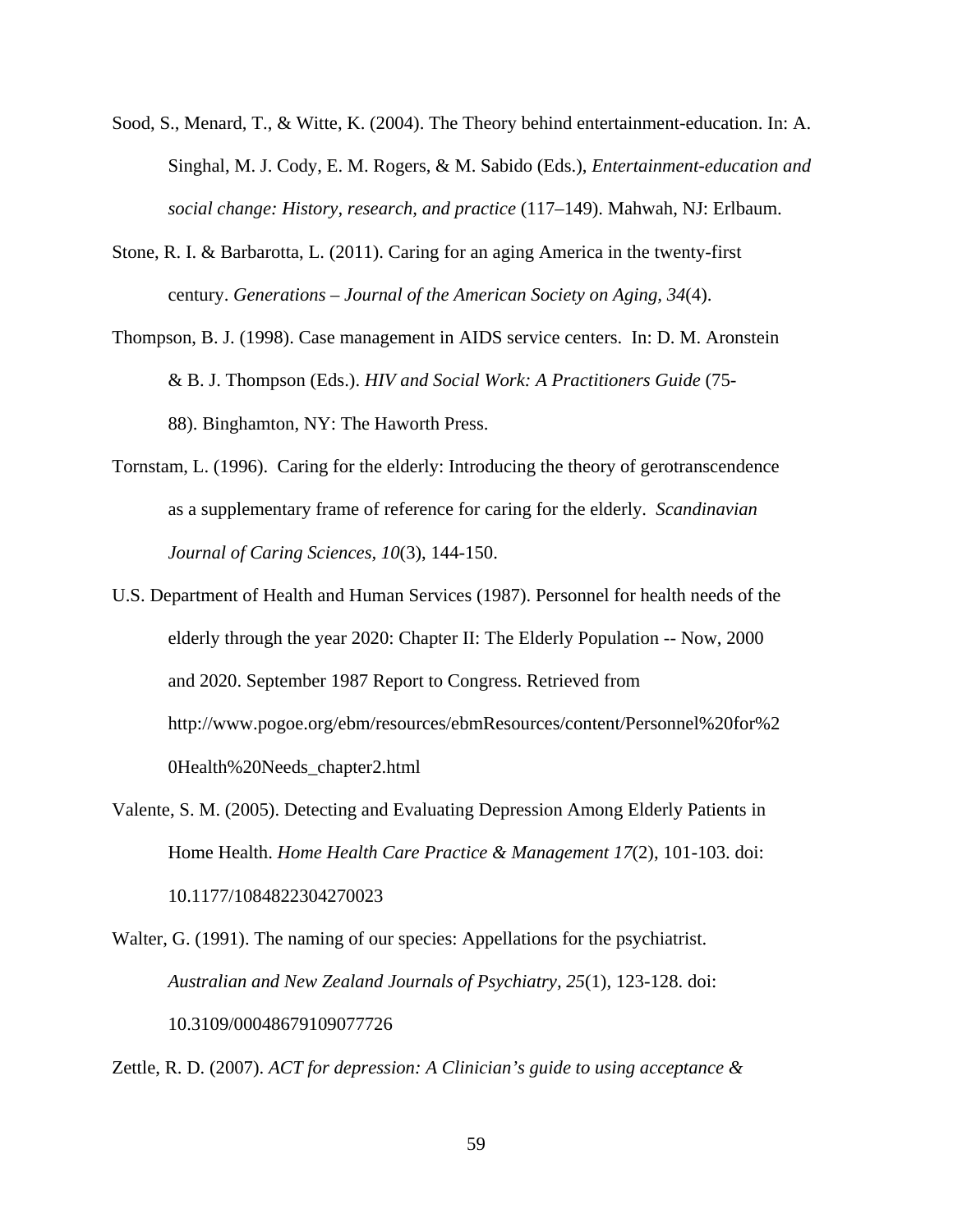*commitment therapy in treating depression*. Oakland, CA: New Harbinger

Publications, Inc.

Zung, W. W. K. (1965). A Self-rating depression scale. *Achieves of General Psychiatry 12*, 63– 70.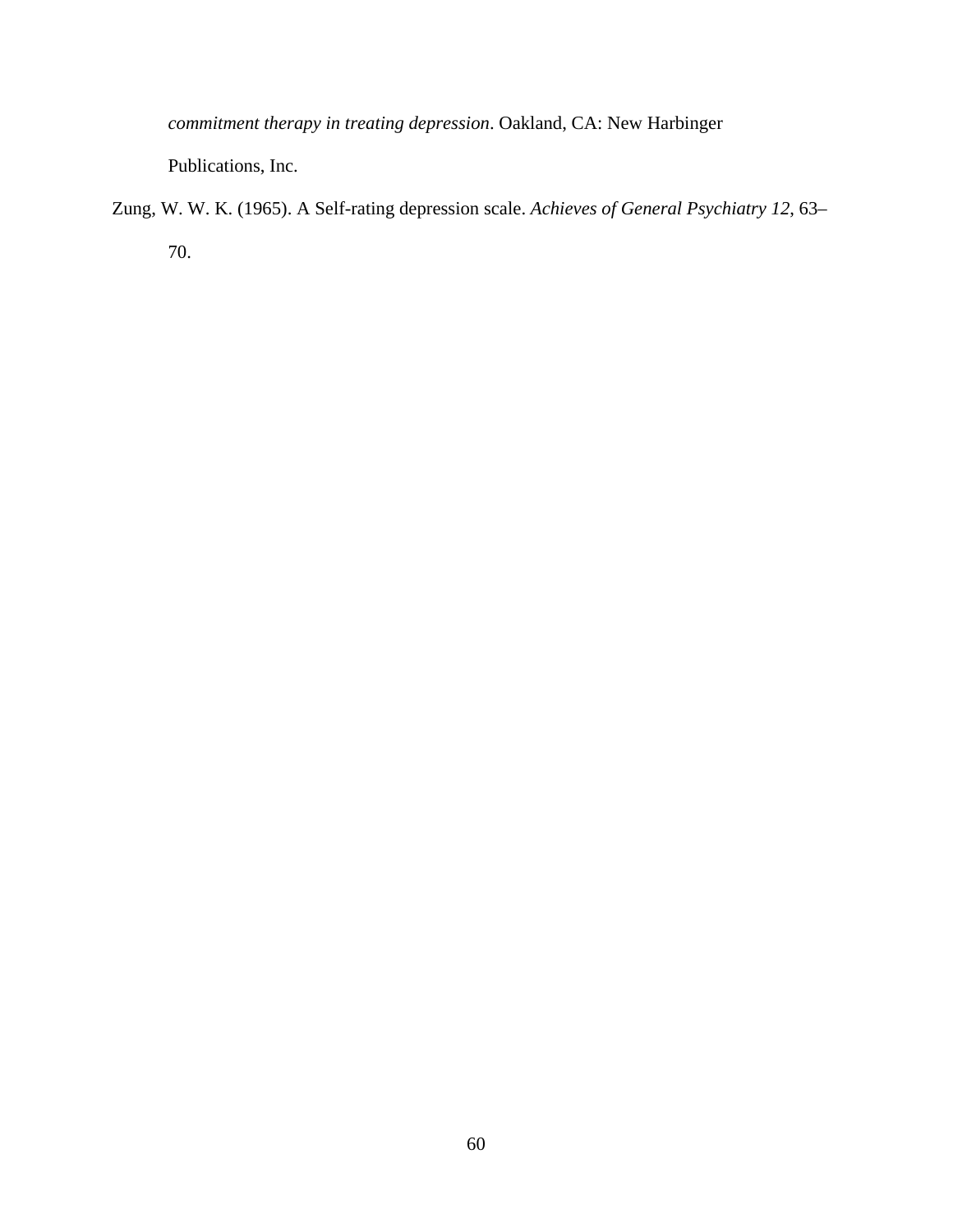# Appendix A

## Letter to Homecare Program Manager

Dear Program Manager:

My name is Jennelle Liljestrand, and I am a graduate student at Smith College School for Social Work. I am conducting research for my Masters thesis to explore the use of an educational film with professional staff working with older adults. This is part of an effort to raise awareness and comfort in discussing depression and suicide in seniors. Older adults are the focus of this study due to their high risk for suicidality and depression that is often overlooked yet treatable. I want to understand if employing a film of a one-act play can function as an effective training tool to increase understanding and ease of broaching these topics with elders.

The total time approximated for this study is 2 hours. I am looking for participants who are case managers at your senior organization and have direct clinical contact with older adults. This study will be conducted through a group discussion about the 45 minute film, "Talking with Dolores." Beforehand there will be a brief questionnaire and informed consent distributed. I will provide a handout of resources and contacts who can further discuss any personal reactions the staff may have about these materials.

Possible benefits from participating in the study include increased education about suicide, depression, and treatment and exposure to a potential training tool. Your staff may learn new methods or gather ideas from colleagues about how to provide better support and mental health screenings for older adults in your community. I hope to meet and discuss my research and the possibility of inviting your staff to participate in this project. I understand this takes time out of staff's busy schedules and I appreciate your generosity in consideration of hosting a focus group on your site. If you have any questions or concerns please do not hesitate to call me at XXX-XXX-XXXX or email me at jliljest@smith.edu.

Sincerely,

Jennelle Liljestrand Smith School for Social Work '13 Bedford VAMC 200 Springs Road, Bedford, MA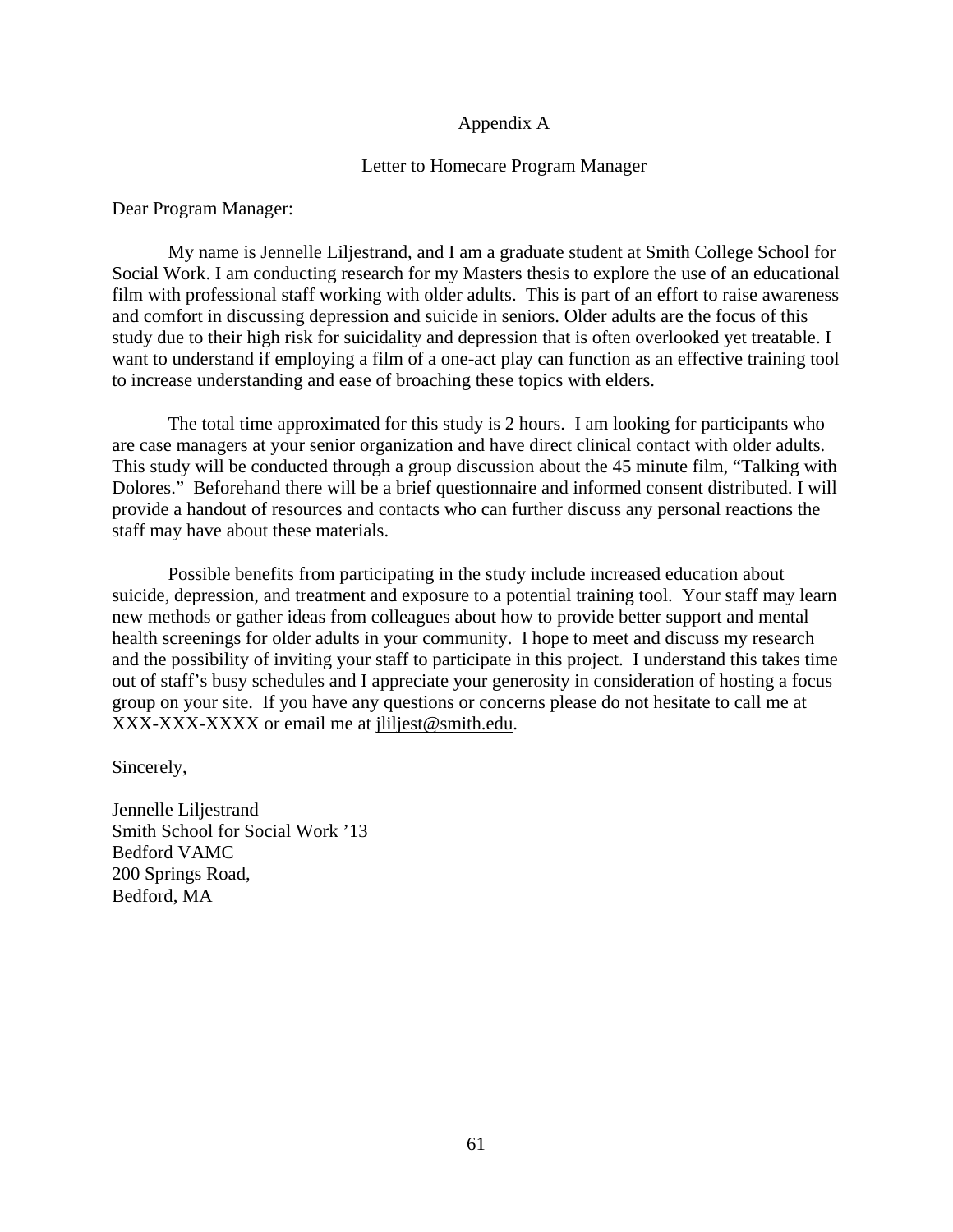# Appendix B

# Email Invitation from Program Manager to Homecare Program Manager

Dear Case Management Staff,

You are requested to participate in a training program on depression and suicide within the geriatric population. Depression and suicide are increasing public health issues that is even more of a concern in geriatrics who live at home and receive home health care. For this reason it is important to participate in this training program being evaluated as an educational tool for case managers. The training will consist of a 45-minute film and a ten-minute psycho-educational discussion. You will also be asked to participate in a 45-minute focus group following the training program in order to help the researcher explore the tool's usefulness in increasing knowledge and comfort discussing depression and suicide.

This research project is being conducted by a social work student from Smith School for Social Work who is an Intern at the Bedford VA Medical Center. The entire training will take no longer than 2 hours and will be scheduled into your work day on Thursday, January 10th, 2012. Half of you will participate in a morning training and half will participate in an afternoon training. You will be reminded that although this program is part of staff training, if at any point you feel uncomfortable participating in the research you may leave and be assigned alternative suicide training from your agency.

Thank you for your participation.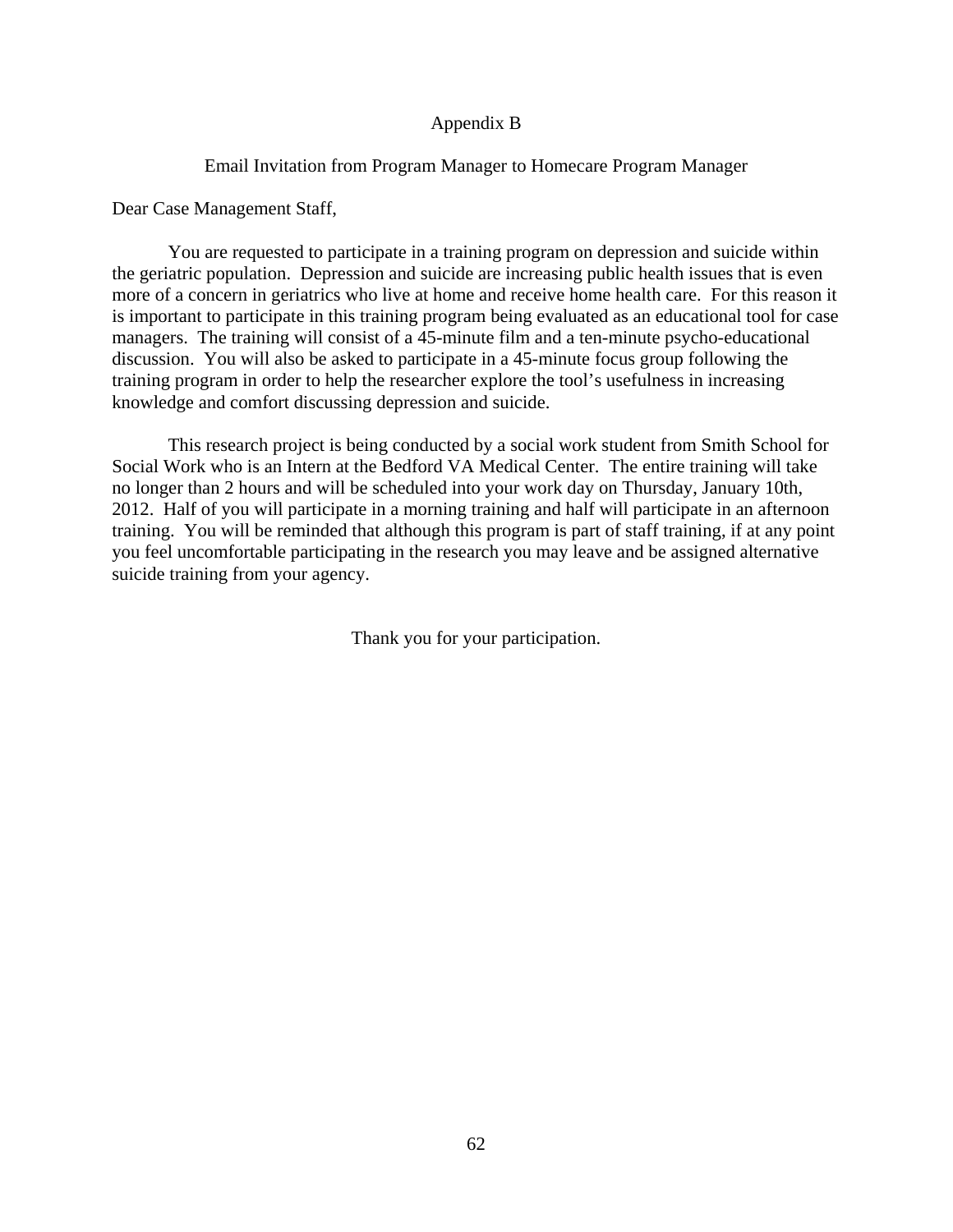## Appendix C

## Informed Consent Form

Dear Participant,

My name is Jennelle Liljestrand, and I am a graduate student at Smith College School for Social Work. I am conducting research for my Master's thesis to explore the usefulness of an educational film designed to increase expertise in geriatric professionals who might be working with depressed and suicidal older adults. Specifically, I am interested in whether you, as case mangers on the front line of work with the elderly, think that this film would increase awareness and comfort in discussing depression and suicide on the part of other geriatric case managers.

In the present study I seek to understand if providing educational information about suicide and viewing a play about an elder considering and discussing suicide can increase the likelihood of you identifying depression and suicide in your clients and broaching the topic.

The total time approximated for this study is 2 hours. To participate you must be a Case Manager, and a direct caregiver to older adults. This study will be conducted through a focus group discussion about the film you watched and the psycho-educational discussion. First, you will be asked to answer a brief questionnaire. Second, you will be shown a 45-minute film. You will then participate in a group discussion based on your opinions and personal experiences of the film. Immediately following the focus group you will have the option to share any additional thoughts or feelings in one final questionnaire.

Because this study addresses a stigmatized topic and may bring up personal experiences with depression or suicide, there is a risk that participation in the study could cause negative emotions to arise. However, to minimize discomfort, there are no questions asked about your personal experiences of suicidal thoughts. Resources and contact information will be provided and we encourage you to contact a professional for further support regarding these difficult topics.

Possible benefits from participating in the study include increased education about suicide, depression, and treatment and exposure to a potential training tool. You may learn new methods or gather ideas from colleagues about how to provide better support and mental health screenings for older adults in your community. You will have the opportunity to share your thoughts, opinions, experiences and feelings with others and an opportunity to speak about a taboo subject that may be important to you. Your responses could be contributing to the development of knowledge in mental health work for the older adult population. It is also possible that you will feel more comfortable reaching out for support in the future, a protective health measure. Compensation can only be provided in the form of tea, coffee and a healthy snack.

To protect the confidentiality of what is said during this focus group, by signing below you are agreeing to keep in confidence what is said by others during this study and not reveal any identifying information about other members of your focus group discussion. Additionally, you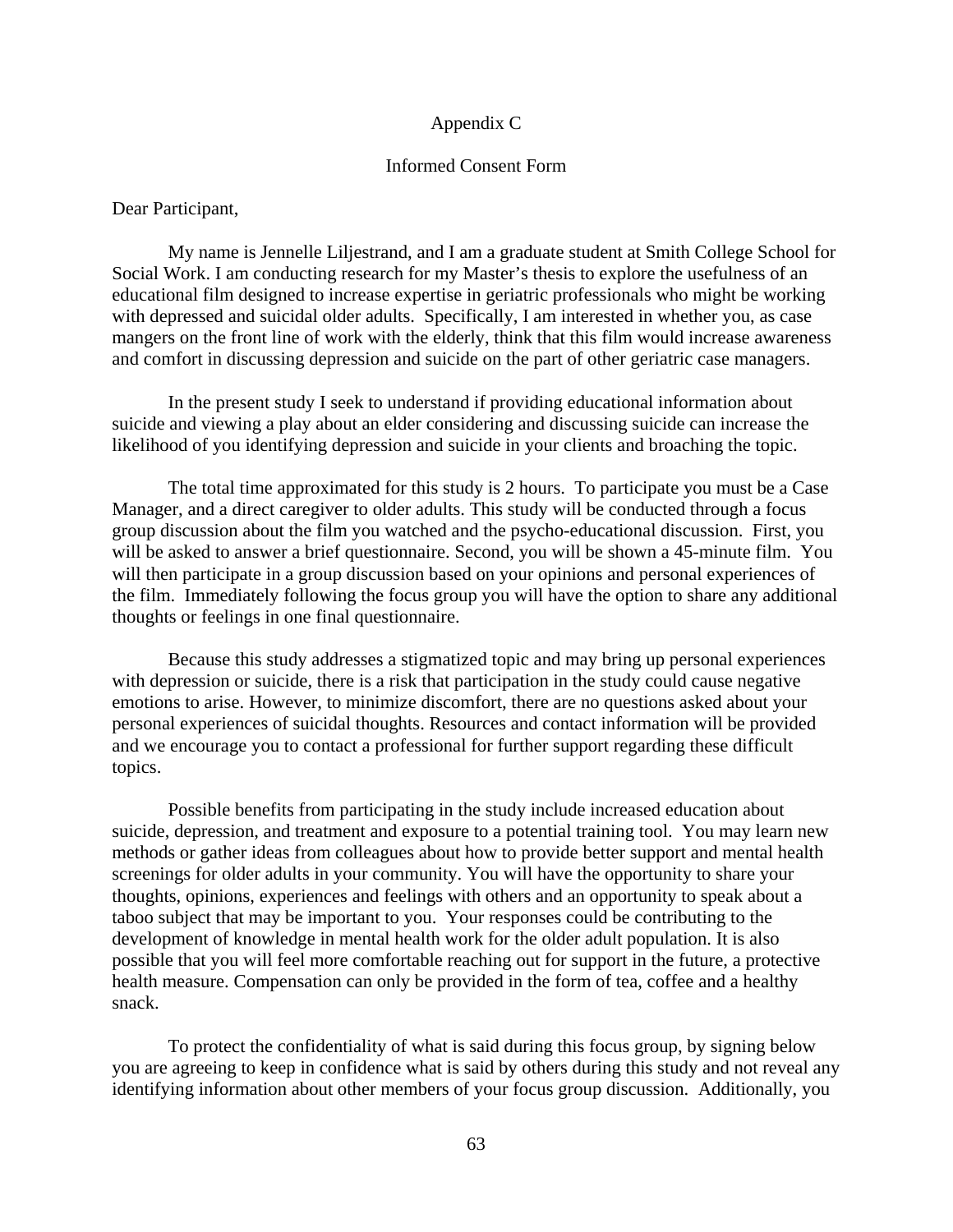are not asked to provide any names or identifying information about yourself, outside of the demographic information requested. All data from the questionnaires and audio recorders will be kept in a secure location for a period of three years or until no longer needed, as required by federal guidelines, and data stored electronically will be fully protected. I will remove any possible identifying information before sharing it with my research advisor at Smith School for Social Work. When material from this study is used for future presentation and possible publication, any possible identifying information will be removed.

Your participation in this study is voluntary. You have the right to refuse to answer any question on the survey or during the focus group meeting. You may withdraw from the study at any time by leaving the room. If you do this, any answers you provided to any questionnaires will be deleted. However, once you participate in the focus group, your voice will remain on the audio recorder but will not be included in any transcription or analysis or later presentation. You will have 7 days to withdraw after the focus group, contact jliljest@smith.edu or call XXX-XXXX. The Smith College School for Social Work Human Subjects Review Committee has reviewed and approved this study.

If you have any additional questions, please feel free to contact me directly at jliljest@smith.edu. Should you have any concerns about your rights or any aspect of the study, you are encouraged to contact me XXX-XXX-XXXX or the Chair of the Smith College School for Social Work Human Subjects Review Committee at (413)585-7974.

# **YOUR SIGNATURE INDICATES THAT YOU HAVE READ AND UNDERSTAND THE ABOVE INFORMATION AND THAT YOU HAVE HAD THE OPPORTUNITY TO ASK QUESTIONS ABOUT THE STUDY, YOUR PARTICIPATION, AND YOUR RIGHTS AND THAT YOU AGREE TO PARTICIPATE IN THE STUDY.**

| Participant's Signature: | Jate |
|--------------------------|------|
|--------------------------|------|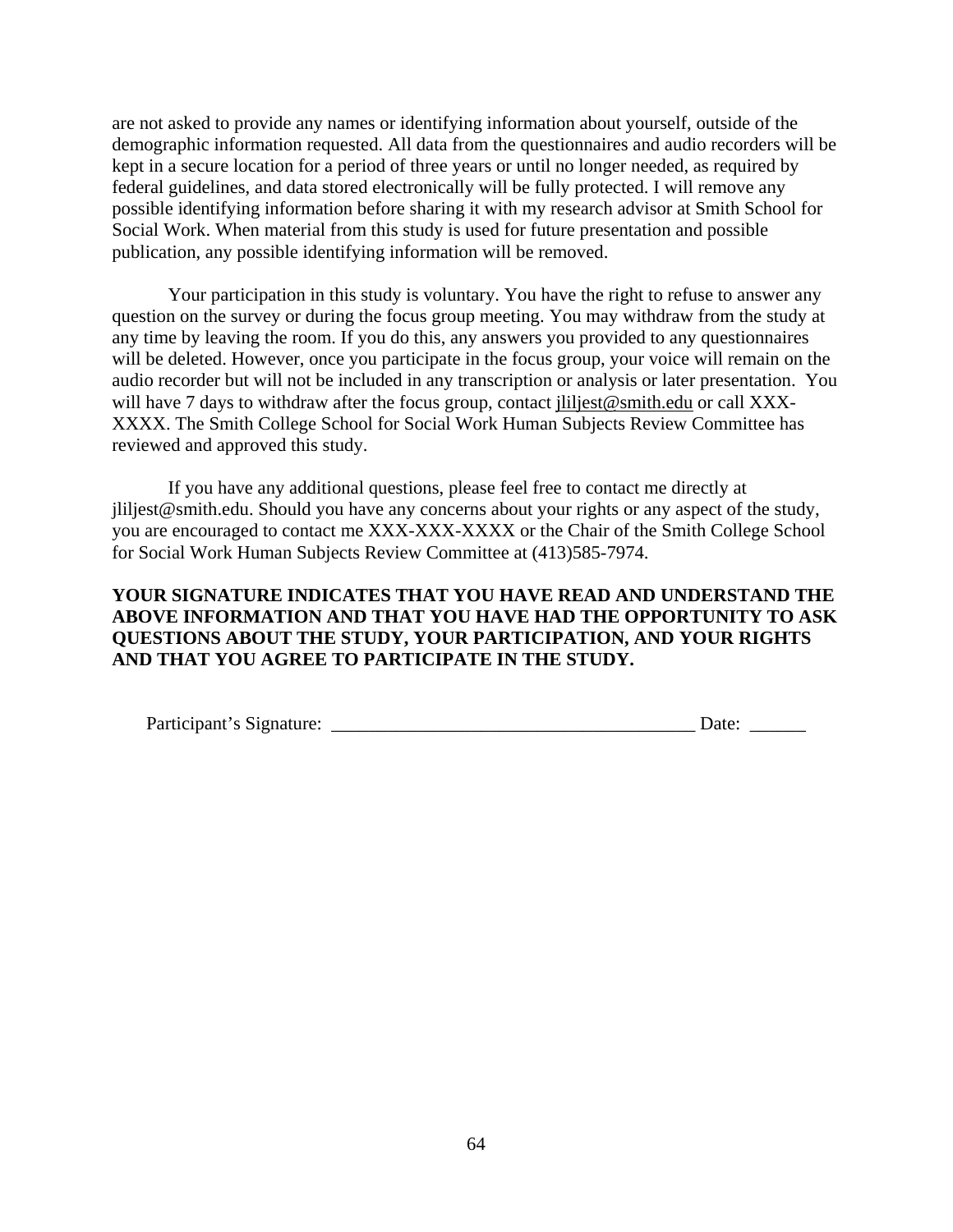# Appendix D

# Suicide Resources

Center for Elderly Suicide Prevention: Friendship line: (800) 971-0016

Suicide Crisis Line Phone: 1-800-SUICIDE 24-hour emergency: 1(800)273-TALK

# **You are encouraged consult other staff at your agency for support around these difficult issues of depression and suicide.**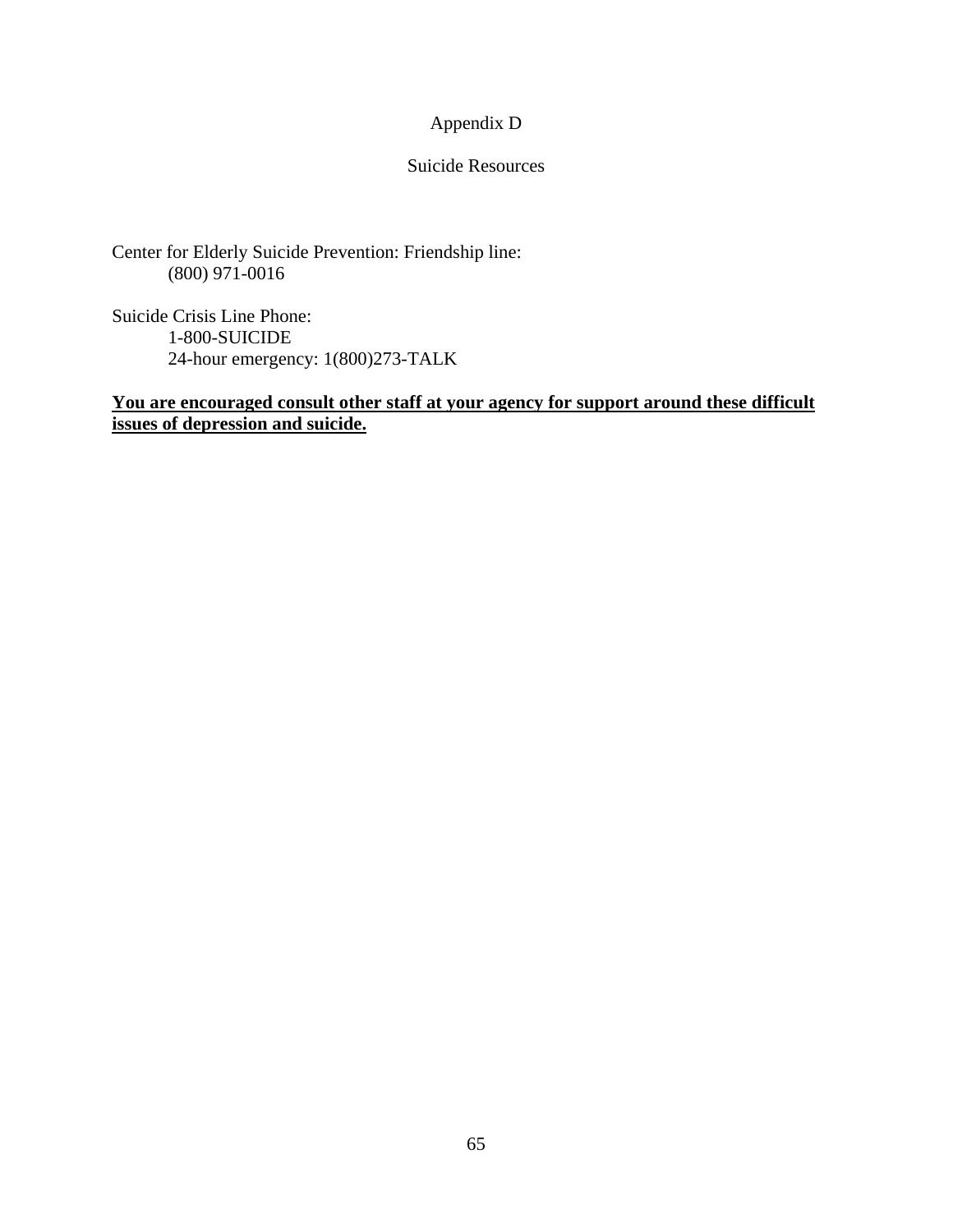## Appendix E

# Opening Questionnaire

Participant code #

- 1. In what year were you born?
- 2. How would you identify your gender?
- 3. How would you identify your race and ethnicity?
- 4. If you consider yourself religious or spiritual, how do you identify yourself?
- 5. What is your position?
- 6. Think of an older male you interact with regularly who you suspect may be depressed or feeling helpless or worthless. How comfortable do you currently feel about initiating a conversation about his thoughts of suicide? Please circle below:

On a scale from 0-10, 0 being not at all comfortable to 10 being very comfortable:

|                           |  | 0 1 2 3 4 5 6 7 8 9 |  |  |  |  |                  |  |  |  |
|---------------------------|--|---------------------|--|--|--|--|------------------|--|--|--|
| Not comfortable<br>at all |  |                     |  |  |  |  | Very comfortable |  |  |  |

7. Please list 5 risk factors for suicide in older adults and 5 indications/signs an elder may be considering suicide: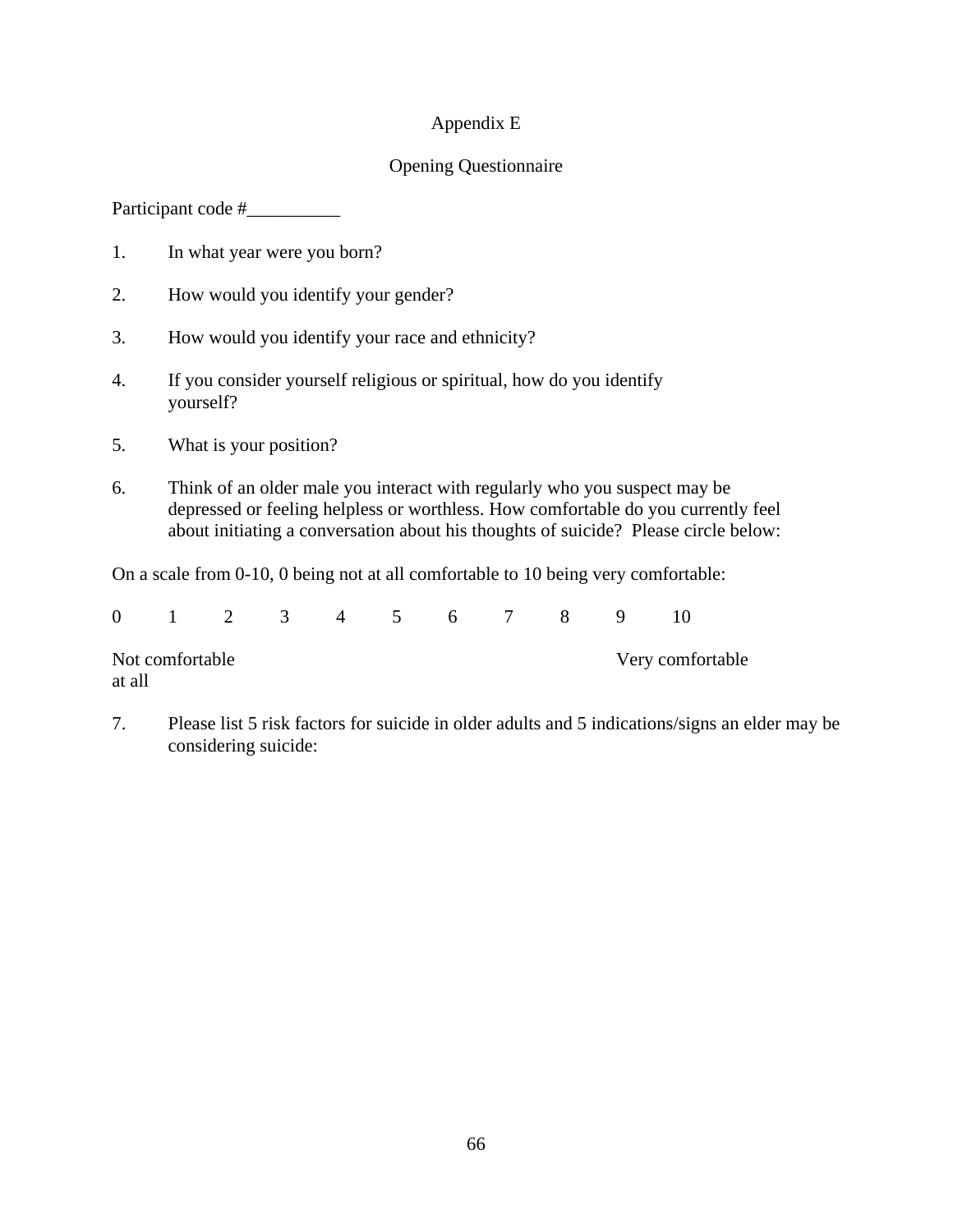# Appendix F

## Psycho-educational Facilitated Discussion

*10 minutes to occur directly after the film* (adapted from Discussion Guide: CHD, 2010). This film was created in an effort to increase awareness about the risks of suicide as well as provide information on the basic signs and symptoms of depression and suicide. Older white males over the age of 85 have been identified as at highest risk for suicide and elders who receive home healthcare are at twice the risk of other elders who may still see primary care in a hospital setting. There are over 5,000 suicides of older adults (65+) per year in the United States. Most elders who die by suicide are in relatively good health, 80% of elders have seen a heath care provider within a month of their death, 40% within a week, and 10% have seen a health care provider the day of their suicide.

Why or why not do you think Mo commits suicide? *(Allow audience to contribute some ideas, 1 minute)* 

What makes him more likely to commit suicide? *(Allow audience to contribute a few ideas, 1 minute)* 

Mo's symptoms of depression that can be seen in the drama are:

- social withdrawal
- irritability
- tired
- loss of interest in activities, trips
- no longer concerned about his health, ignoring his diet

Indications we can see that Mo may be considering suicide:

- feeling helpless, without control, feels like a child
- statements of hopelessness
- putting affairs in order
- giving away possessions
- failure to follow health advice
- saying goodbye (in subtle ways)

Some factors that put Mo at risk for suicide:

- $\bullet$  older white male
- death of loved one
- feeling loss of control
- loss of autonomy, mobility
- depression
- major life change

Do you think the conversation with Matt will increase or decrease Mo's risk?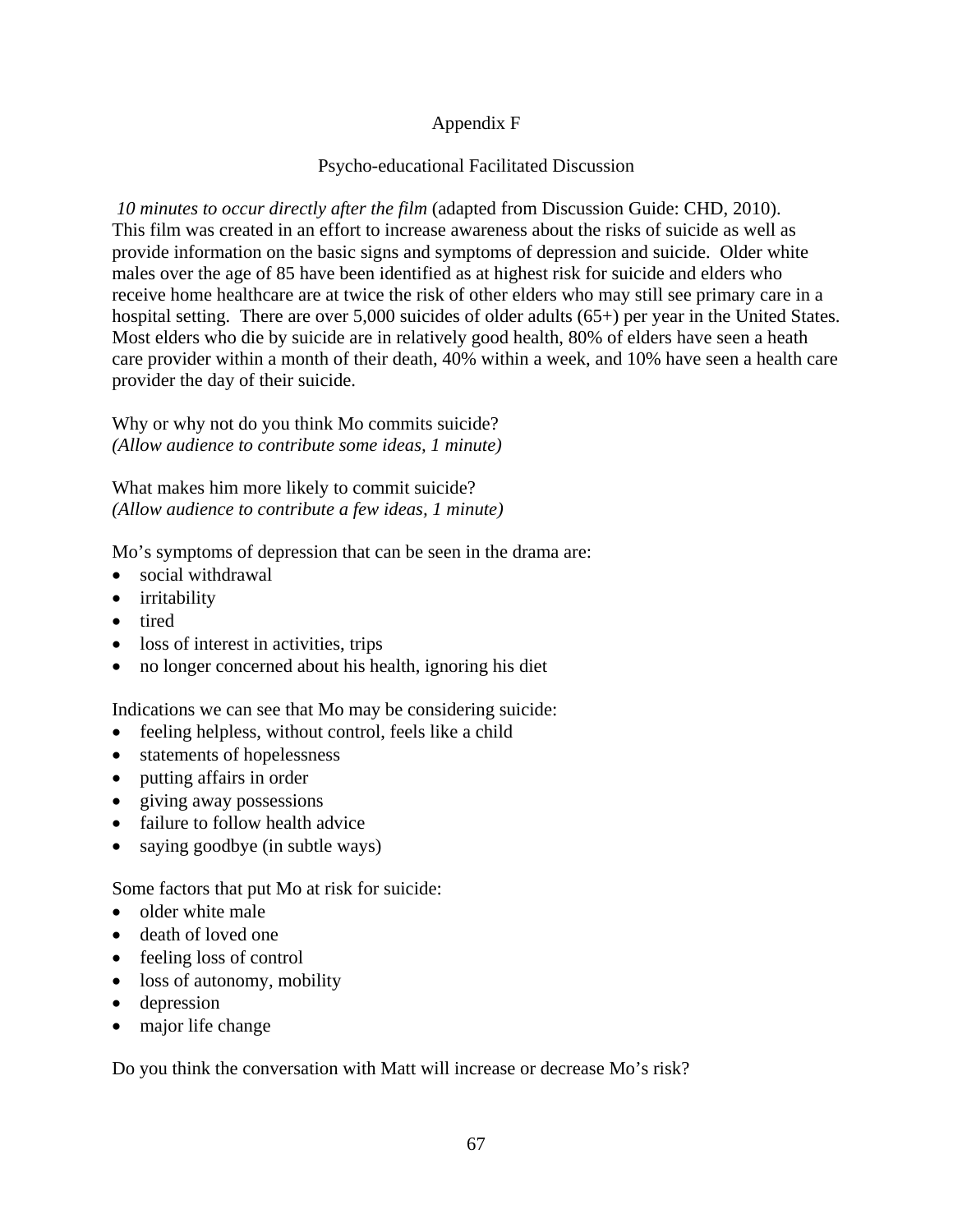There are several common myths you may have heard about suicide and depression that this film hopes to debunk through this discussion:

1) Talking about suicide gives depressed individuals dangerous ideas.

- In reality, it has been shown that having conversations about suicide reduces the risk.
- $\bullet$
- 2) Symptoms of depression are a natural part of aging and nothing can be done.
- In reality, depression is easily treatable and is a high risk factor for suicide: 90-95% of people who commit suicide have had clinical depression.
- Unfortunately among doctors and our society in general there is stigma associated with aging.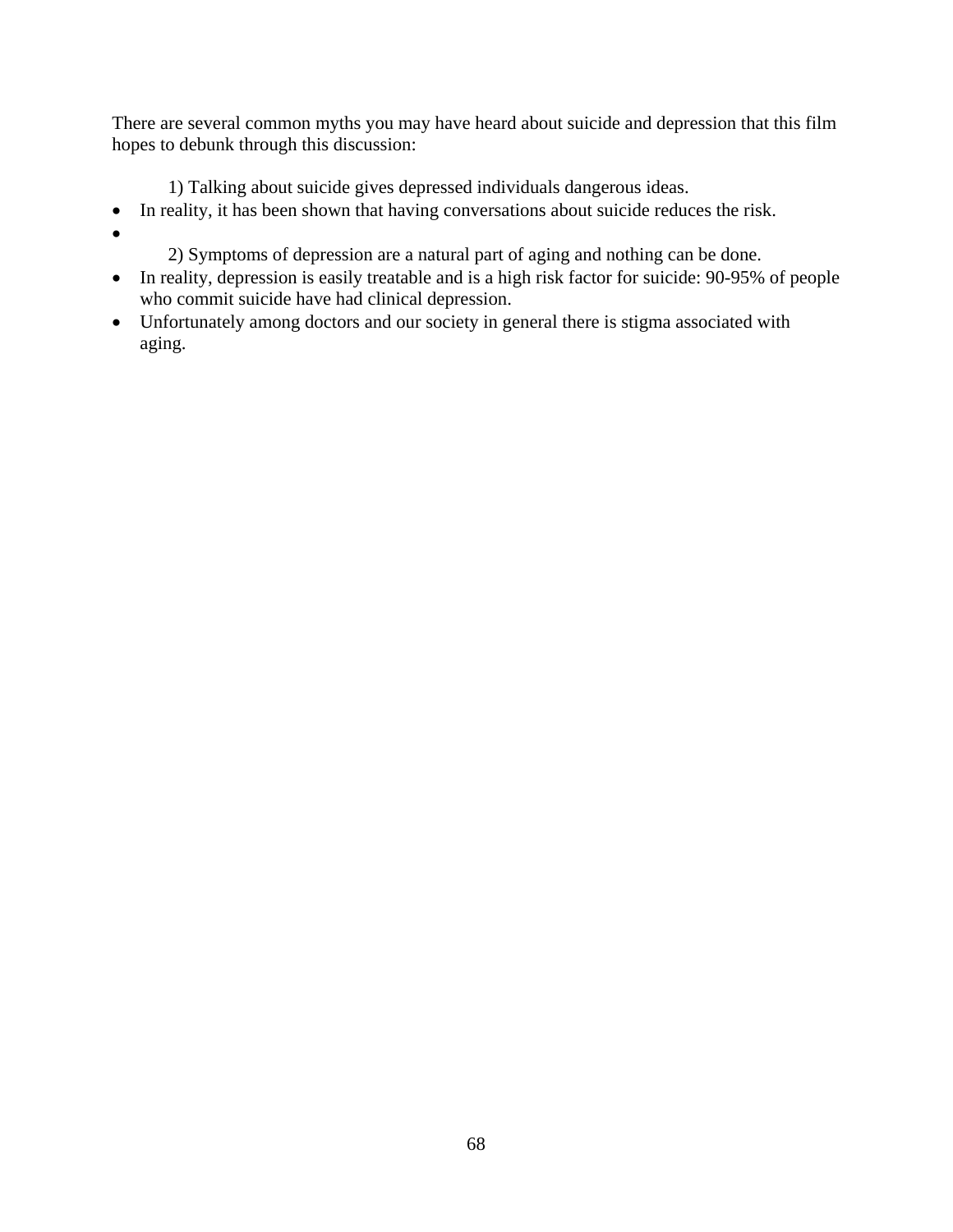## Appendix G

### Closing Questionnaire

Participant code # : \_\_\_\_\_\_\_

1. Think of an older male you interact with regularly who you suspect may be depressed or feeling helpless or worthless. How comfortable do you currently feel about initiating a conversation about his thoughts of suicide? Please circle below:

On a scale from 0-10, 0 being not at all comfortable to 10 being very comfortable:

|        |                 | 0 1 2 3 4 5 6 7 8 9 |  |  |  |  |                  |  |  |  |
|--------|-----------------|---------------------|--|--|--|--|------------------|--|--|--|
| at all | Not comfortable |                     |  |  |  |  | Very comfortable |  |  |  |

2. Please list 5 risk factors for suicide in older adults and 5 indications/signs an elder may be considering suicide:

3. Please share any remaining thoughts and anything you did not get to share with the group for any reason.